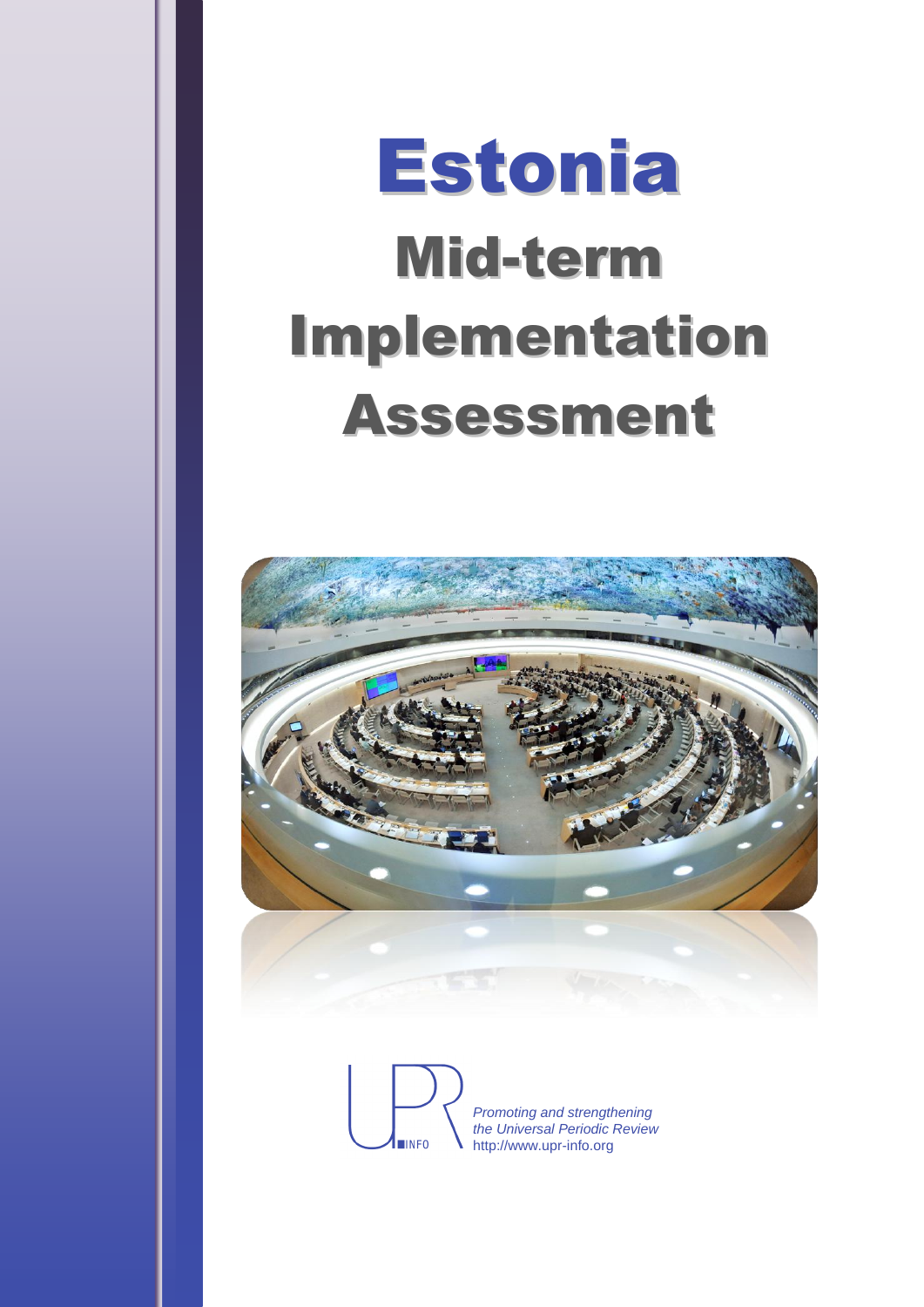### **Introduction**

#### **1. Purpose of the follow-up programme**

*The second and subsequent cycles of the review should focus on, inter alia, the implementation of the accepted recommendations and the development of the human rights situation in the State under review.*

A/HRC/RES/16/21, 12 April 2011 (Annex I C § 6)

The Universal Periodic Review (UPR) process takes place every four and one half years; however, some recommendations can be implemented immediately. In order to reduce this interval, we have created a follow-up process to evaluate the human rights situation two years after the examination at the UPR.

Broadly speaking, *UPR Info* seeks to ensure the respect of commitments made in the UPR, but also, more specifically, to give stakeholders the opportunity to share their opinion on the commitments. To this end, about two years after the review, *UPR Info* invites States, NGOs, and National Institutions for Human Rights (NHRI) to share their comments on the implementation (or lack thereof) of recommendations adopted at the Human Rights Council (HRC) plenary session.

For this purpose, *UPR Info* publishes a Mid-term Implementation Assessment (MIA) including responses from each stakeholder. The MIA is meant to show how all stakeholders are disposed to follow through on and to implement their commitments. States should implement the recommendations that they have accepted and civil society should monitor that implementation.

While the follow-up's importance has been highlighted by the HRC, no precise directives regarding the follow-up procedure have been set until now. Therefore, *UPR Info* is willing to share good practices as soon as possible and to strengthen the collaboration pattern between States and stakeholders. Unless the UPR's follow-up is seriously considered, the UPR mechanism as a whole could be adversely affected.

The methodology used by UPR Info to collect data and to calculate the index is described at the end of this document.

Geneva, 9 April 2013



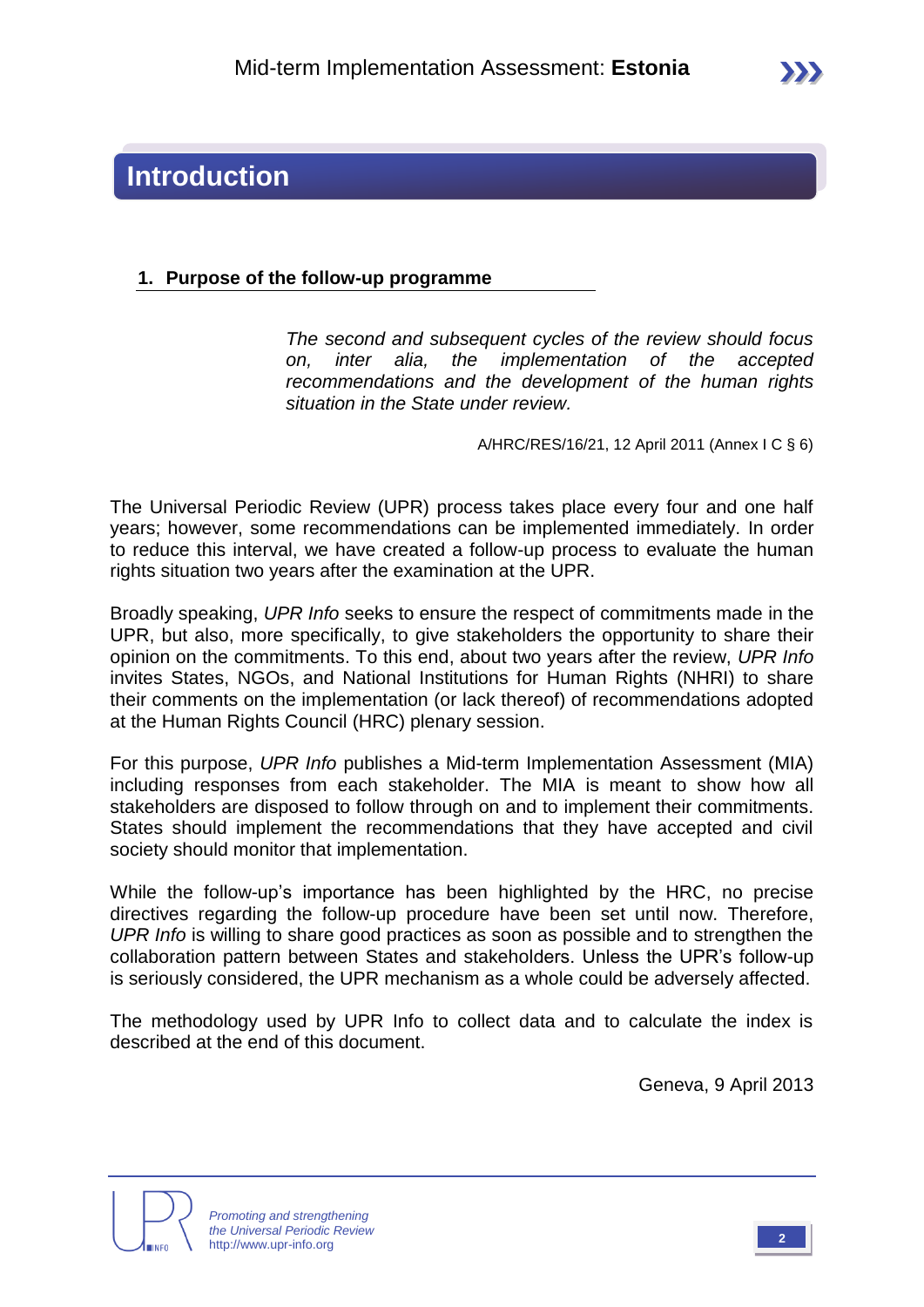### **Follow-up Outcomes**

#### **1. Sources and results**

All data are available at the following address:

<http://followup.upr-info.org/index/country/Estonia>

We invite the reader to consult this webpage since all recommendations, all stakeholders' reports, as well as the unedited comments can be found at the same internet address.

3 stakeholders' reports were submitted for the UPR. 4 NGOs were contacted. 1 UN agency was contacted. The Permanent Mission to the UN was contacted. A National Human Rights Institution (NHRI) does not exist.

2 NGOs responded to our enquiry. 1 UN agency responded. The State under Review also responded to our enquiry.

The following stakeholders took part in the report:

- 1. **State** of Estonia
- 2. **UN Agency**: (1) United Nations High Commissioner for Refugees (UNHCR)
- 3. **NGOs**: (1) Estonian Patient Advocacy Association (EPAA) (2) Global Initiative to End All Corporal Punishment of Children (GIEACPC)

*IRI*: 25 recommendations are not implemented, 24 recommendations are partially implemented, and 58 recommendations are fully implemented. No answer was received for 23 out of 130 recommendations and voluntary pledges (a full list of unanswered recommendations is available at the end of this document).

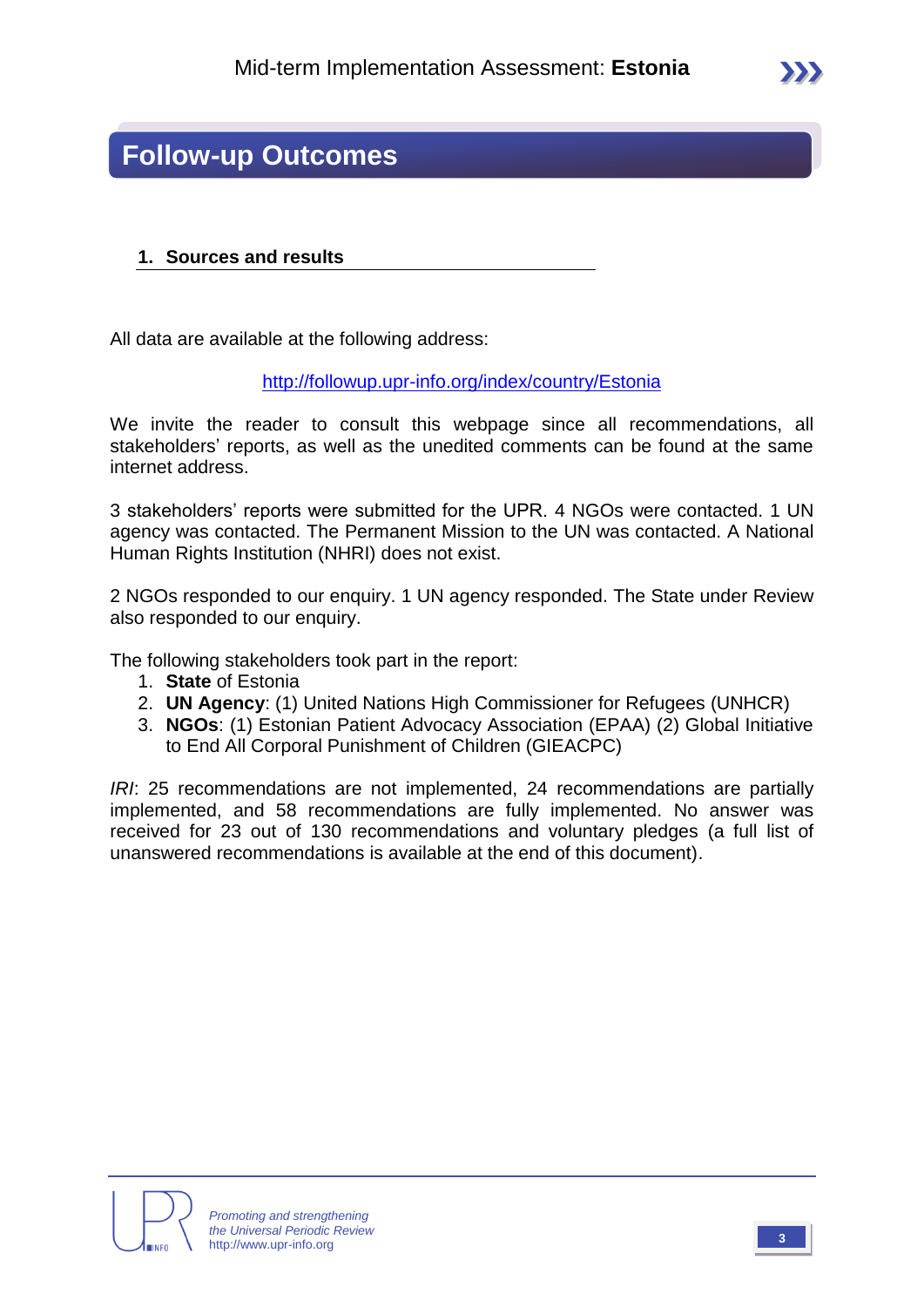#### **2. Index**

Hereby the issues that the MIA covers:

| rec.<br>$n^{\circ}$ | <b>Rec. State</b>       | <b>Issue</b>                                                                             | <b>IRI</b>      | page    |
|---------------------|-------------------------|------------------------------------------------------------------------------------------|-----------------|---------|
| 7                   | Algeria                 | Disabilities, International instruments                                                  | fully impl.     | page 22 |
| 40                  | Algeria                 | Racial discrimination                                                                    | fully impl.     | page 11 |
| 97                  | Algeria                 | <b>NHRI</b>                                                                              | not impl.       | page 58 |
| 10                  | Argentina               | Disabilities, Enforced disappearances, International<br>instruments, Rights of the Child | partially impl. | page 23 |
| 41                  | Argentina               | Racial discrimination                                                                    | fully impl.     | page 11 |
| 59                  | Argentina               | Women's rights                                                                           | fully impl.     | page 54 |
| 93                  | Argentina               | International instruments, Women's rights                                                | not impl.       | page 31 |
| 30                  | Australia               | Women's rights                                                                           | fully impl.     | page 48 |
| 55                  | Australia               | Detention conditions                                                                     | partially impl. | page 38 |
| 57                  | Austria                 | Detention conditions                                                                     | partially impl. | page 39 |
| 86                  | Austria                 | Minorities, Racial discrimination                                                        | fully impl.     | page 19 |
| 39                  | Azerbaijan              | Human rights education and training, Women's rights                                      | fully impl.     | page 48 |
| 72                  | Azerbaijan              | Trafficking                                                                              | fully impl.     | page 33 |
| 102                 | Azerbaijan              | Rights of the Child                                                                      | fully impl.     | page 57 |
| 45                  | Belgium                 | Sexual Orientation and Gender Identity                                                   | partially impl. | page 41 |
| 104                 | <b>Belgium</b>          | Sexual Orientation and Gender Identity                                                   | fully impl.     | page 42 |
| 19                  | Bosnia &<br>Herzegovina | NHRI, Treaty bodies                                                                      | fully impl.     | page 58 |
| 35                  | Bosnia &<br>Herzegovina | Women's rights                                                                           | fully impl.     | page 48 |
| 111                 | Bosnia &<br>Herzegovina | International instruments                                                                | not impl.       | page 32 |
| 8                   | <b>Brazil</b>           | Disabilities, International instruments, Rights of the<br>Child                          | fully impl.     | page 23 |
| 42                  | <b>Brazil</b>           | Minorities, Racial discrimination, Rights of the<br>Child, Treaty bodies                 | fully impl.     | page 28 |
| 61                  | <b>Brazil</b>           | Women's rights                                                                           | fully impl.     | page 54 |
| 90                  | <b>Brazil</b>           | International instruments, Women's rights                                                | fully impl.     | page 31 |
| 3                   | Canada                  | Disabilities, International instruments                                                  | partially impl. | page 22 |
| 13                  | Canada                  | <b>Disabilities</b>                                                                      | not impl.       | page 11 |
| 63                  | Canada                  | Human rights education and training, Rights of the<br>Child, Women's rights              | partially impl. | page 54 |
| 65                  | Canada                  | Trafficking                                                                              | fully impl.     | page 33 |
| 5                   | Chile                   | Disabilities, International instruments                                                  | fully impl.     | page 22 |
| 29                  | Chile                   | Minorities, Treaty bodies, Women's rights                                                | partially impl. | page 24 |
| 37                  | Chile                   | Women's rights                                                                           | fully impl.     | page 45 |
| 79                  | China                   | Right to education                                                                       | fully impl.     | page 10 |
| 20                  | <b>Czech Republic</b>   | NHRI                                                                                     | partially impl. | page 58 |
| 50                  | <b>Czech Republic</b>   | International instruments, Torture and other CID<br>treatment                            | fully impl.     | page 32 |
| 54                  | <b>Czech Republic</b>   | Detention conditions                                                                     | partially impl. | page 37 |
| 74                  | <b>Czech Republic</b>   | Human rights violations by state agents                                                  | partially impl. | page 41 |
| 49                  | Denmark                 | Minorities, Right to education, Rights of the Child                                      | partially impl. | page 15 |

**INFO** 

*Promoting and strengthening the Universal Periodic Review* http://www.upr-info.org **<sup>4</sup>**



 $\sum$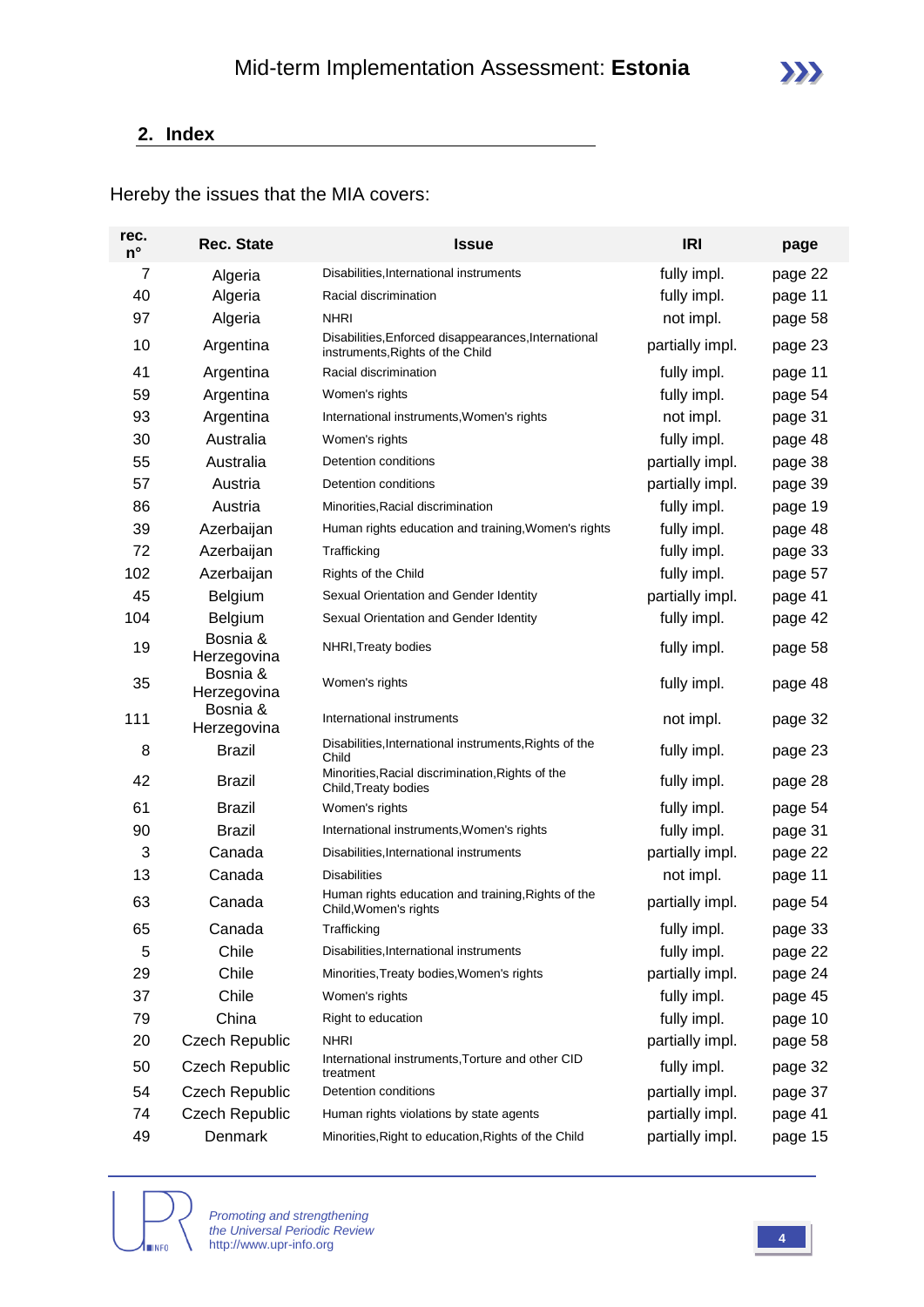### Mid-term Implementation Assessment: **Estonia**



| rec.<br>$n^{\circ}$ | <b>Rec. State</b> | <b>Issue</b>                                                                 | <b>IRI</b>      | page    |
|---------------------|-------------------|------------------------------------------------------------------------------|-----------------|---------|
| 98                  | Denmark           | <b>NHRI</b>                                                                  | not impl.       | page 58 |
| 6                   | Ecuador           | Disabilities, International instruments, Rights of the<br>Child              | fully impl.     | page 23 |
| 11                  | Ecuador           | Enforced disappearances, International instruments                           | not impl.       | page 24 |
| 17                  | Ecuador           | <b>NHRI</b>                                                                  | not impl.       | page 57 |
| 36                  | Ecuador           | Women's rights                                                               | partially impl. | page 52 |
| 48                  | Ecuador           | Rights of the Child                                                          | partially impl. | page 53 |
| 75                  | Ecuador           | Human rights violations by state agents                                      | partially impl. | page 41 |
| 85                  | Ecuador           | Other                                                                        | not impl.       | page 18 |
| 94                  | Ecuador           | ESC rights - general, International instruments                              | not impl.       | page 31 |
| 95                  | Ecuador           | International instruments, Women's rights                                    | not impl.       | page 31 |
| 24                  | Finland           | NHRI, Rights of the Child                                                    | fully impl.     | page 43 |
| 58                  | Finland           | Rights of the Child, Torture and other CID treatment                         | not impl.       | page 53 |
| 87                  | Finland           | Minorities, Right to education, Rights of the Child                          | fully impl.     | page 20 |
| 103                 | Finland           | Minorities, Sexual Orientation and Gender Identity                           | partially impl. | page 42 |
| 4                   | France            | Disabilities, International instruments                                      | fully impl.     | page 22 |
| 89                  | France            | Enforced disappearances, International instruments                           | not impl.       | page 24 |
| 96                  | France            | International instruments, Torture and other CID<br>treatment, Treaty bodies | not impl.       | page 31 |
| 14                  | Germany           | Trafficking                                                                  | fully impl.     | page 33 |
| 16                  | Ghana             | <b>NHRI</b>                                                                  | fully impl.     | page 57 |
| 100                 | Ghana             | Women's rights                                                               | fully impl.     | page 55 |
| 51                  | Hungary           | International instruments, Torture and other CID<br>treatment                | not impl.       | page 30 |
| 68                  | Hungary           | Trafficking                                                                  | fully impl.     | page 39 |
| 69                  | Hungary           | Trafficking                                                                  | fully impl.     | page 33 |
| 12                  | Iran              | Torture and other CID treatment                                              | not impl.       | page 32 |
| 60                  | Iran              | Rights of the Child, Women's rights                                          | not impl.       | page 54 |
| 66                  | Iran              | Trafficking                                                                  | partially impl. | page 33 |
| 76                  | Iran              | Human rights violations by state agents                                      | fully impl.     | page 41 |
| 105                 | Iran              | National plan of action, Rights of the Child                                 | partially impl. | page 62 |
| 81                  | Latvia            | Right to education                                                           | fully impl.     | page 10 |
| 83                  | Latvia            | Other                                                                        | fully impl.     | page 17 |
| 27                  | Lithuania         | Rights of the Child                                                          | fully impl.     | page 44 |
| 34                  | Lithuania         | Women's rights                                                               | fully impl.     | page 48 |
| 22                  | Malaysia          | International instruments                                                    | not impl.       | page 58 |
| 32                  | Malaysia          | Other                                                                        | fully impl.     | page 62 |
| 62                  | Malaysia          | Women's rights                                                               | not impl.       | page 54 |
| 64                  | Moldova           | Trafficking                                                                  | fully impl.     | page 39 |
| 78                  | Moldova           | Women's rights                                                               | fully impl.     | page 55 |
| 80                  | Moldova           | Human rights education and training                                          | not impl.       | page 10 |
| 21                  | Morocco           | <b>NHRI</b>                                                                  | partially impl. | page 58 |
| 33                  | Morocco           | Women's rights                                                               | fully impl.     | page 48 |
| 31                  | Netherlands       | Women's rights<br>Human rights education and training, Sexual                | fully impl.     | page 51 |
| 46                  | Netherlands       | Orientation and Gender Identity                                              | fully impl.     | page 42 |
| 82                  | Netherlands       | Civil society, Minorities                                                    | fully impl.     | page 16 |

**NINFO** 

*Promoting and strengthening the Universal Periodic Review* http://www.upr-info.org **<sup>5</sup>**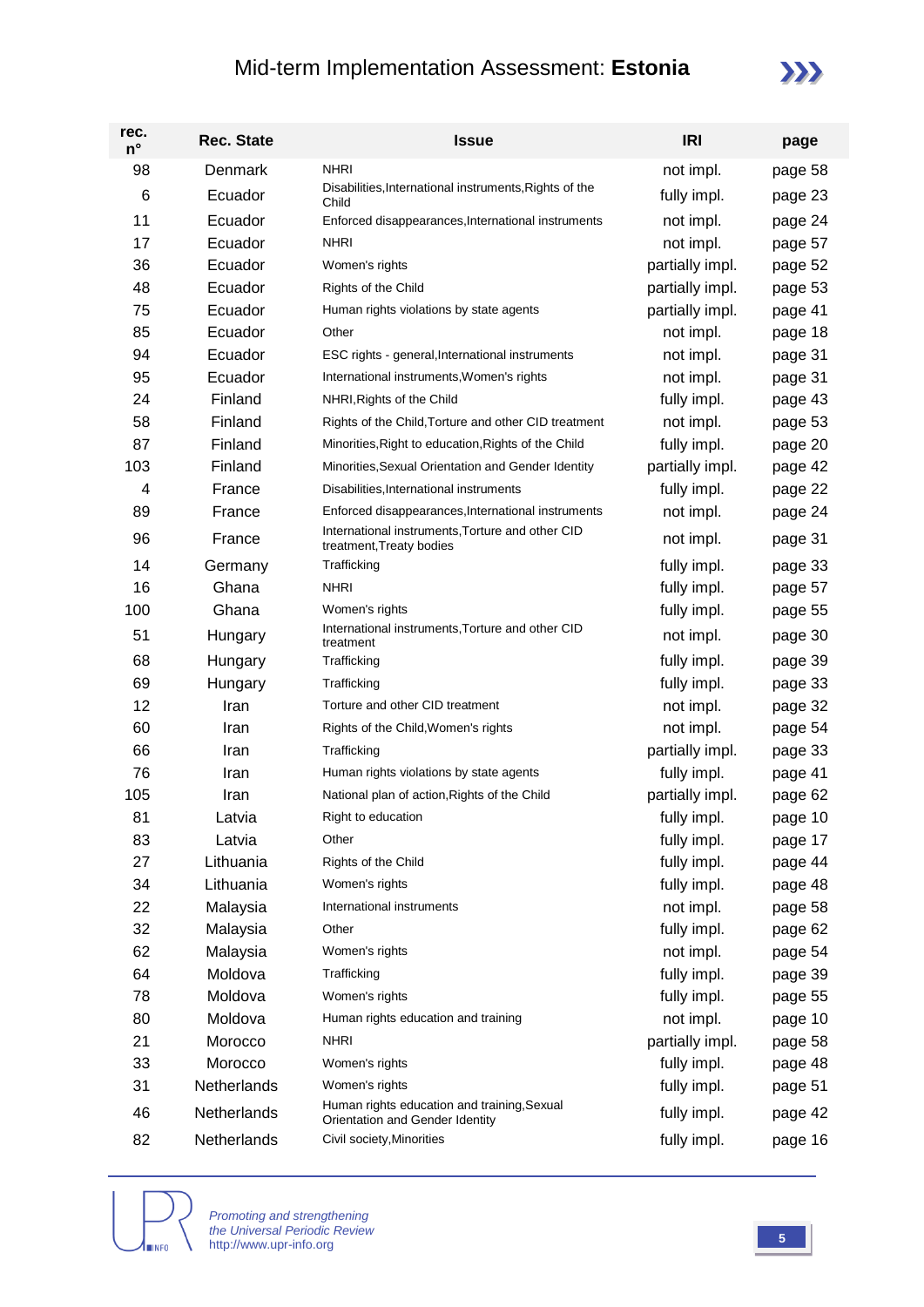### Mid-term Implementation Assessment: **Estonia**

| rec.<br>$n^{\circ}$ | <b>Rec. State</b>         | <b>Issue</b>                                                                   | <b>IRI</b>      | page    |
|---------------------|---------------------------|--------------------------------------------------------------------------------|-----------------|---------|
| 71                  | Norway                    | Trafficking                                                                    | fully impl.     | page 40 |
| 101                 | Norway                    | Women's rights                                                                 | fully impl.     | page 56 |
| 70                  | Poland                    | Trafficking                                                                    | fully impl.     | page 33 |
| 99                  | Poland                    | <b>NHRI</b>                                                                    | not impl.       | page 59 |
| 43                  | <b>Russian Federation</b> | Racial discrimination                                                          | fully impl.     | page 14 |
| 44                  | <b>Russian Federation</b> | International instruments, Racial discrimination                               | fully impl.     | page 30 |
| 124                 | <b>Russian Federation</b> | Migrants                                                                       | not impl.       | page 21 |
| 77                  | Slovakia                  | Freedom of religion and belief                                                 | partially impl. | page 7  |
| 84                  | Slovakia                  | <b>Minorities</b>                                                              | fully impl.     | page 18 |
| 88                  | Slovakia                  | Asylum-seekers - refugees                                                      | partially impl. | page 21 |
| 1                   | Slovenia                  | Disabilities, International instruments                                        | fully impl.     | page 21 |
| 56                  | Slovenia                  | Detention conditions, Disabilities                                             | partially impl. | page 38 |
| 73                  | Slovenia                  | <b>Disabilities</b>                                                            | partially impl. | page 40 |
| 9                   | Spain                     | Disabilities, International instruments, Rights of the<br>Child                | fully impl.     | page 23 |
| 23                  | Spain                     | <b>NHRI</b>                                                                    | not impl.       | page 58 |
| 25                  | Spain                     | Women's rights                                                                 | fully impl.     | page 43 |
| 47                  | Spain                     | Human rights education and training, Sexual<br>Orientation and Gender Identity | fully impl.     | page 42 |
| 91                  | Spain                     | Enforced disappearances, International<br>instruments, Women's rights          | not impl.       | page 31 |
| 92                  | Spain                     | Disabilities, ESC rights - general, International<br>instruments               | partially impl. | page 31 |
| 26                  | Sweden                    | General                                                                        | partially impl. | page 59 |
| 52                  | Sweden                    | Detention conditions                                                           | fully impl.     | page 34 |
| 15                  | Thailand                  | <b>NHRI</b>                                                                    | not impl.       | page 57 |
| 28                  | Thailand                  | Women's rights                                                                 | fully impl.     | page 44 |
| 38                  | Thailand                  | Minorities, Women's rights                                                     | fully impl.     | page 7  |
| $\overline{2}$      | <b>United Kingdom</b>     | Disabilities, International instruments                                        | fully impl.     | page 21 |
| 18                  | <b>United Kingdom</b>     | <b>NHRI</b>                                                                    | not impl.       | page 57 |
| 53                  | <b>United States</b>      | Detention conditions                                                           | fully impl.     | page 36 |
| 67                  | <b>United States</b>      | Trafficking                                                                    | fully impl.     | page 33 |

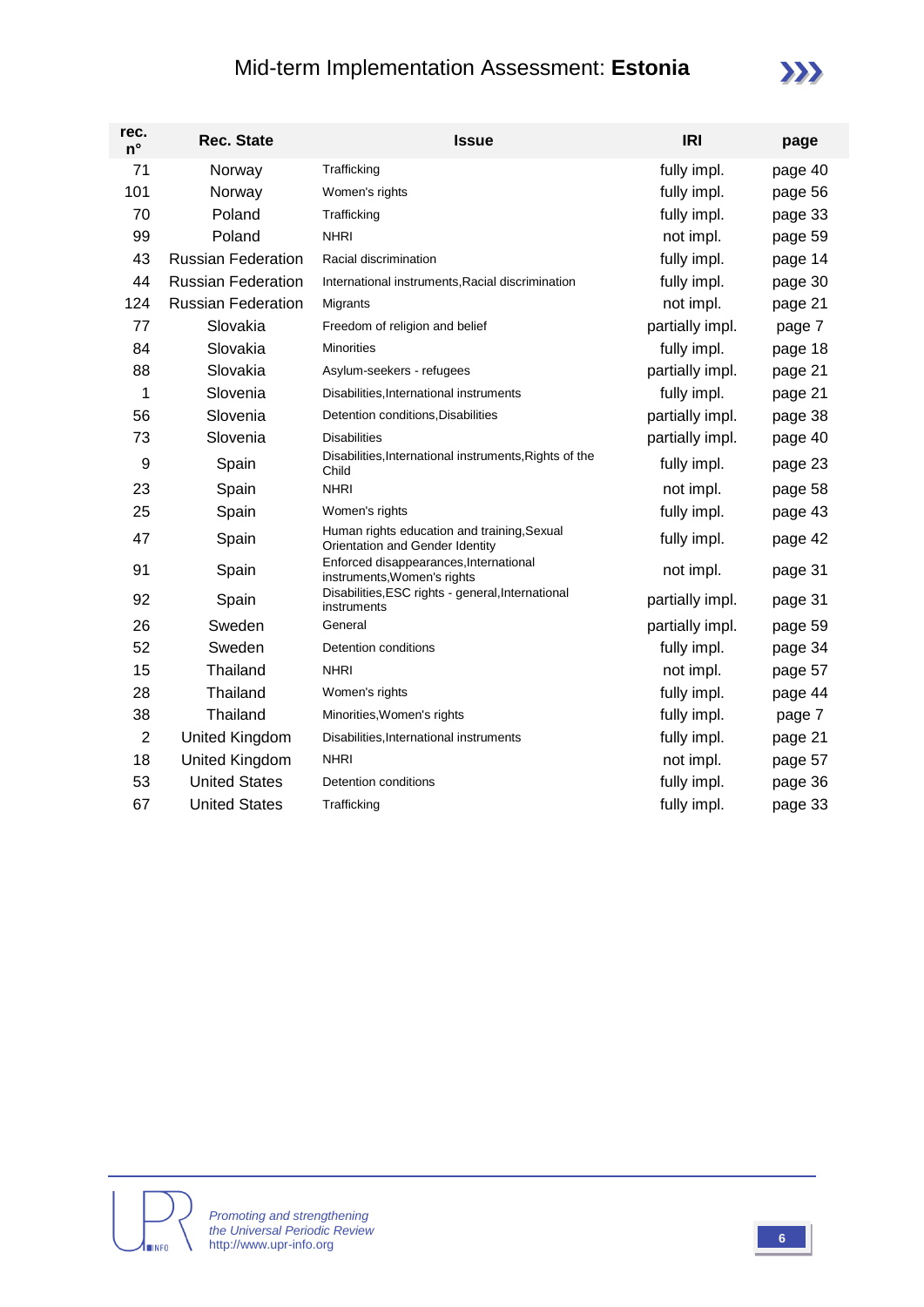#### **3. Feedback on recommendations**

# **CP Rights**

Recommendation nº77: *Ensure that the right of conscientious objection to military service is upheld, and clarify the grounds for acceptance or rejection of such claims*  (Recommended by *Slovakia*)

IRI: *partially implemented*

State of Estonia response:

The right of conscientious objection to military service is regulated by the Estonian constitution and the Military Service Act. A person who refuses to serve in the Defence Forces for religious or moral reasons has a duty to perform alternative service pursuant to the procedure prescribed by the Military Service Act. Duration of the alternative service may be from 8 to 12 months and its nature is civilian. According to the Military Services Act the alternative service cannot be activities that require carrying a gun.

# **ESC Rights**

Recommendation nº38: *Promote equal employment opportunities for women and all of its national minorities* (Recommended by *Thailand*)

IRI: *fully implemented*

#### State of Estonia response:

Although Estonia is not a very popular destination country as regards employment mobility, Estonia is introducing adaptation trainings, support networks and integration programmes for new migrants in order to promote their equal employment opportunities.

On matters of gender equality:

A project "Mainstreaming gender perspective into state budget" was carried out from October 2010 to April 2012 within the framework of the EU PROGRESS Programme (2007-2013) in co-operation of the Ministry of Social Affairs and the Gender Equality and Equal Treatment Commissioner to train employees of ministries and government agencies in gender budgeting and to compile a gender budgeting manual for the public sector. The aim of the project was to provide government officials involved in the process of preparation and execution of the state budget with knowledge and skills on how to integrate the aspect of gender equality and to provide them with a broader knowledge on European and national policy on gender equality.

With the co-financing of European Social Fund, Ministry of Social Affairs launched in 2013 an awareness-raising campaign called "Stereotype" in order to draw attention to

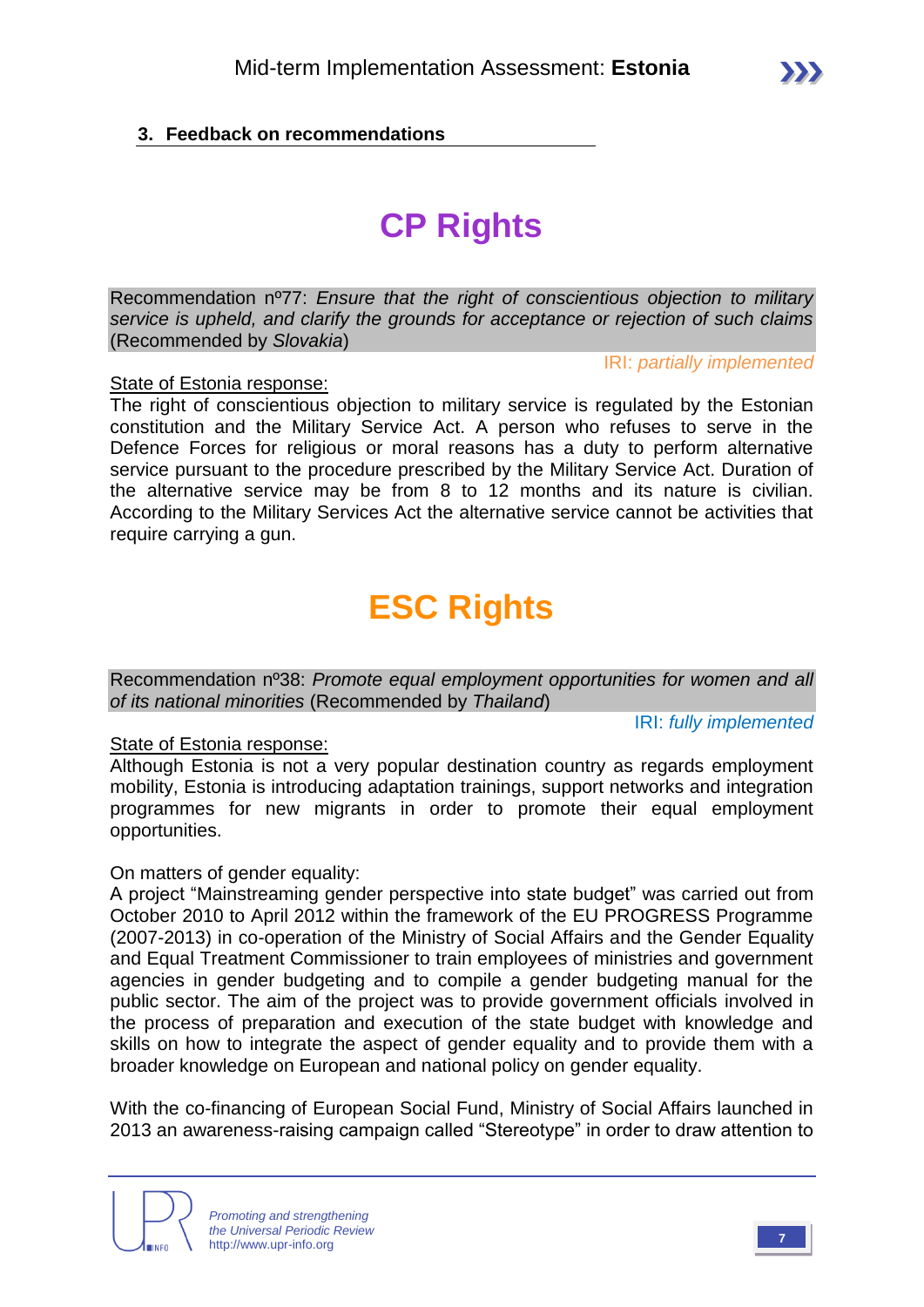and encourage youngsters to be aware of and give up gender stereotypes in everyday life situations. The campaign consisted of several activities, among them career days for boys and girls, which were aimed at youngsters aged 15-19 with a view to help them make gender stereotype free educational and career choices. During the events boys were introduced to typically "female professions", e.g. nurse and girls to typically "male professions", e.g. ground engineer. In television and internet 7 video clips with women and men in different gender-discriminative situations were shown *[\[available online\]](http://www.stereotyyp.ee/en/)*. The campaign got a very positive feedback and the humorous video clips that challenge viewer to create a change have been acknowledged internationally as good practices.

Measures are being implemented also in the framework of a pre-defined project of the Gender Equality and Equal Treatment Commissioner under programme for promoting gender equality and reconciliation of work and family life co-financed from the Norwegian Financial Mechanism 2009-2014. The project is being carried out in 2013-2015 and is targeted at increasing the effectiveness of legal protection against discrimination by raising rights awareness and helping victims of discrimination directly through strategic litigation as well as increasing the capacity of officials assisting discrimination victims. The project also supports implementation of gender mainstreaming obligations under the Gender Equality Act.

In August 2012 the Estonian legislation was changed so that spouses, engaged in the activities of the business of the self-employed worker, have a voluntary possibility for the same social protection as the self-employed workers. In order for this social protection to be provided, the self-employed worker has to register his or her spouse as a spouse engaged in the activities of the business of the self-employed worker in the register of taxable persons and pay social tax for the registered spouse. The social protection thereby provided includes e.g. state pension insurance and health insurance, which in turn includes benefit for temporary incapacity for work (sickness benefit, maternity benefit, adoption benefit and care benefit).

According to changes made to the Insurance Activities Act that came into force in May 2013, while the differences between the insurance premiums and insurance indemnities of women and men cannot be caused by the use of sex of a person as a factor in the assessment of the insured risks, an insurance undertaking is permitted in the assessment of insured risks in sickness insurance to take into account the risks, which are characteristic only to men or only to women, and to differentiate, if necessary, to the extent of the specified risks the insurance premiums and insurance indemnities of women and men. Neither pregnancy nor maternity can affect the size of the insurance premiums and insurance indemnities.

In October 2013 the Estonian Government established Gender Equality Council, set forth in the Gender Equality Act and functioning as an advisory body to the Government. Its main responsibilities are advising the Government in matters related to strategies for the promotion of gender equality, approving general objectives of gender equality policy and presenting opinions to the Government concerning the compliance of national programmes with the obligation of gender mainstreaming. The Council met in November to discuss topics to concentrate on in the coming years,

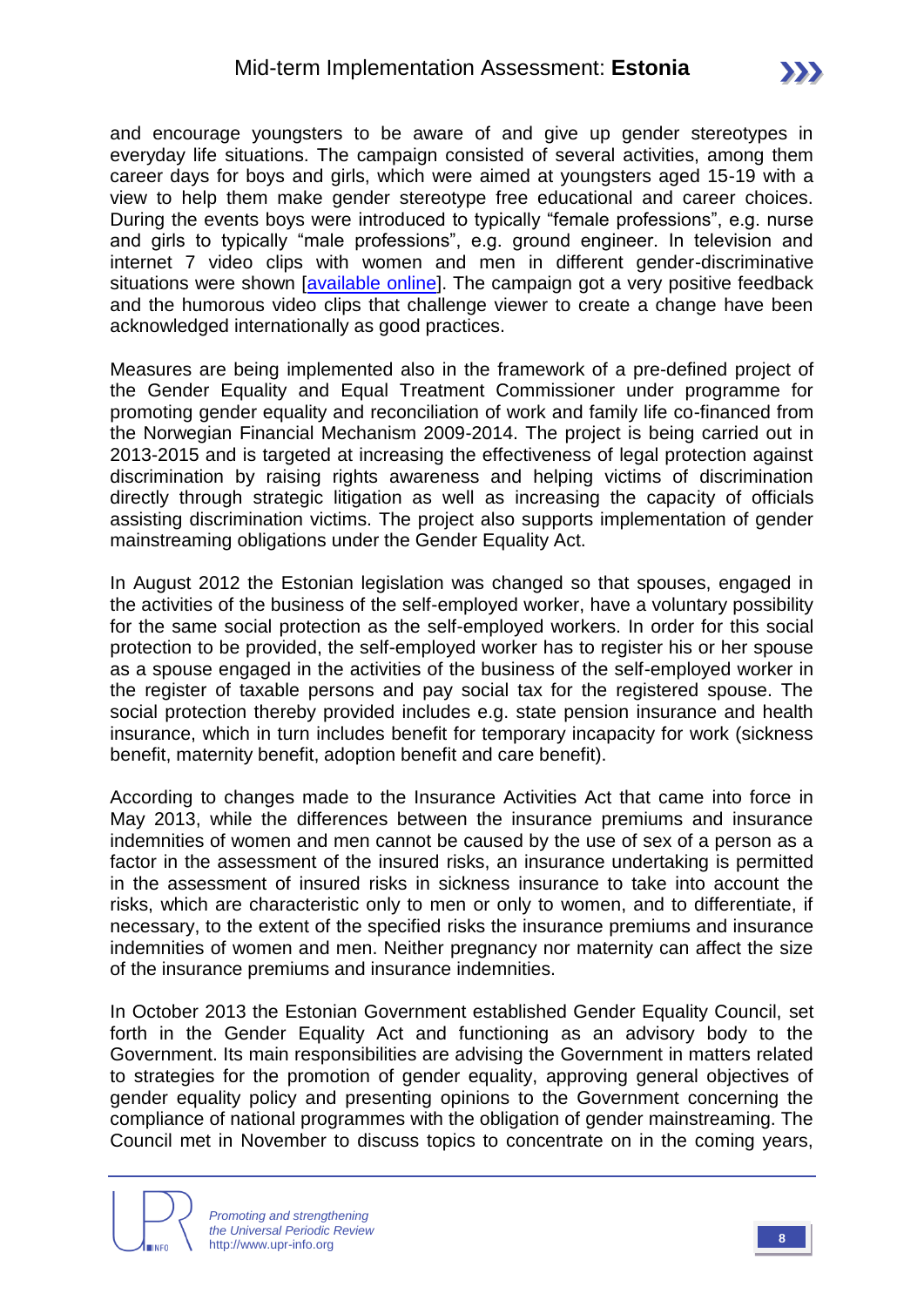

among which e.g. gender pay gap, gender balance in decision making, gender stereotypes in media, educational and court system and violence against women were mentioned.

Development plan "Integrating Estonia 2020" addresses issues of cultural diversity of different nationalities in Estonia; the need to preserve this diversity. It is based on principles laid out in the Constitution. The measures in development plan will facilitate the integration of national minorities and the society to be more inclusive. The measures work to make all residents of Estonia to feel safely in Estonian society; to learn and to use Estonian language. The measures further facilitate national minorities to upkeep their native languages and cultures and grow knowledge of other national minorities. The development plan further aims to create platforms to help concentrate vital and useful information in different languages. This measure is also addressed to recent arrivals in Estonia – students, spouses, employees.

The Ministry of Social Affairs continues working on the further implementation of Gender Equality Act also by developing the regulation for employers that will set the procedure of collection and a list of data that has to be collected in such a form as to enable presenting and analysing this data by sex. Collecting the data provides the employer with knowledge of gender dynamics in the company and gives a necessary overview of the situation in case there is a doubt of discrimination.

In December 2011 the Government of the Republic adopted new "Rules for Good Legislative Drafting and Technical Rules for Drafts of Legislative Acts" which foresees an obligation of impact analysis of draft legislation. According to these rules also a social impact has to be analysed which should include an analysis of an impact of the planned regulation on gender relations. An accompanying methodology of impact assessment was adopted in December 2012 and is applied also in case of preparing strategic documents.

In September 2011, Estonian Parliament adopted a decision with a proposal to the Government to prepare an action plan to reduce gender pay gap in Estonia. The action plan was prepared by the Ministry of Social Affairs and the plan and the topic of gender pay gap was discussed at the cabinet meeting of the Government in July 2012. The action plan was approved and in autumn 2012 introduced to the Parliament. The approved action plan is based on the assumption pointed out also in the gender pay gap study of 2010 that there is not one specific reason behind the gender pay gap in Estonia but its causes are diverse. The activities are mostly implemented with the financial support from the Estonian European Social Fund programme "Promoting Gender Equality 2011-2013" and the gender equality and work-life balance programme financed from the Norwegian Financial Mechanism 2009-2014, executed in 2013-2015.

The Ministry of Social Affairs is currently implementing the Estonian European Social Fund programme "Promoting Gender Equality 2011-2013".

Several studies and analysis (on topics such as gender-based and sexual harassment at workplace, flexibility in measures aimed at supporting reconciling work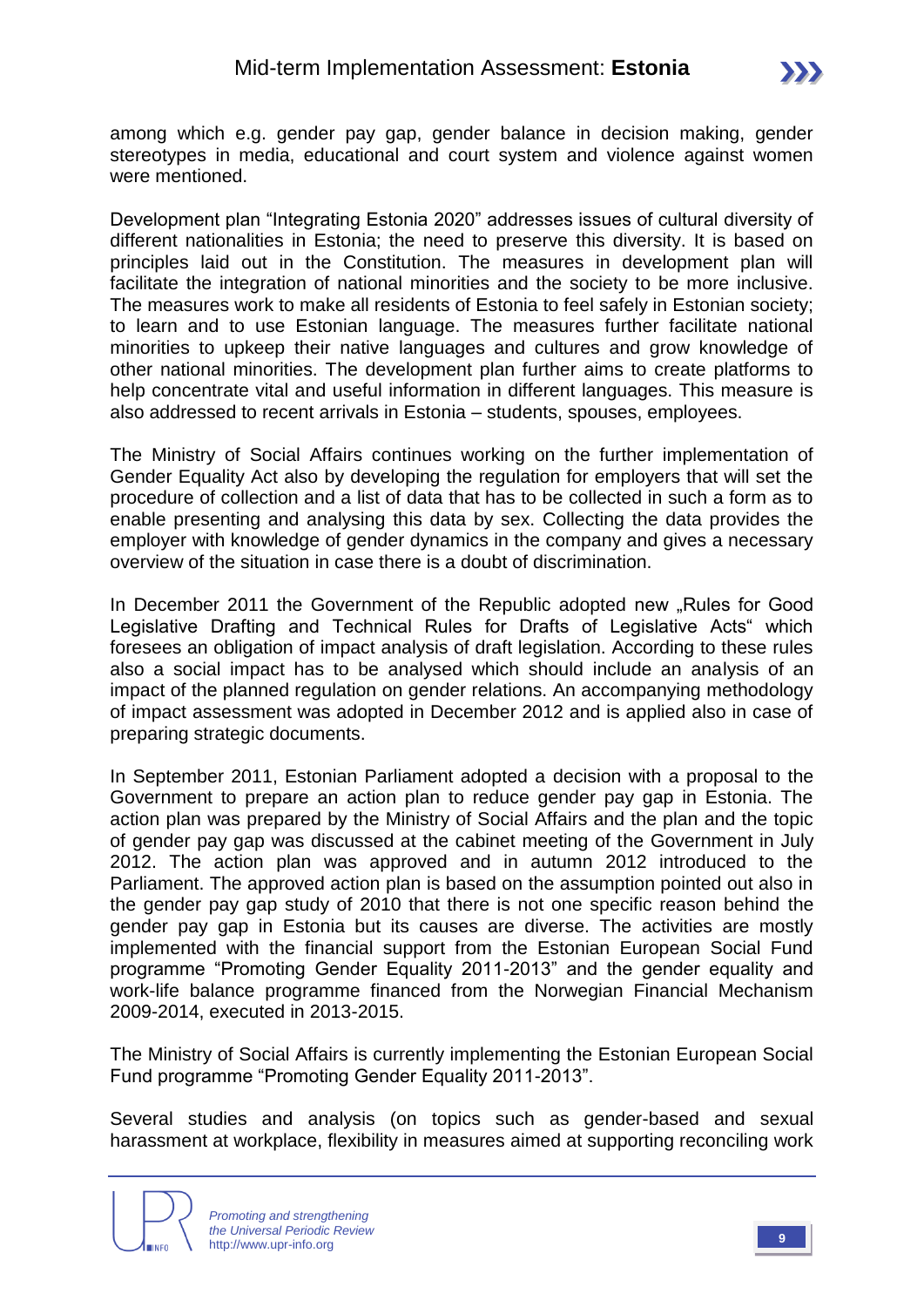and family life and the work-life balance possibilities of national minorities, but also the fourth Gender Equality Monitory) have been recently carried out. In the framework of this programme also awareness raising events were organised on the topic of gender pay gap, a media campaign to tackle gender stereotypes was carried out and trainings have been held for legal professionals, employers, representatives of employees. Additionally, in spring 2014, around the Estonian Equal Pay Day in April, regional events are planned to take place that address the problem of gender pay gap.

The Ministry of Social Affairs is co-ordinating implementation of a gender equality and work-life balance programme financed from the Norwegian Financial Mechanism 2009-2014, being carried out in 2013-2015. Under the programme three types of projects are being implemented – 2 pre-defined projects, 4 large-scale open call projects and small-grant scheme projects. The pre-defined projects are carried out by the Statistics Estonia and by the Gender Equality and Equal Treatment Commissioner, first of them aiming to develop a new concept for gathering and analysing gender pay gap statistics and the second to improve protection of victims of discrimination and implementation of gender mainstreaming strategy. Two of the projects chosen to be financed in the framework of open calls aim to integrate gender equality issues into higher education curricula, two to improve possibilities for reconciling work and family life. Small-grant scheme project competition will be carried out in Spring 2014.

Recommendation nº79: *Continue to adopt measures to effectively reduce the dropout rate of students so as to ensure comprehensive realization of the right to education* (Recommended by *China*)

IRI: *fully implemented*

#### State of Estonia response:

To support students, educational support services' network has been developed (incl. special educational, psychological, social pedagogical and career counselling).

Recommendation nº80: *Take new measures to continue to reinforce human rights education and training* (Recommended by *Moldova*)

IRI: *not implemented*

#### State of Estonia response:

Human rights as a topic are integrated into National Curriculum of Estonia. Both knowledge and competences about human rights are expected as a learning result.

Recommendation nº81: *Continue the implementation of bilingual education with adequate resources* (Recommended by *Latvia*)

IRI: *fully implemented*

#### State of Estonia response:

Quality in the implementation of bilingual education is well covered in national language immersion program. Special targeted national centre of language immersion is continuously supported by the Ministry of Education and Research of Estonia.



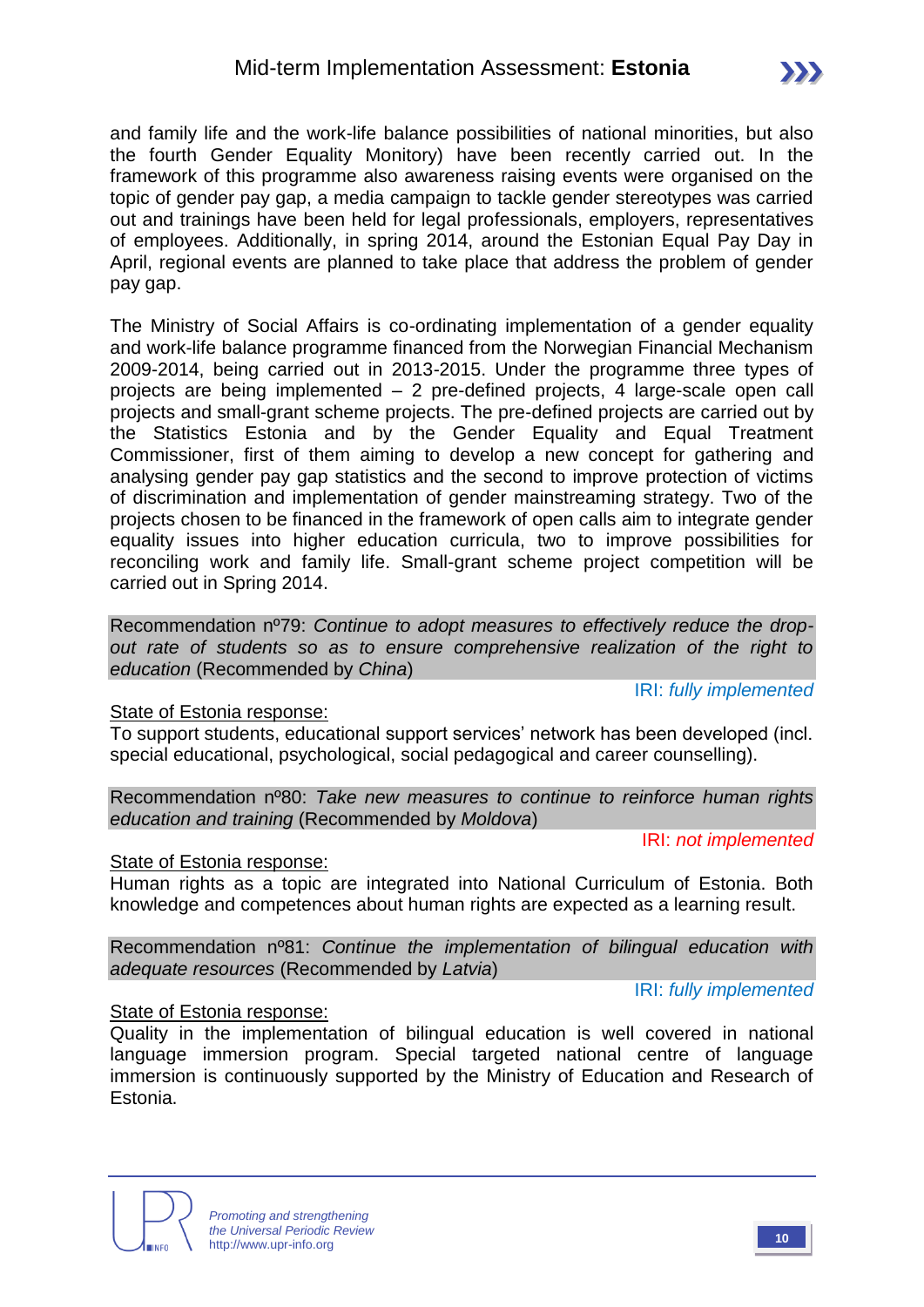# **Minorities**

Recommendation nº13: *Review and revise the Code of Civil Procedure, as necessary, to ensure that persons with disabilities are not deprived of their right to vote on the basis of disability* (Recommended by *Canada*)

IRI: *not implemented*

#### EPAA response:

Code of Civil Procedure still enables to limit the right to vote. In cases of plenary incapacitation the right to vote is limited automatically without any consideration of a judge. In case of partial incapacitation the consideration during court procedure is very shallow. It is not acknowledged that there is no potential dangerousness or possible harm to society if a person with disability or lacking capacity is exercising a right to vote.

#### State of Estonia response:

The right to vote in Estonia does not depend upon whether a person is disabled or not. A person must be of at least 18 years of age to vote. In order to vote, a person must be entered in the list of voters, which means that they must have the address of their residence entered in the population register. If a person is not able to go voting to the polling place for health reasons for example, he/she may apply for voting at home. Furthermore, it is also possible to vote electronically and with a mobile phone. Estonia has ratified the CRPD and its OP which entered into force in Estonia on 29 of June 2012.

Recommendation nº40: *Reinforce the fight against all forms of racism and discrimination* (Recommended by *Algeria*)

IRI: *fully implemented*

#### State of Estonia response:

Draft amendments to the Penal Code have been circulated for approval and will be presented to the Parliament in 2014.

Recommendation nº41: *Continue its efforts to establish programmes and promulgate domestic laws aimed at combating all contemporary forms of racism, racial discrimination, xenophobia, linguistic discrimination and related forms of intolerance*  (Recommended by *Argentina*)

#### IRI: *fully implemented*

#### State of Estonia response:

With regards to raising awareness on the Equal Treatment Act and principles of nondiscrimination, Ministry of Social Affairs has been co-financing the European Commission PROGRESS programme "Diversity Enriches" project of Tallinn Technical University since 2010. The project tackles all grounds of discrimination named in the Equal Treatment Act.

In 2014 Ministry of Social Affairs starts the amendment of Equal Treatment Act to abolish the hierarchy of protection depending on the ground of discrimination. Currently ETA divides the protected areas depending on the basis of discrimination.

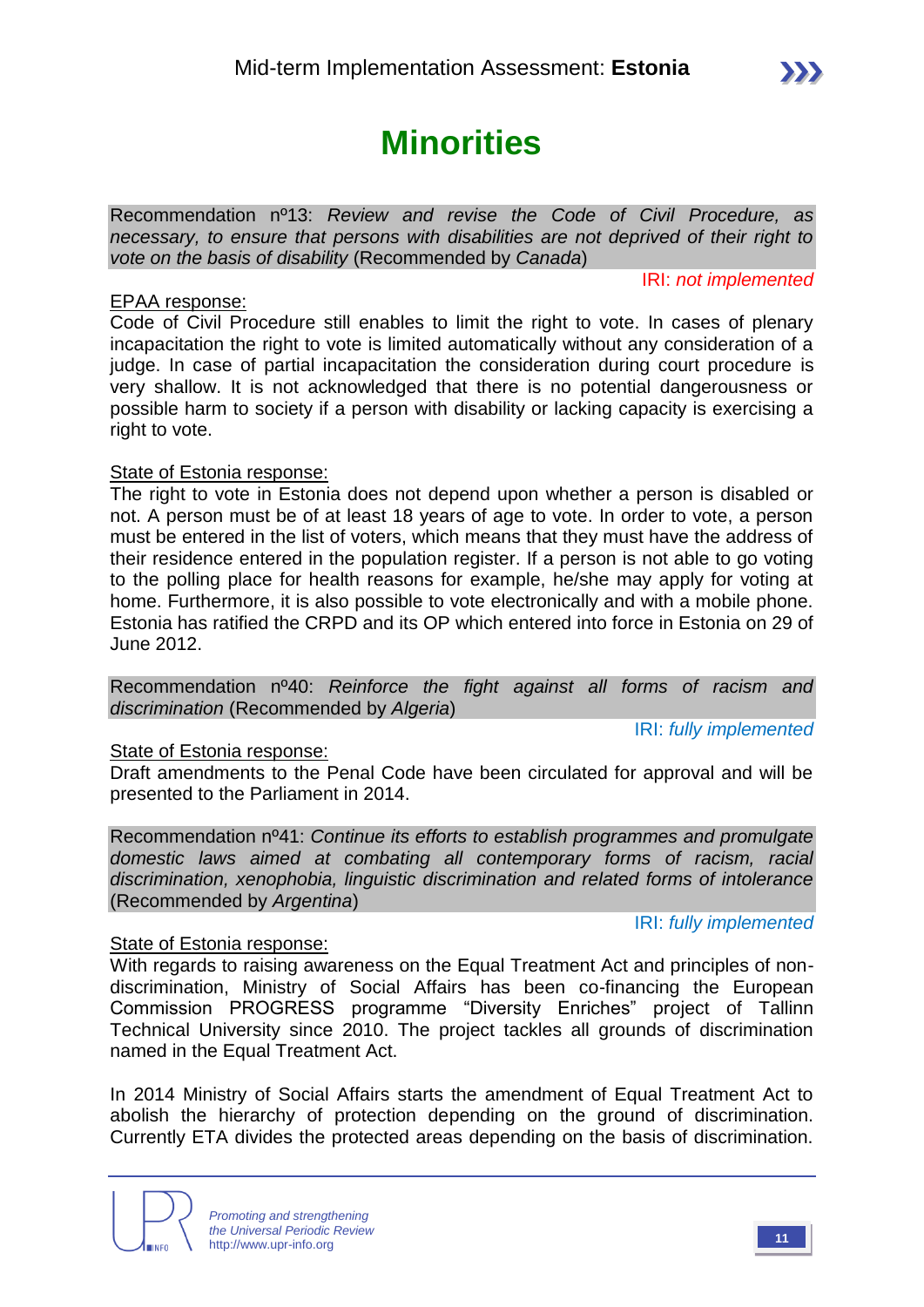It covers discrimination based on religion or belief, age, disability and sexual orientation only in the area of employment (as required by EU Directive 2000/78/EC), while discrimination based on racial or ethnic origin and colour is additionally covered in the areas of services and social security (as required by the EU Directive 2000/43/EC). Draft amendments to the Penal Code have been circulated for approval and will be presented to the Parliament in 2014.

At the end of 2012 the Estonian Government approved the commencement of drafting the new integration strategy for the new programming period (2014-2020). The Steering Group for the new strategy includes 8 Ministries, representatives of state institutions and local governments.

Expert Committee are formed mainly of persons with immigrant background in order to engage different target groups and stakeholders in the formulation and implementation of integration policy. Involvement was created through several discussion platforms, so that in the drafting process, the strategic partners in the field of integration were reached a common understanding of strategic objectives and the roles and responsibilities in striving towards the objectives.

[Trilingual web portal](http://www.integratsioon.ee/en) was created to inform and engage the wider public. The new Strategy of Integration and Social Cohesion in Estonia will be completed by May 2014 and after its approval by the government it will be implemented and regularly monitored.

Given the diversity of the target populations of the integration policy and the current socio-economic situation of Estonian society, three different broader lines of action may be differentiated in the field of integration. Firstly, improvement of all society's openness and shaping of attitudes to embrace integration. Secondly, continuing support to poorly integrated permanent residents of foreign origin in their active social integration. Thirdly, support for the adaptation and integration of new immigrants.

As a horizontal field, integration requires cross-sectoral cooperation. Integration is addressed as a multi-way process, where the preservation of the ethnic identity and culture of ethnic groups is supported and more equal opportunities for subsistence and participation in social life are created through improving state language skills. There are no separate strategies for specific ethnic groups; the Integration Strategy is implemented to include all the ethnic groups in the society.

Ministry of Education and Research supports systematically both formal and nonformal learning activities which lead to more coherence integration of society (language learning; multilingual activities etc). The activities are based on systematic analysis and scientific research of so far implemented activities.

According to EIM 2011 (the integration monitoring of the society of Estonia), proficiency in the state language of non-Estonian speaking residents is improving slowly but definitely. In parallel with the transition of Russian-language upper secondary schools to the state language, knowledge of Estonian and the level of Estonian-language tuition has gradually improved in kindergartens and basic schools

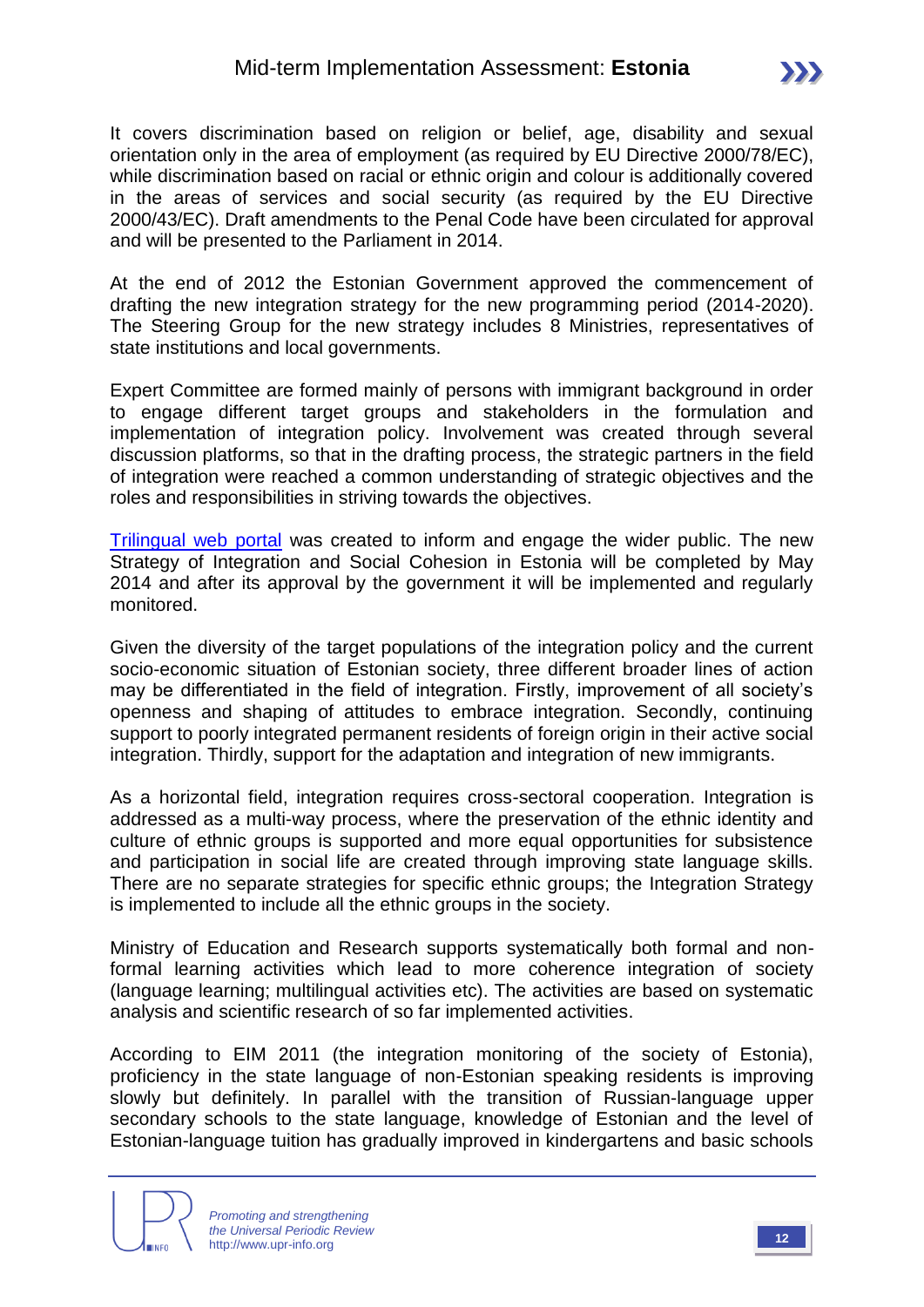with Russian-language teaching. A positive trend, according to EIM 2011, is that compared to 2008, the number of people preferring no citizenship at all has dropped from 16% to 6%. Since 2013, all upper secondary schools with Russian-language tuition have transferred to the teaching of subjects in Estonian; in 2014, transition to Estonian-language tuition will begin at the vocational education level. However, about 20% of the Estonian school population is still in Russian schools at the basic education level. Hence, there are some distinct activities in the realm of education, which are directed towards integration: extension of integrated subject and language teaching (incl. the development of language immersion programmes), support to the teaching of Estonian language and Estonian-language tuition in Russian schools and to pupils in Estonian-language schools whose mother tongue differs from the tuition language. Integration is supported both by the planned training of teachers and school principals as well as other activities under the life-long learning programme. In future, more attention should be paid to the approximation of schools with different tuition languages through joint activities.

The Language Education Policy Profile attempts to build on, and strengthen, reforms that are already underway in Estonia. There are constitutional guarantees of support for minority groups who wish to maintain their own language and culture. "Sunday schools" supported from the state exist for many of the ethnic minorities languages in Estonia.

Observing the quality of state language learning among non-Estonian speaking pupils in public schools is one of the priorities of the Ministry of Education and Research of Estonia. If the quality is below national expectations (i.e. poor exam results, not qualified teachers etc.), national level case-based measures are implemented.

The sectored development plan "Integrating Estonia 2020" supports practical contacts between people, especially young people, living in different regions and having different linguistic and cultural backgrounds, and involves people with foreign background and their organisations (incl. folk culture societies) in active social life (incl. through involvement at the local level). Furthermore, support is provided to cooperation, training and media activities of organisations, which have contacts with the target group in local governments with a high number of residents with different ethnic backgrounds, where such activities support the perpetuation in society of values and attitudes oriented at openness and mutual understanding.

Estonian Ministry of Culture had formed the informal national Roma working group of the officials from several ministries, local governments and Roma representatives. The aim of the working group is to discuss the problems related to Roma and offer solutions to these problems. Two main tasks are underlined: first, information and data gathering and research about the Roma people and raising public awareness about Roma, their culture, living conditions, etc. Ministry of Education and Research has launched a research project to gather information about the amount of Roma students and their problems in education system. Main problems are teachers' insufficient preparation for supporting Roma students in education system and low involvement of parents.

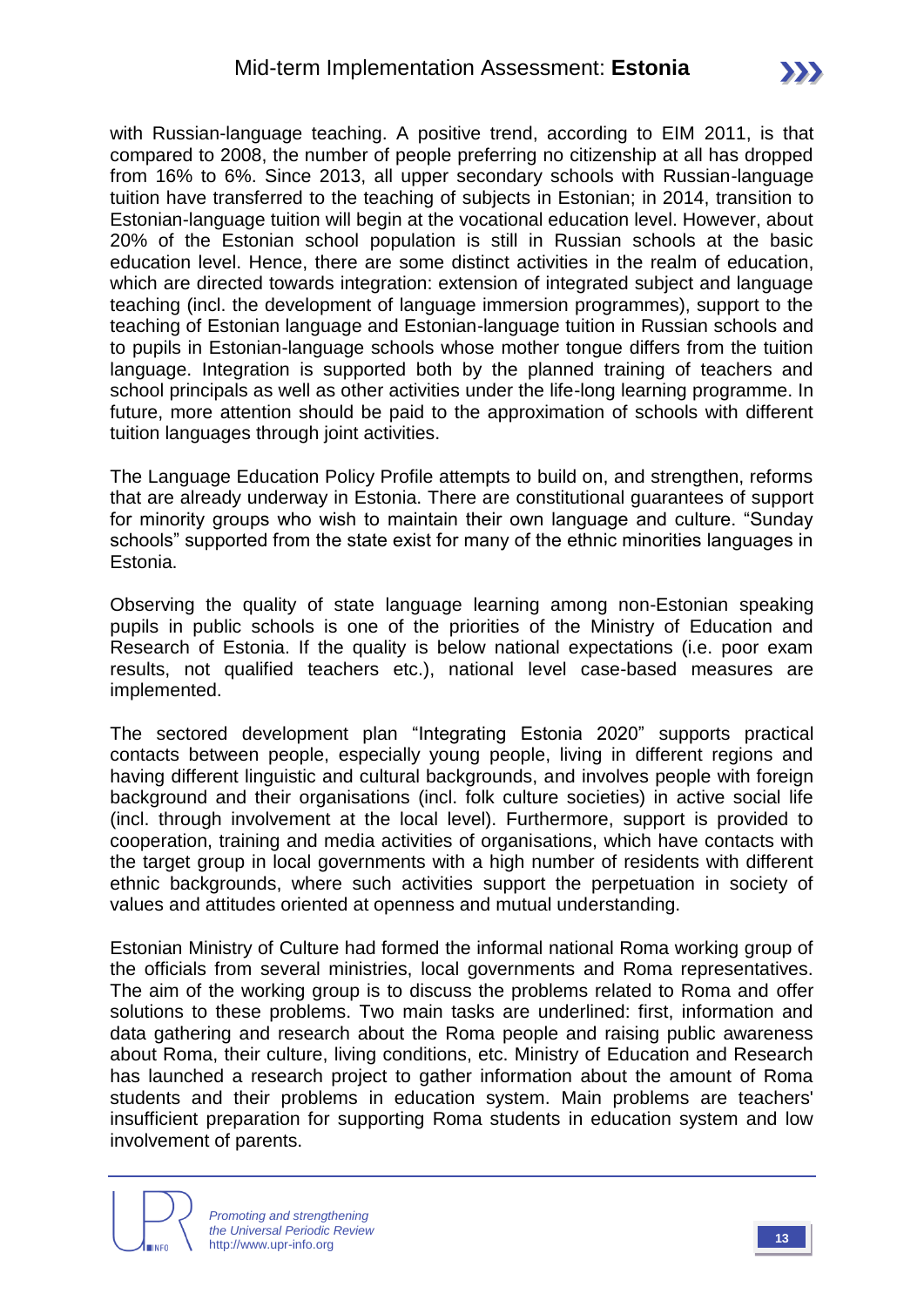IRI: *fully implemented*

The exhibition about Roma was launched in 2012 which gives an overview of Estonian Roma history, culture and everyday life in by word and image. The material and information collected during the exhibition preparation process is very valuable to create better awareness about Roma and have thus longer term social impact The development plan "Integrating Estonia 2020" is based on the Estonian

Constitution under which everyone has the right to preserve his or her ethnic identity, and no one may be discriminated against on the basis of nationality, race, colour, sex, language, origin, religion, political or other views, property or social status, or on other grounds.

Recommendation nº43: *Take specific measures to eliminate discrimination based on ethnicity in the labour market and education sector* (Recommended by *Russian Federation*)

#### State of Estonia response:

Estonia continues providing free Estonian language courses for third-country nationals and people with undefined citizenship, who are unemployed or with fewer opportunities (pensioners, persons with lower-income, young parents etc). During the Language Learning Development Programme 2011-2013 additional language studies for students of vocational education institutions and adult students of upper secondary schools continued. Refresher training for teachers of vocational educational institutions, development of counseling in the multicultural learning system for vocational education institutions, language studies for employees of public and third sector organizations also continued. Supported was language learning with a mentor and language clubs. Consistent career counseling at vocational education institutions and at information and counseling centers was provided. Career trainings were organised for employed adults in Tallinn, Narva, Sillamäe, Kohtla-Järve and Jõhvi. The purpose of these courses was to increase awareness of employees with lower level of education and insufficient knowledge of Estonian language about lifelong learning opportunities and labour market conditions.

Since February 2014 two counselling centres for third-country nationals were opened - in Tallinn and in Narva. The advisory centre of Tallinn is located in the National Library of Estonia. The Advisory Centre of Narva is located in the Information Service of the City Government of Narva. The Centre provides information about everything integration-related what might be of interest to the main target group, starting from rights, freedoms and limitations to labour market, education, public health service, free Estonian language studies etc.

The language immersion programme is constantly gaining popularity. As of the beginning of the year 2014, 51 kindergartens and 35 schools, with the total of around 6000 pupils, participate in the programme.

The support person service for new immigrants was established at the end of 2012. Within the frames of the service the target group is offered both [web-based](http://el-counselling.blogspot.com/) and onthe-spot counselling. The support service is offered based on particular adaptation needs of each new immigrant.



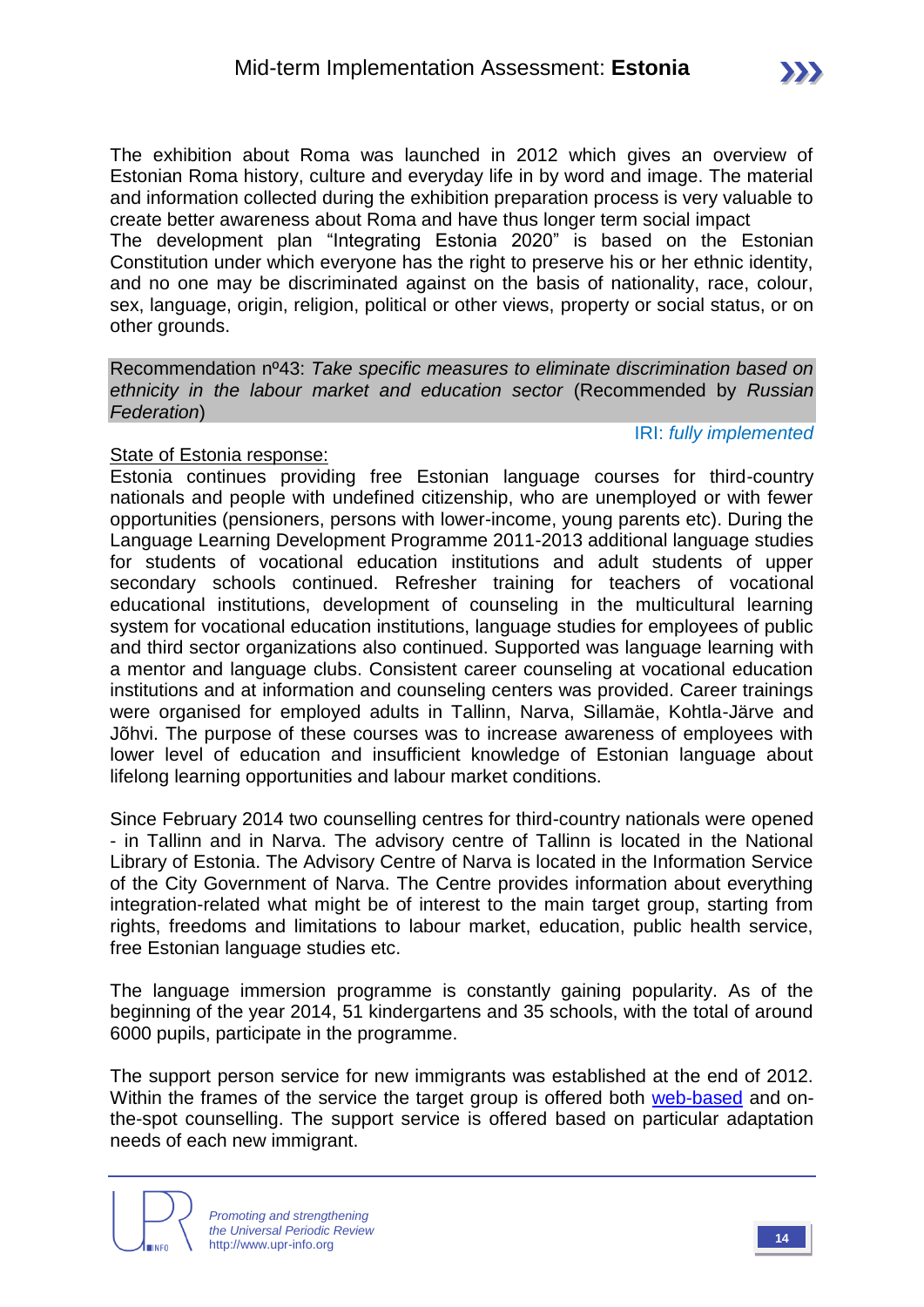Ministry of Education and Research implement special integration measures for foreign background immigrants, who have lived in Estonia less than 3 years. Also learning of ethnic language and culture is supported.

The development plan "Integrating Estonia 2020" is based on the Estonian Constitution under which everyone has the right to preserve his or her ethnic identity, and no one may be discriminated against on the basis of nationality, race, colour, sex, language, origin, religion, political or other views, property or social status, or on other grounds.

#### Recommendation nº49: *Bring an end to segregation of Roma children in the field of education* (Recommended by *Denmark*)

IRI: *partially implemented*

#### State of Estonia response:

There is need among the Roma for an identity that would embrace the two cultures (the Estonian and the Roma identity). Several projects which offer information about Roma community in Estonia have been supported by Estonian Government. Estonian Government has taken steps to improve knowledge about the Roma culture, the differences of their way of life and supports positive personal encounters with Roma to overcome the negative stereotypes.

There are 32 Roma children in Estonian Education system getting extra attention from local government and extra supportive measures are targeted for them at national level.

The sectored development plan "Integrating Estonia 2020" supports practical contacts between people, especially young people, living in different regions and having different linguistic and cultural backgrounds, and involves people with foreign background and their organisations (incl. folk culture societies) in active social life (incl. through involvement at the local level). Furthermore, support is provided to cooperation, training and media activities of organisations, which have contacts with the target group in local governments with a high number of residents with different ethnic backgrounds, where such activities support the perpetuation in society of values and attitudes oriented at openness and mutual understanding.

Estonian Ministry of Culture had formed the informal national Roma working group of the officials from several ministries, local governments and Roma representatives. The aim of the working group is to discuss the problems related to Roma and offer solutions to these problems. Two main tasks are underlined: first, information and data gathering and research about the Roma people and raising public awareness about Roma, their culture, living conditions, etc. Ministry of Education and Research and research has launched a research project to gather information about the amount of Roma students and their problems in education system. Main problems are teachers' insufficient preparation for supporting Roma students in education system and low involvement of parents.

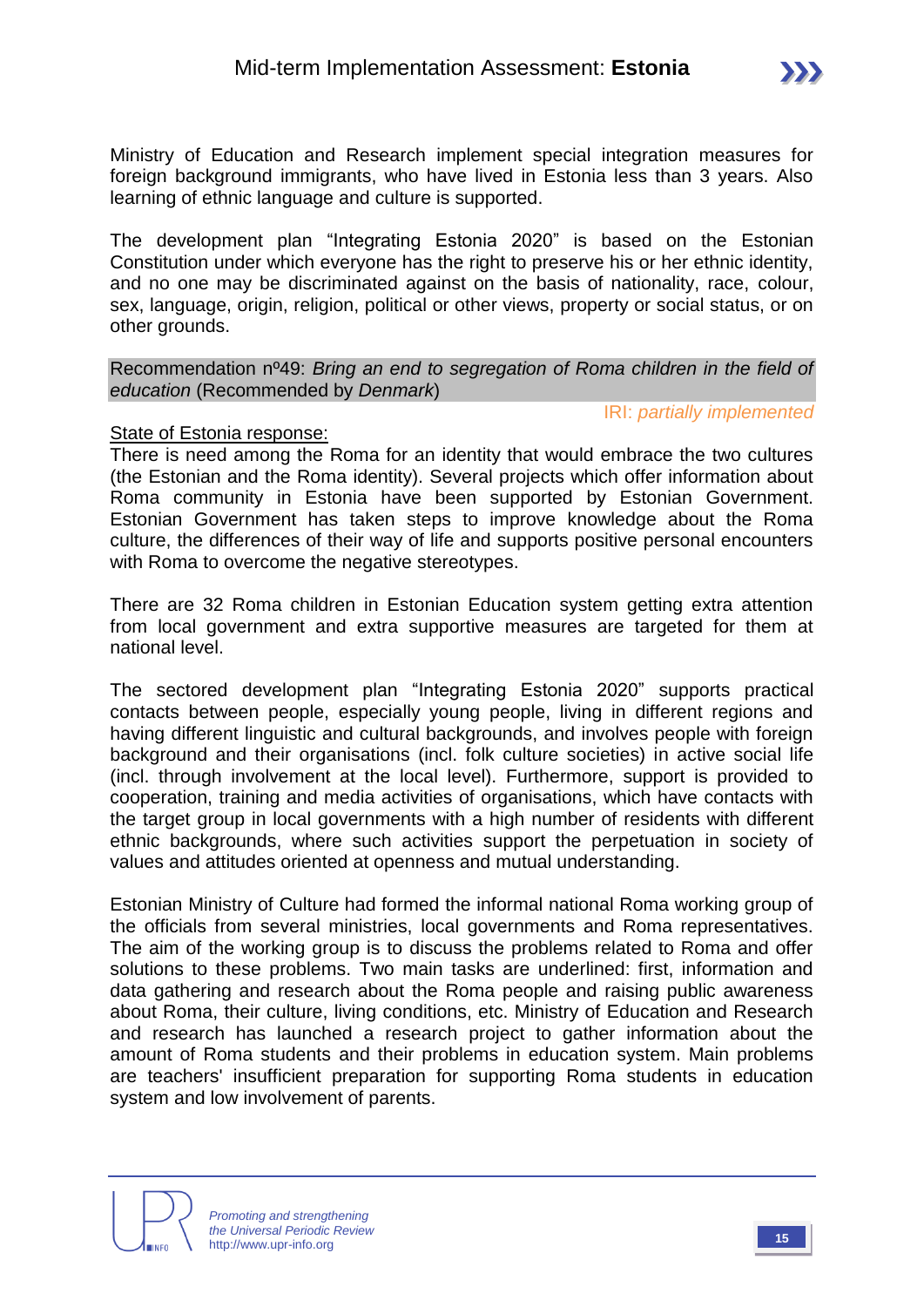IRI: *fully implemented*

The exhibition about Roma was launched in 2012 which gives an overview of Estonian Roma history, culture and everyday life in by word and image. The material and information collected during the exhibition preparation process is very valuable to create better awareness about Roma and have thus longer term social impact.

Recommendation nº82: *Take all necessary measures to continue the effective implementation of the Integration Strategy and increase involvement of representatives of minority groups and civil society throughout this process*  (Recommended by *Netherlands*)

#### UNHCR response:

Estonia continues to face difficulties related to integration of "persons with undetermined citizenship" who are effectively stateless. In 2013, some 1,181 stateless persons acquired Estonian citizenship (1,123 in 2012). The peak time of granting Estonian citizenship was in the mid-1990s, with 22,773 persons granted Estonian citizenship in 1996. As of 1 January 2014, there were 91,281 "persons with undefined citizenship" in Estonia. Some 59,100 stateless persons have a migrant origin (their parents were born outside Estonia). The Citizenship Law still contains provisions restricting access to Estonian citizenship. In practice these limitations are normally applied to former Soviet security service officers as well as to former Soviet/Russian military servicemen and their spouses. Article 21 (2) Citizenship Law discriminates those former military servicemen who are married to naturalized Estonian citizens.

#### State of Estonia response:

At the end of 2012 the Estonian Government approved the commencement of drafting the new integration strategy for the new programming period (2014-2020). The Steering Group for the new strategy includes 8 Ministries, representatives of state institutions and local governments.

Expert Committee are formed mainly of persons with immigrant background in order to engage different target groups and stakeholders in the formulation and implementation of integration policy. Involvement was created through several discussion platforms, so that in the drafting process the strategic partners in the field of integration were reached a common understanding of strategic objectives and the roles and responsibilities in striving towards the objectives.

[Trilingual web portal](http://www.integratsioon.ee/en) was created to inform and engage the wider public. The new Strategy of Integration and Social Cohesion in Estonia will be completed by May 2014 and after its approval by the government it will be implemented and regularly monitored.

Given the diversity of the target populations of the integration policy and the current socio-economic situation of Estonian society, three different broader lines of action may be differentiated in the field of integration. Firstly, improvement of all society's openness and shaping of attitudes to embrace integration. Secondly, continuing support to poorly integrated permanent residents of foreign origin in their active social integration. Thirdly, support for the adaptation and integration of new immigrants.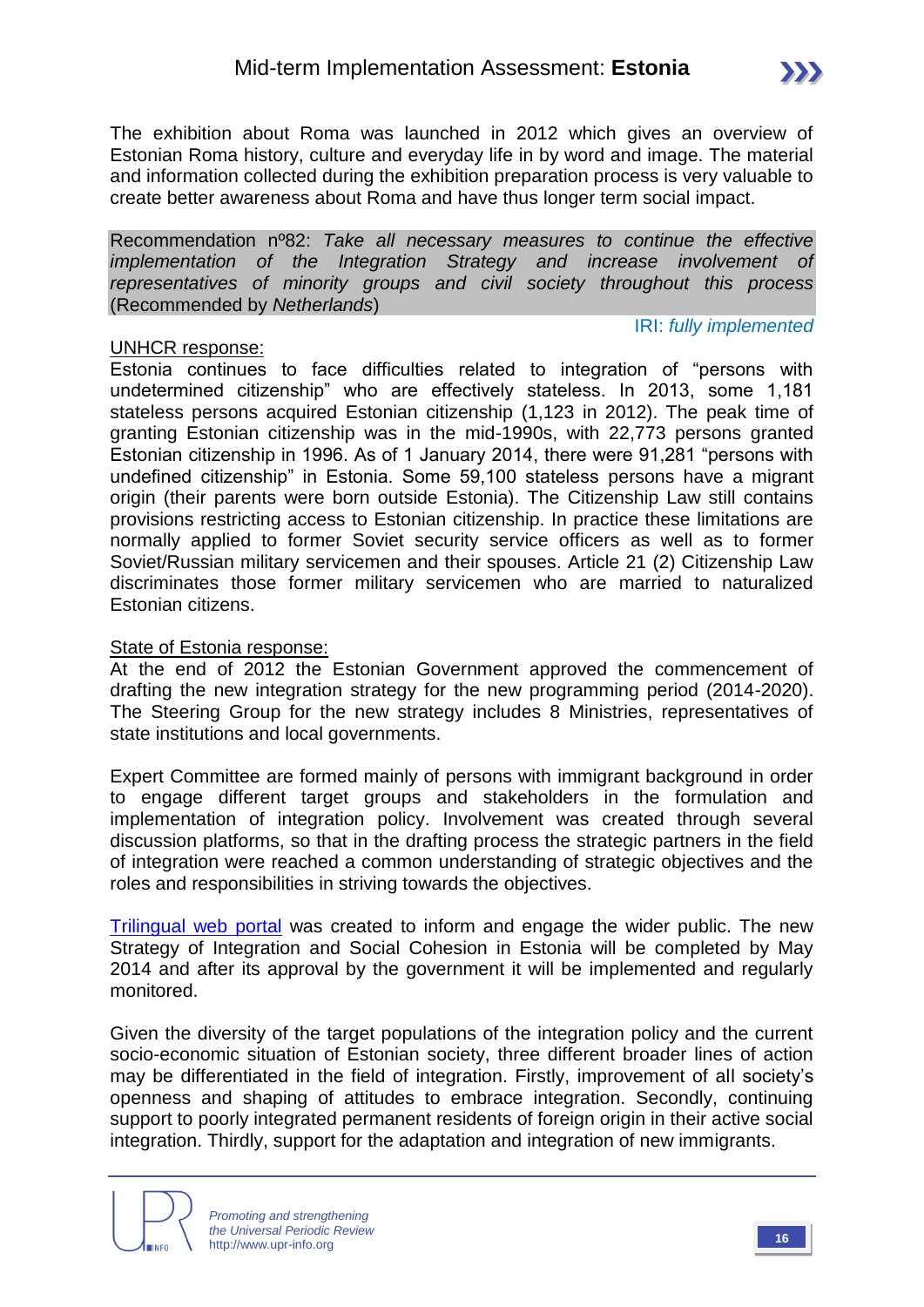As a horizontal field, integration requires cross-sectoral cooperation. Integration is addressed as a multi-way process, where the preservation of the ethnic identity and culture of ethnic groups is supported and more equal opportunities for subsistence and participation in social life are created through improving state language skills. There are no separate strategies for specific ethnic groups; the Integration Strategy is implemented to include all the ethnic groups in the society.

Ministry of Education and Research supports systematically both formal and nonformal learning activities which lead to more coherence integration of society (language learning; multilingual activities etc). The activities are based on systematic analysis and scientific research of so far implemented activities.

Recommendation nº83: *Continue Estonia's successful integration policy by, inter alia, implementing the State Integration Programme for 2008-2013 and continue efforts to improve the knowledge of the State language among the non-Estonian population*  (Recommended by *Latvia*)

#### UNHCR response:

IRI: *fully implemented*

The current integration policy does not encompass provisions directed on integration and facilitation of naturalization of beneficiaires of international protection.

#### State of Estonia response:

According to EIM 2011 (the integration monitoring of the society of Estonia), proficiency in the state language of non-Estonian speaking residents is improving slowly but definitely. In parallel with the transition of Russian-language upper secondary schools to the state language, knowledge of Estonian and the level of Estonian-language tuition has gradually improved in kindergartens and basic schools with Russian-language teaching. A positive trend, according to EIM 2011, is that compared to 2008, the number of people preferring no citizenship at all has dropped from 16% to 6%. Since 2013, all upper secondary schools with Russian-language tuition have transferred to the teaching of subjects in Estonian; in 2014, transition to Estonian-language tuition will begin at the vocational education level. However, about 20% of the Estonian school population is still in Russian schools at the basic education level. Hence, there are some distinct activities in the realm of education, which are directed towards integration: extension of integrated subject and language teaching (incl. the development of language immersion programmes), support to the teaching of Estonian language and Estonian-language tuition in Russian schools and to pupils in Estonian-language schools whose mother tongue differs from the tuition language. Integration is supported both by the planned training of teachers and school principals as well as other activities under the life-long learning programme. In future, more attention should be paid to the approximation of schools with different tuition languages through joint activities.

The Language Education Policy Profile attempts to build on, and strengthen, reforms that are already underway in Estonia. There are constitutional guarantees of support for minority groups who wish to maintain their own language and culture. "Sunday

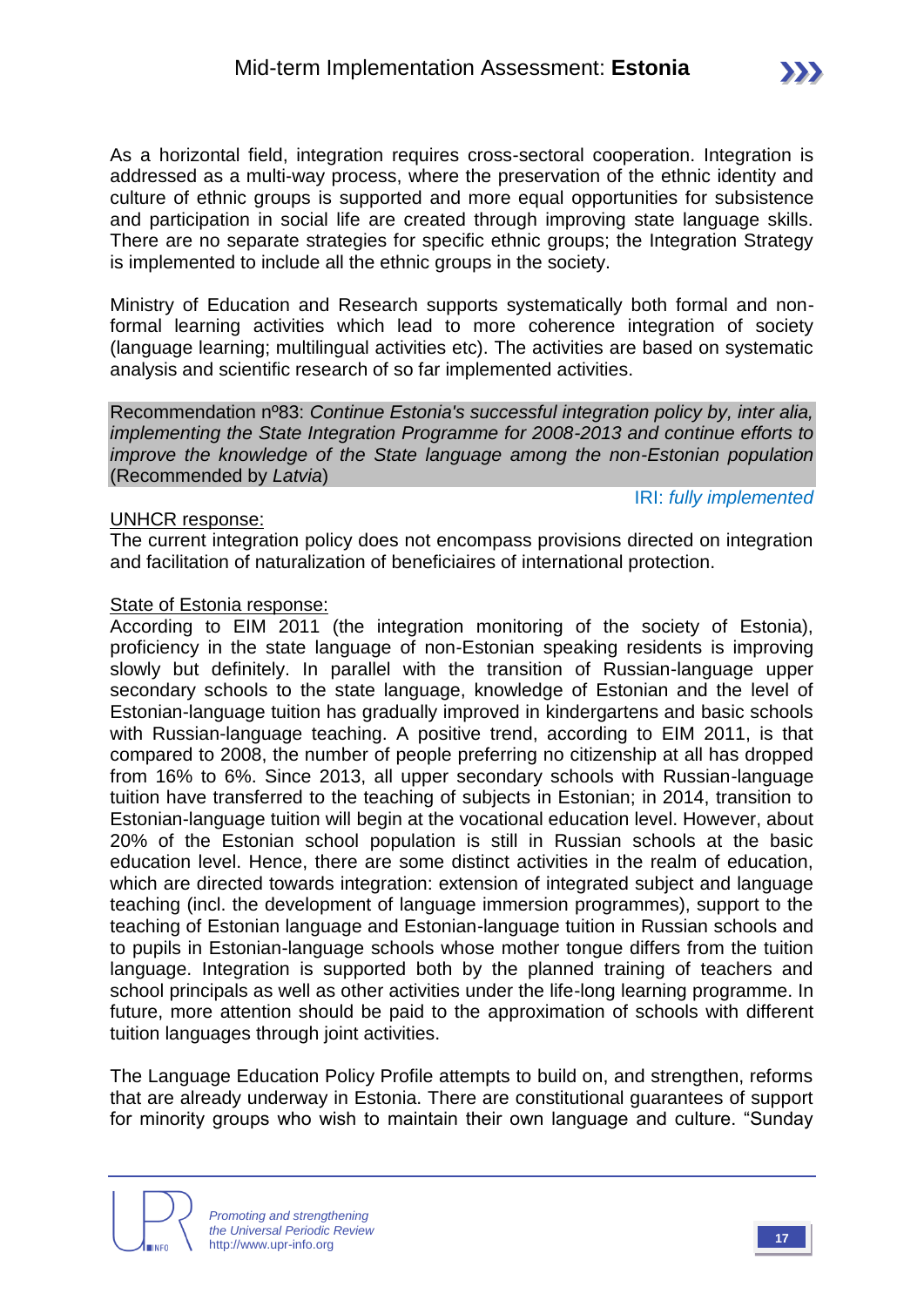

schools" supported from the state exist for many of the ethnic minorities languages in Estonia.

Observing the quality of state language learning among non-Estonian speaking pupils in public schools is one of the priorities of the Ministry of Education and Research of Estonia. If the quality is below national expectations (i.e. poor exam results, not qualified teachers etc.), national level case-based measures are implemented.

+

[See also response to recommendation n°82]

Recommendation nº84: *Continue to implement appropriate, efficient policies to facilitate the integration of all its ethnic communities* (Recommended by *Slovakia*) IRI: *fully implemented*

#### State of Estonia response:

Ministry of Education and Research implement special integration measures for foreign background immigrants, who have lived in Estonia less than 3 years. Also learning of ethnic language and culture is supported +

[See also response to recommendation n°82]

Recommendation nº85: *Resolve the problem of persons without citizenship, and prevent such cases from arising in the future* (Recommended by *Ecuador*)

IRI: *not implemented*

#### UNHCR response:

The current citizenship law does not provide an automatic possibility to acquire Estonian citizenship by stateless children who are born in Estonia. Neither the law envisages provisions facilitating access to Estonian citizenship by otherwise stateless children (situations when parents cannot transmit their citizenship to children because of conflict in laws, etc).

#### State of Estonia response:

The citizenship policy of the Republic of Estonia has been stable since the restoration of its independence, supporting the protection of statehood and constitutional order of Estonia. The principles of Estonian citizenship policy are enacted in the Constitution of the Republic of Estonia and the Citizenship Act. Section 1 of Article 8 of the Constitution enacts that every child of whose parents one is an Estonian citizen has the right to Estonian citizenship by birth. The Citizenship Act regulates in more detail the general principles of the Estonian citizenship enacted in the Constitution.

Currently the main trend of the state policy is to minimize the number of persons with undetermined citizenship. Encourage long term residents to become Estonian citizens. The main target group is children with undetermined citizenship under 15 years of age.

A minor under 15 years of age who was born in Estonia after 26 February 1992 shall acquire Estonian citizenship by naturalisation if the parents have legally resided in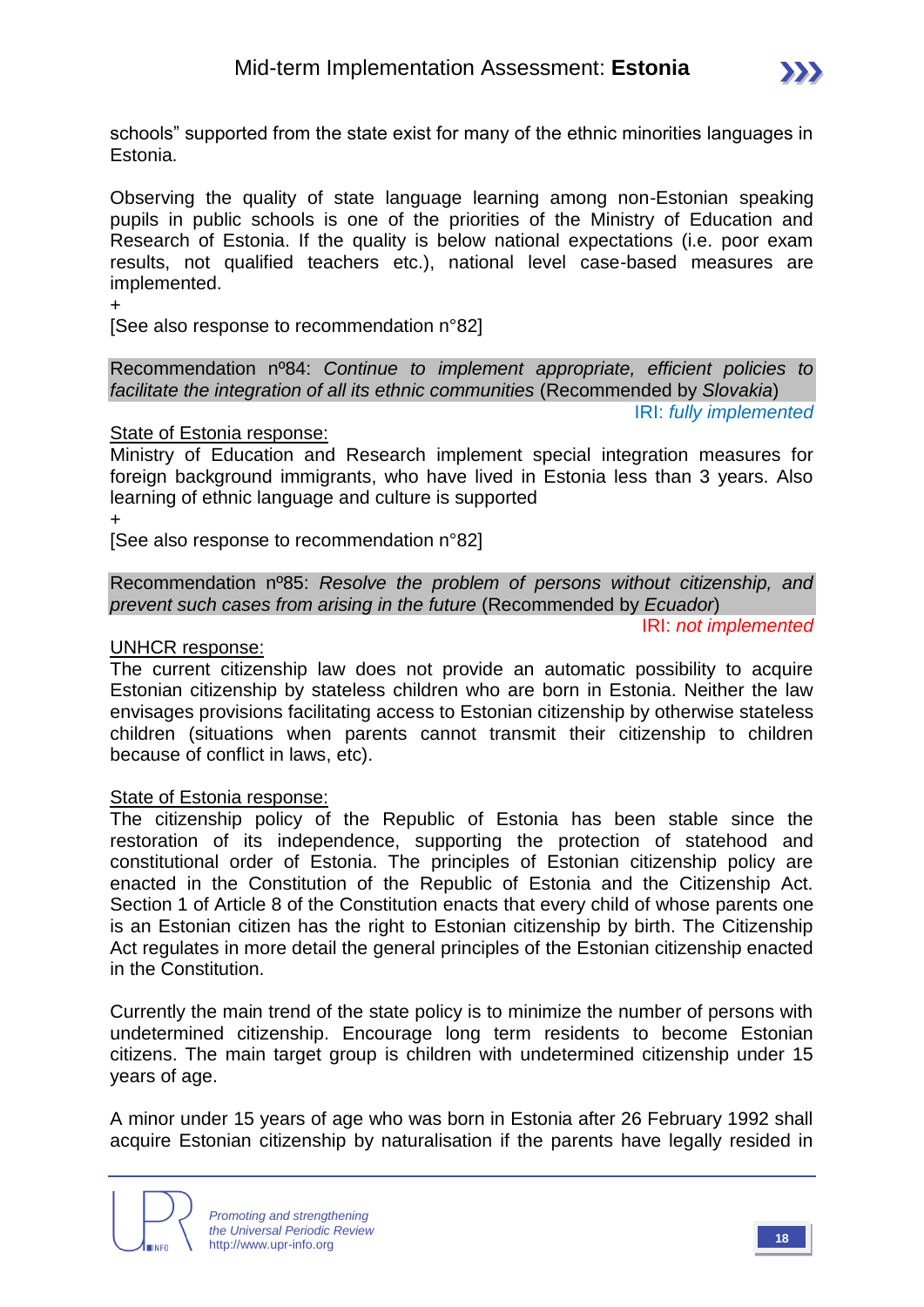Estonia for at least 5 years, the parents are not citizens of any other state, a minor is staying in Estonia permanently and a minor is not citizen of any other state. It means that children born to persons with undetermined citizenship residing permanently in Estonia do not acquire Estonian citizenship automatically. An application on their behalf needs to be launched by their parents.

Since February 2008 the parents of a child with undetermined citizenship are informed when registering the birth of the child of the possibility to apply Estonian citizenship for the child. They are handed out information materials and afterwards the Police and Border Guard Board will get in touch with the parents and provide more detailed personal counselling. Since November 2011 Police and Border Guard Board receive daily information from Population Register through X-tee3 about newborn children and their parents. To determine person's Estonian citizenship certain procedures will be followed by Police and Border Guard Board, using the data received. If the new-born child did not acquire Estonian citizenship by birth, Police and Border Guard Board will send to the parents a letter, where parents are informed of the need to apply for a residence permit for the child, and also are informed of the possibility to apply Estonian citizenship for the child.

Also the Prefectures of Police and Border Guard Board are informing the persons with undetermined citizenship that they have the possibility to apply Estonian citizenship for themselves and their children.

We are of the opinion that relevant prerequisites have been created in the Citizenship Act for the avoidance of statelessness of children.

The Government of Estonia continues to support projects on civic education that support the building of a common state and citizenship identity and that inform people of foreign origin without Estonian citizenship about the opportunities provided by this citizenship. People of undetermined citizenship have been informed (by mail, e-mail and in spoken communication) about options to gain Estonian citizenship for themselves and their children.

Recommendation nº86: *Take effective steps to ensure greater participation of minorities in public life, and review available remedies for victims of racial discrimination and incitement to hatred, in particular against Roma communities* (Recommended by *Austria*)

#### State of Estonia response:

#### IRI: *fully implemented*

The sectored development plan "Integrating Estonia 2020" supports practical contacts between people, especially young people, living in different regions and having different linguistic and cultural backgrounds, and involves people with foreign background and their organisations (incl. folk culture societies) in active social life (incl. through involvement at the local level). Furthermore, support is provided to cooperation, training and media activities of organisations, which have contacts with the target group in local governments with a high number of residents with different ethnic backgrounds, where such activities support the perpetuation in society of values and attitudes oriented at openness and mutual understanding.

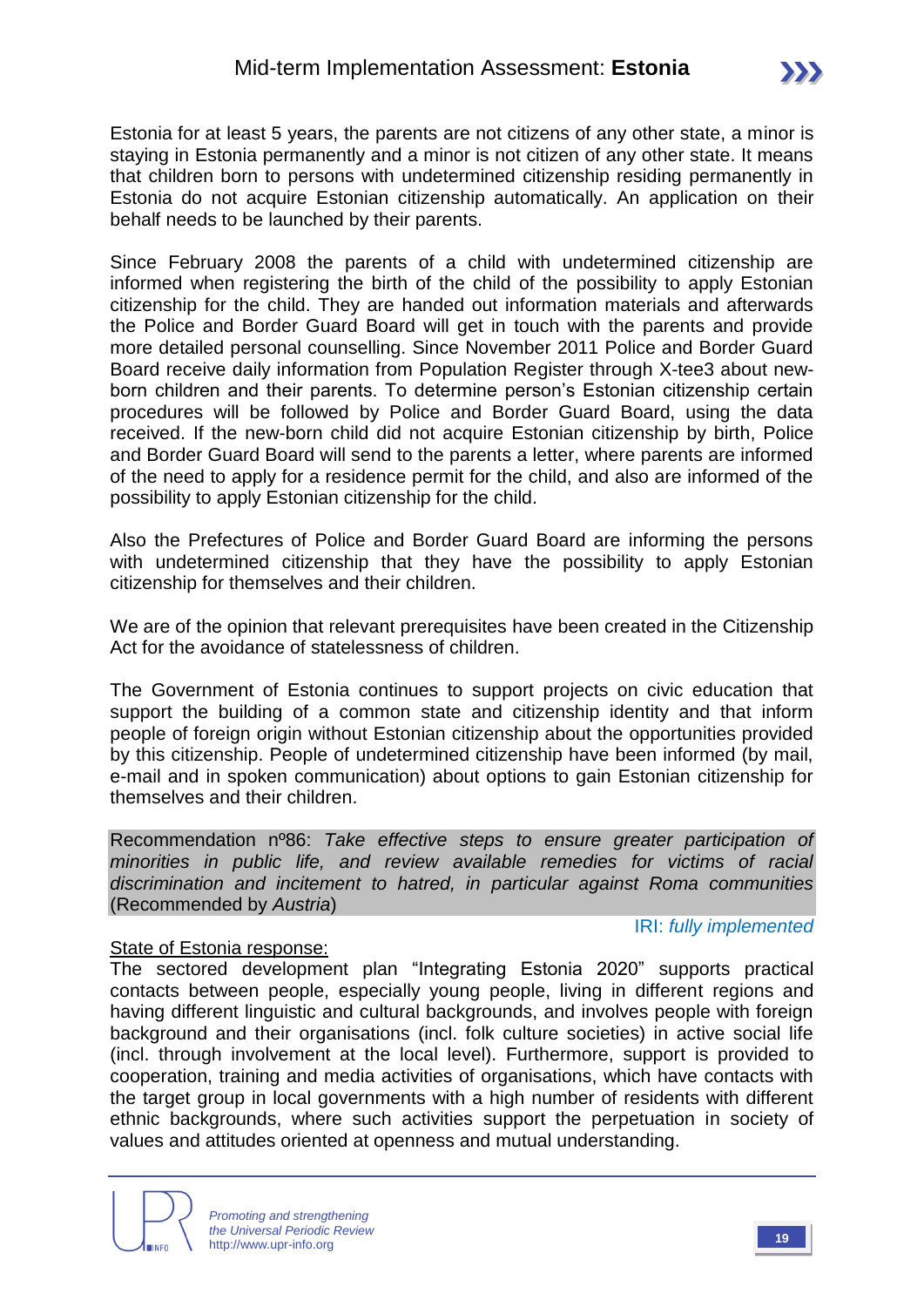Estonian Ministry of Culture had formed the informal national Roma working group of the officials from several ministries, local governments and Roma representatives. The aim of the working group is to discuss the problems related to Roma and offer solutions to these problems. Two main tasks are underlined: first, information and data gathering and research about the Roma people and raising public awareness about Roma, their culture, living conditions, etc. Ministry of Education and Research and research has launched a research project to gather information about the amount of Roma students and their problems in education system. Main problems are teachers' insufficient preparation for supporting Roma students in education system and low involvement of parents.

The exhibition about Roma was launched in 2012 which gives an overview of Estonian Roma history, culture and everyday life in by word and image. The material and information collected during the exhibition preparation process is very valuable to create better awareness about Roma and have thus longer term social impact. +

[See also response to recommendation n°82]

Recommendation nº87: *Pay special attention to the rights of Roma children to education, and implement the relevant policy instruments to ensure their enjoyment of the rights as enshrined in the Estonian Constitution* (Recommended by *Finland*)

IRI: *fully implemented*

#### State of Estonia response:

The development plan "Integrating Estonia 2020" is based on the Estonian Constitution under which everyone has the right to preserve his or her ethnic identity, and no one may be discriminated against on the basis of nationality, race, colour, sex, language, origin, religion, political or other views, property or social status, or on other grounds.

There are 32 Roma children in Estonian Education system getting extra attention from local government and extra supportive measures are targeted for them at national level.

There is need among the Roma for an identity that would embrace the two cultures (the Estonian and the Roma identity). Several projects which offer information about Roma community in Estonia have been supported by Estonian Government. Estonian Government has taken steps to improve knowledge about the Roma culture, the differences of their way of life and supports positive personal encounters with Roma to overcome the negative stereotypes.

+

[See also response to recommendation n°82]

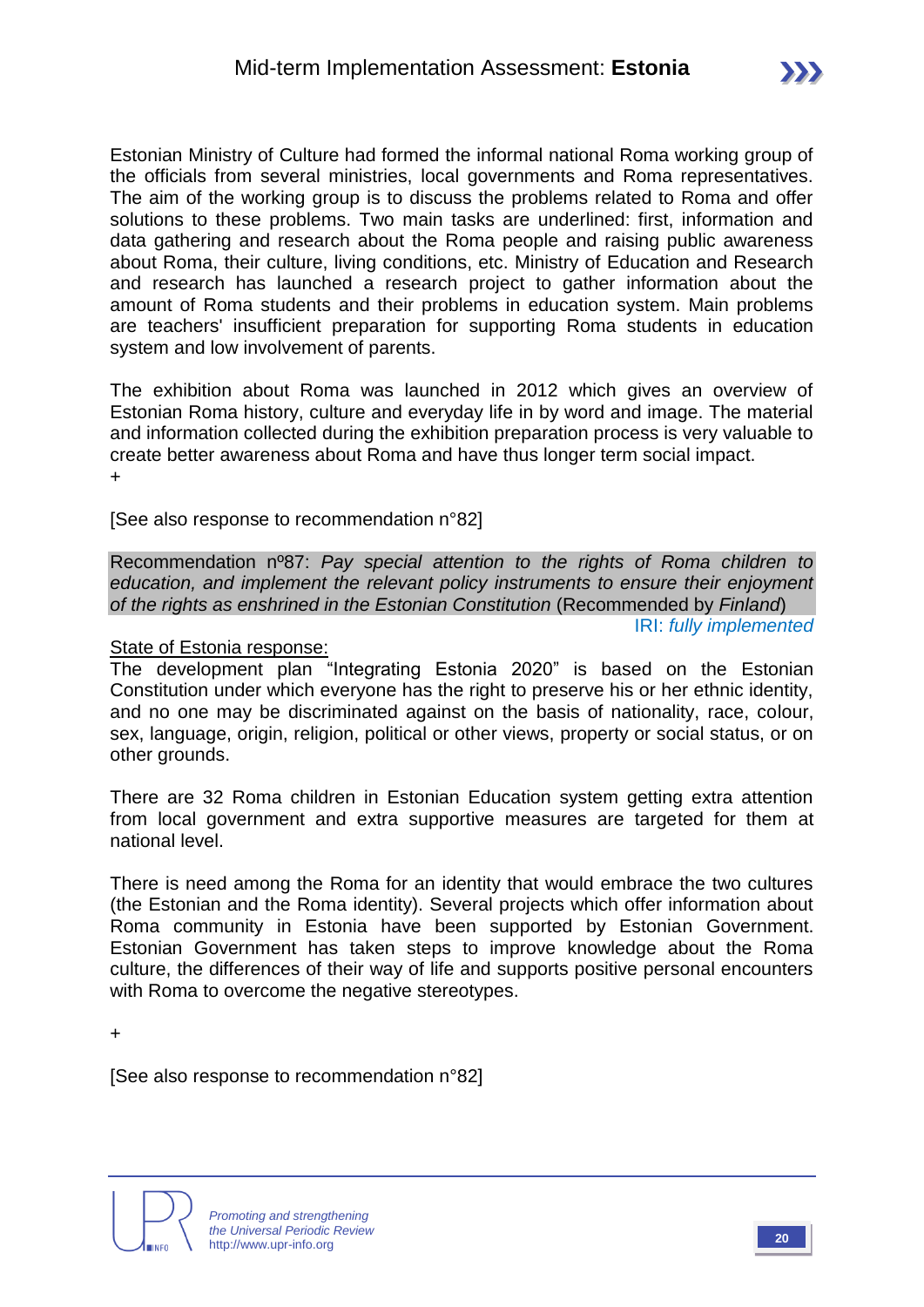Recommendation nº88: *Continue its efforts to improve the reception conditions of asylum seekers, including the provision of free legal aid, in particular to those who apply for asylum at the border, and those in detention* (Recommended by *Slovakia*)

IRI: *partially implemented*

 $\sum$ 

#### UNHCR response:

The free legal aid for asylum-seekers is neither guaranteed in law nor available in practice at the border-crossing points. This remains to be one of serious concerns in light of restrictive access to territory and asylum procedure in Estonia.

#### State of Estonia response:

Estonia continues to improve the reception conditions of asylum seekers.

Accommodation centre for asylum seekers was moved from Illuka parish to Väike-Maarja parish at the beginning of 2014. At the new location, asylum seekers have better access to public services like health care services, school, leisure activities, public transportation and etc. Also better conditions for asylum-seekers with special needs are ensured. See their [website.](http://www.hoolekandeteenused.ee/vk/pages/eng/accommodation-centre.php)

We would like to note that we plan to use support of the Asylum, Migration and Integration Fund in order to improve competence of the persons providing the state legal aid in the particular field, thus improving the quality of services.

Recommendation nº124: *Grant citizenship to all those who live on a permanent basis in the territory of Estonia and wish to become a citizen, grant, as a matter of urgency, the right to citizenship to all children born in Estonia of so-called non-citizens, without exception, lift the prohibition on access of membership in political parties to so-called non-citizens who have permanent residency in the country and are citizens of countries which are not members of the European Union, as well as provide noncitizens the passive right to vote in municipal elections* (Recommended by *Russian Federation*)

IRI: *not implemented*

#### UNHCR response:

No amendments have been adopted to implement the recommendation.

# **International Instruments**

Recommendation nº1: *Speed up efforts to ratify CRPD and its Optional Protocol (OP-CRPD)* (Recommended by *Slovenia*)

IRI: *fully implemented*

Recommendation nº2: *Ratify and implement CRPD* (Recommended by *United Kingdom*)

+

+

IRI: *fully implemented*



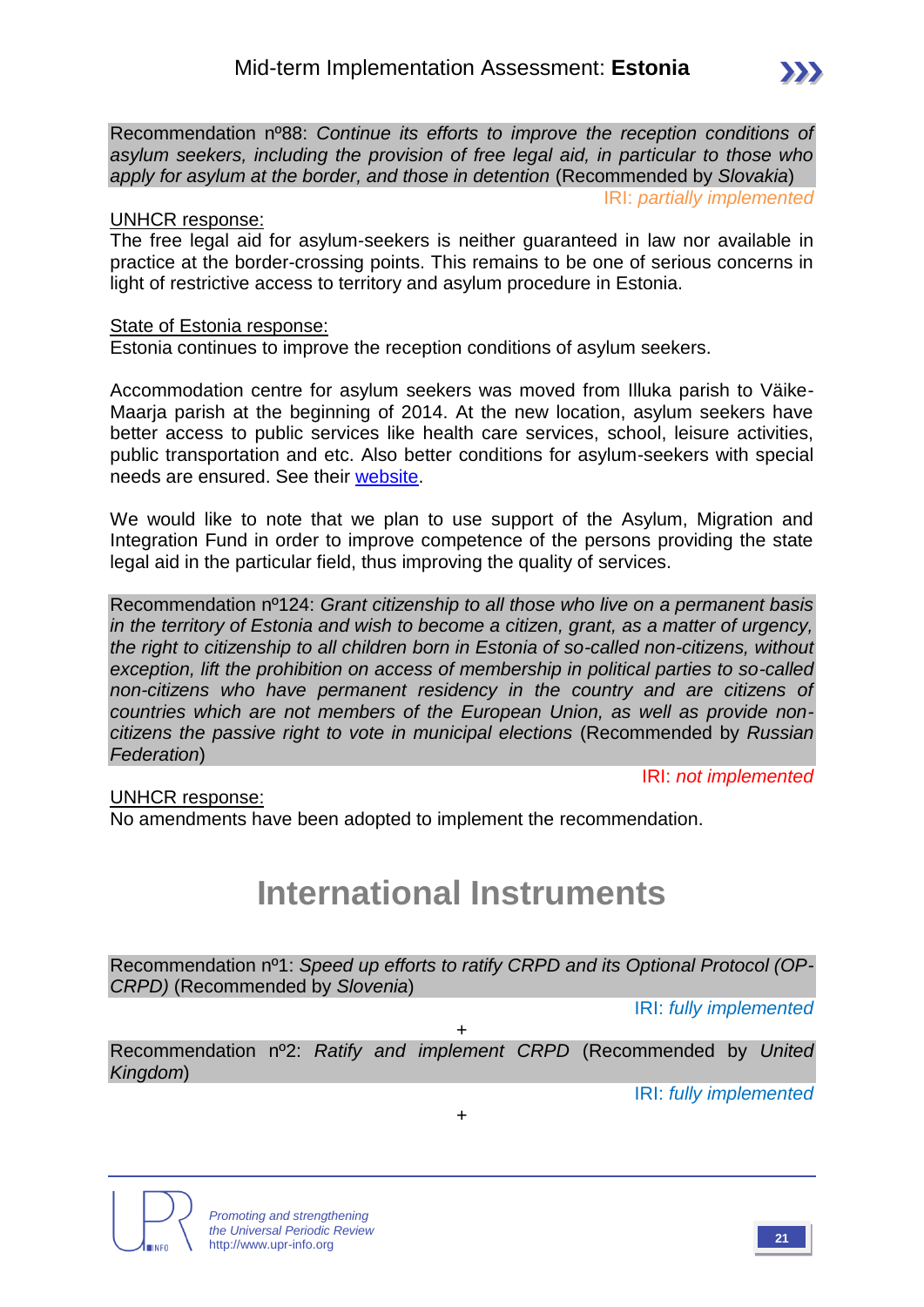Recommendation nº3: *Ensure speedy ratification of CRPD, and take steps to ensure full conformity with the principles of the Convention without delay* (Recommended by *Canada*)

IRI: *partially implemented*

Recommendation nº4: *Ratify CRPD as soon as possible* (Recommended by *France*) IRI: *fully implemented*

+

 $\ddot{\phantom{1}}$ 

Recommendation nº5: *Ratify CRPD, in accordance with the commitment formulated in paragraph 128 of its national report* (Recommended by *Chile*)

IRI: *fully implemented*

+ Recommendation nº7: *Consider ratifying CRPD* (Recommended by *Algeria*) IRI: *fully implemented*

#### EPAA response:

Estonia ratified CRPD and its OP with reservation of Article 12. The exact wording of Art 12 reservation is: "§ 2 Depositing the letter of ratification a declaration should be made according to which the Republic of Estonia interprets Article 12 of the Convention so that it does not prohibit to consider a person being legally incapacitated, if such a need arises from this person's inability to understand or manage their actions. Estonia follows its domestic legislation on limiting the rights of incapacitated persons." Unfortunately, the incapacitation is not an exceptional mean in Estonia but rather every-day practice that occurs mostly because of lacking alternative services. People under guardianship constitute the most vulnerable group of disabled people whose need for support and individualized services are very high. Estonia lacks measures to adequately support these people and their families and fails to offer enough legal protection that this group needs. Instead of developing services and offering necessary help - the persons will be incapacitated, that eliminates them from plenipotentiary population. Plenary incapacitation strips away all human rights from the person: like right to vote, right to marry, right to enter the court, right to make decisions about one's life, right to physical integrity and consent health care, right to refuse placement into a long-term special institution, right to manage his own property etc. Incapacitated people do not even have a right to get answers to their inquiries to government agencies. Restricting the rights of people under guardianship lies as a spider-net in all important laws. The concept of "anybody except people with restricted capacity" is widely used in the laws that give certain rights to people. Even in cases when the person is partially incapacitated by courts the laws don't distinguish partial incapacitation later and it's not distinguished in practice.

Unfortunately, the guardianship concept is widely misused in everyday practice. The real impact to the person's life and hoped gain of reducing legal capacity is rarely addressed and alternative measures to incapacitation usually not evaluated in court proceedings, because there just are not alternative services available. Appointed legal guardians will then be responsible to protect persons' rights and to ensure all needed health and social care services according to the law. In cases the appointed guardian is a family member - this responsibility goes beyond their financial ability, knowledge and services that are available to them. If local government is appointed

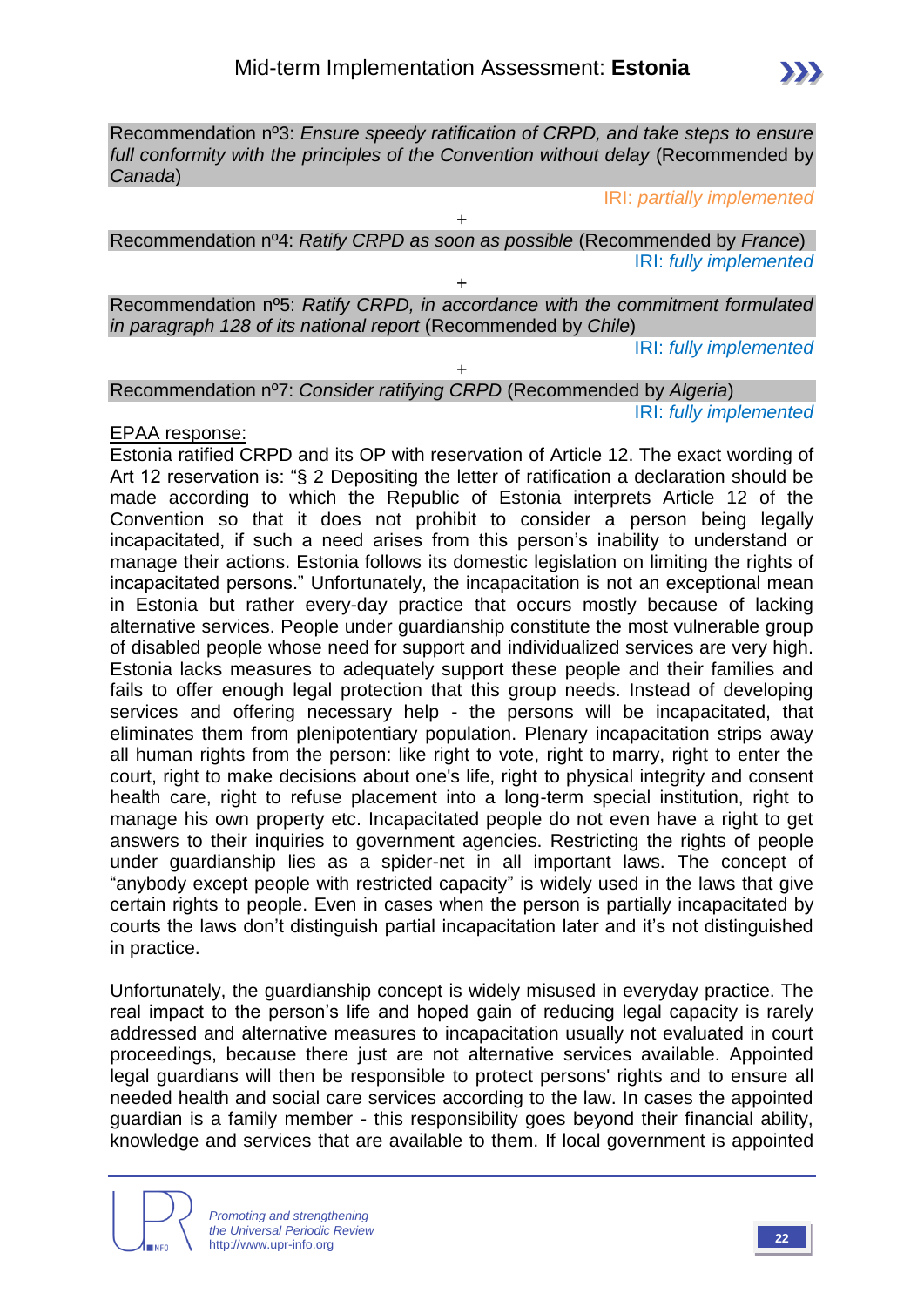

to be a guardian it often means that the person will be placed into long-term institution and then forgotten. EPAA considers that this situation constitutes clear discrimination on the basis of disability. Article 12 constitutes a key provision of whole Convention. Establishing a reservation to article 12 casts doubt on the general principles of the Convention, especially the realization of recognition before the law of people with disabilities on an equal basis with others. EPAA would be greatly appreciated if UN will find possibilities to help and educate Estonia to fully implement all the principles set up in the CRPD and to abolish the reservation set up to Article 12.

State of Estonia response:

Estonia has ratified the CRPD and its OP which entered into force in Estonia on 29 of June 2012.

Recommendation nº6: *Complete the ratification of CRPD and OP-CRC-AC* (Recommended by *Ecuador*)

IRI: *fully implemented*

Recommendation nº8: *Consider ratifying OP-CRC-AC and CRPD* (Recommended by *Brazil*)

 $+$ 

IRI: *fully implemented*

+

Recommendation nº9: *Conclude as soon as possible the ratification of CRPD as well as OPCRC-AC* (Recommended by *Spain*)

IRI: *fully implemented*

EPAA response: [See response to recommendation n°1]

State of Estonia response:

Estonia has ratified the OP-CRC-AC, the ratification instrument was deposited with the UN on the 12th of February 2014 and the OP-CRC-AC entered into force for Estonia on 12 March 2014. Estonia has ratified the CRPD and its OP which entered into force in Estonia on 29 of June 2012.

Recommendation nº10: *Ratify CED, OP-CRC-AC and CRPD* (Recommended by *Argentina*)

IRI: *partially implemented*

EPAA response:

[See response to recommendation n°1]

#### State of Estonia response:

Estonia has ratified the CRPD and its OP which entered into force in Estonia on 29 of June 2012.Estonia has ratified the OP-CRC-AC, the ratification instrument was deposited with the UN on the 12th of February 2014 and the OP-CRC-AC entered into force for Estonia on 12 March 2014. The preparations for accession to CED are underway.

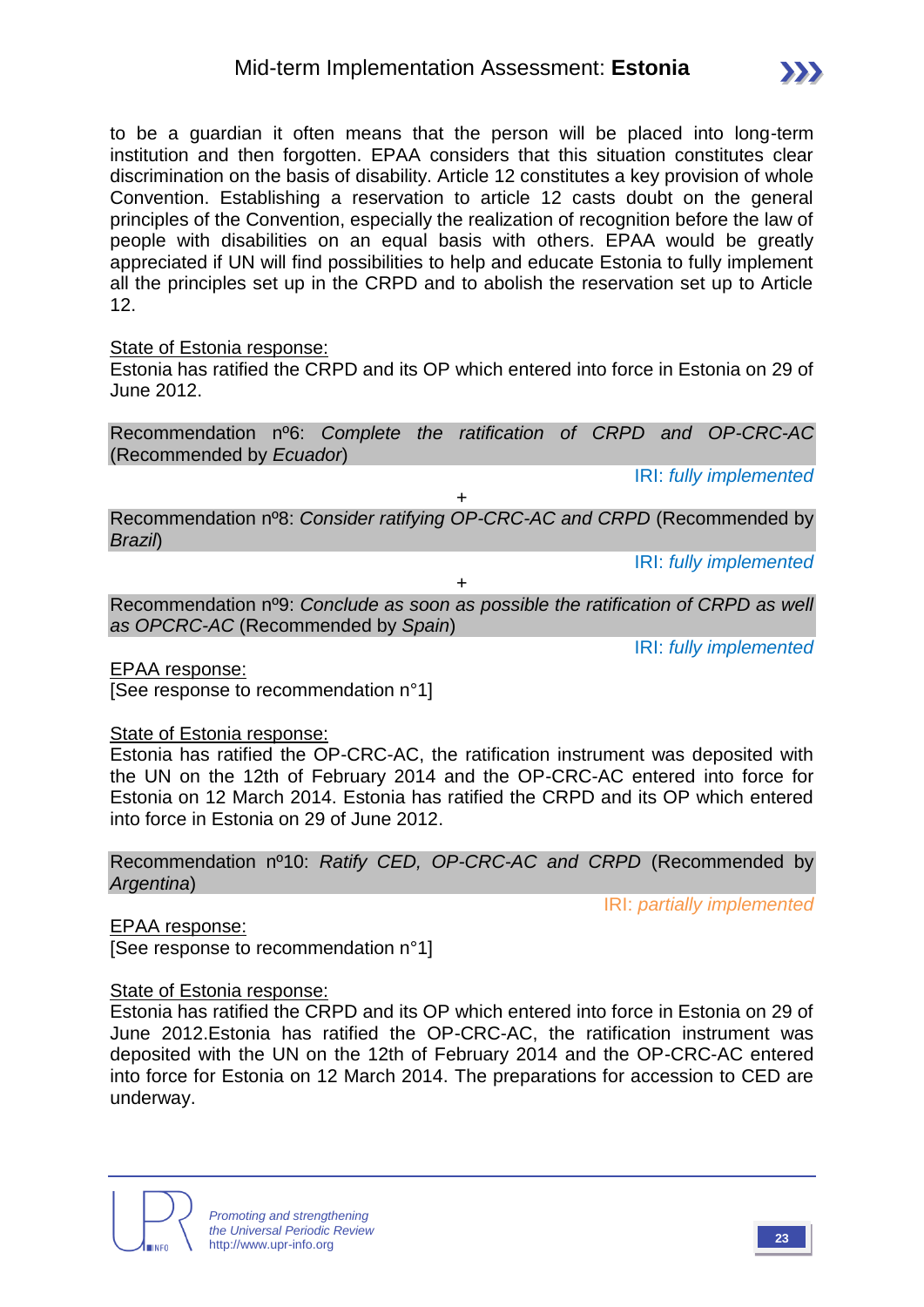Recommendation nº11: *Sign and ratify CED* (Recommended by *Ecuador*)

IRI: *not implemented*

IRI: *not implemented*

+ Recommendation nº89: *Sign and ratify CED as soon as possible, and fully recognize the competence of the Committee on Enforced Disappearances* (Recommended by *France*)

#### State of Estonia response:

The preparations for accession to CED are underway.

Recommendation nº29: *Intensify the measures for gender equality and equal treatment, particularly regarding the rights of women and the integration of national minorities, in accordance with the commitment formulated in paragraph 160 of its national report and the recommendations of the Committee on the Elimination of Racial Discrimination and the Committee on the Elimination of Discrimination against Women* (Recommended by *Chile*)

#### IRI: *partially implemented*

#### State of Estonia response:

In August 2012 the Estonian legislation was changed so that spouses, engaged in the activities of the business of the self-employed worker, have a voluntary possibility for the same social protection as the self-employed workers. In order for this social protection to be provided, the self-employed worker has to register his or her spouse as a spouse engaged in the activities of the business of the self-employed worker in the register of taxable persons and pay social tax for the registered spouse. The social protection thereby provided includes e.g. state pension insurance and health insurance, which in turn includes benefit for temporary incapacity for work (sickness benefit, maternity benefit, adoption benefit and care benefit).

According to changes made to the Insurance Activities Act that came into force in May 2013, while the differences between the insurance premiums and insurance indemnities of women and men cannot be caused by the use of sex of a person as a factor in the assessment of the insured risks, an insurance undertaking is permitted in the assessment of insured risks in sickness insurance to take into account the risks, which are characteristic only to men or only to women, and to differentiate, if necessary, to the extent of the specified risks the insurance premiums and insurance indemnities of women and men. Neither pregnancy nor maternity can affect the size of the insurance premiums and insurance indemnities.

In October 2013 the Estonian Government established Gender Equality Council, set forth in the Gender Equality Act and functioning as an advisory body to the Government. Its main responsibilities are advising the Government in matters related to strategies for the promotion of gender equality, approving general objectives of gender equality policy and presenting opinions to the Government concerning the compliance of national programmes with the obligation of gender mainstreaming. The Council met in November to discuss topics to concentrate on in the coming years, among which e.g. gender pay gap, gender balance in decision making, gender stereotypes in media, educational and court system and violence against women were mentioned.

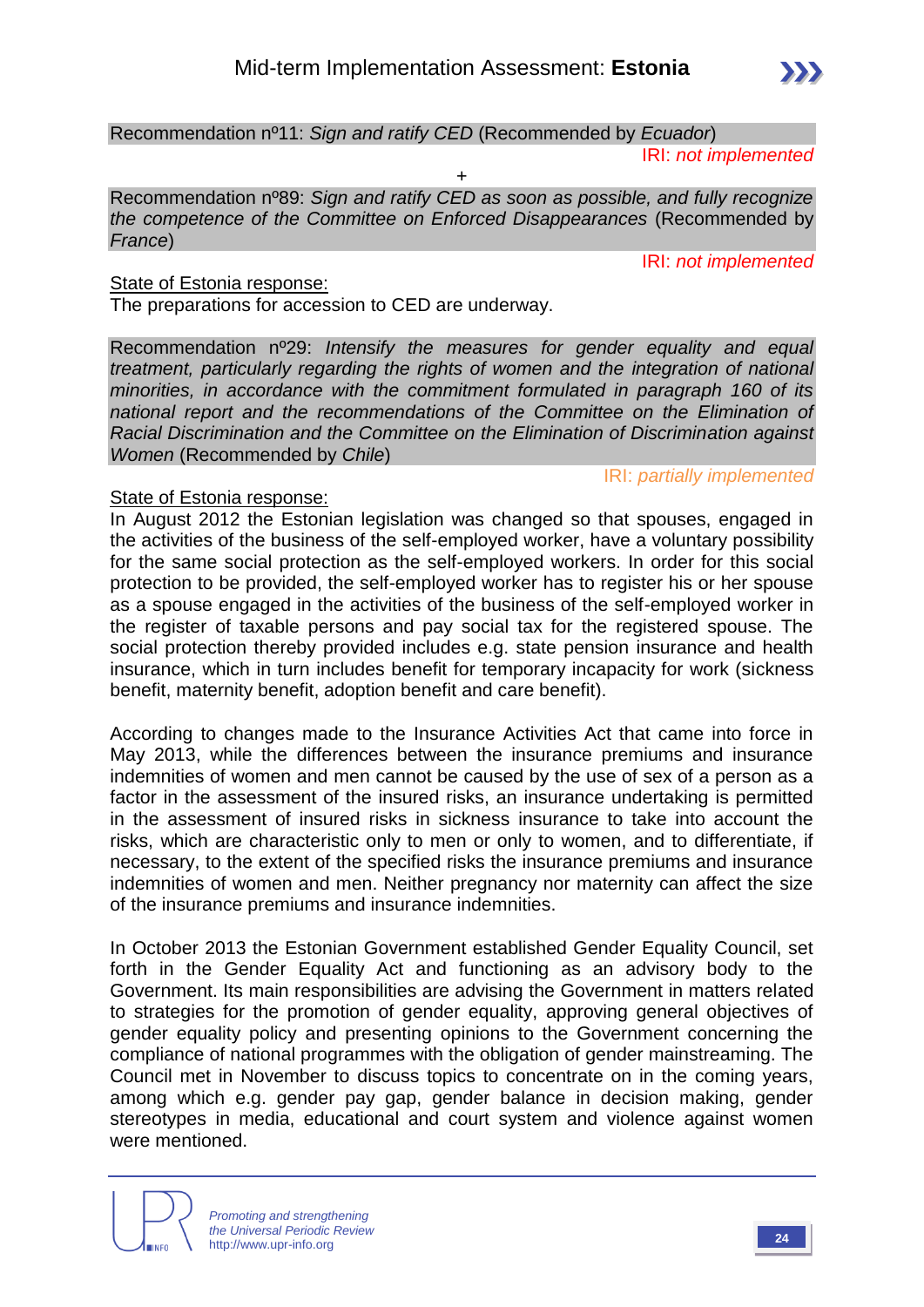Development plan "Integrating Estonia 2020" addresses issues of cultural diversity of different nationalities in Estonia; the need to preserve this diversity. It is based on principles laid out in the Constitution. The measures in development plan will facilitate the integration of national minorities and the society to be more inclusive. The measures work to make all residents of Estonia to feel safely in Estonian society; to learn and to use Estonian language. The measures further facilitate national minorities to upkeep their native languages and cultures and grow knowledge of other national minorities. The development plan further aims to create platforms to help concentrate vital and useful information in different languages. This measure is also addressed to recent arrivals in Estonia – students, spouses, employees.

With regards to raising awareness on the Equal Treatment Act and principles of nondiscrimination, Ministry of Social Affairs has been co-financing the European Commission PROGRESS programme "Diversity Enriches" project of Tallinn Technical University since 2010. The project tackles all grounds of discrimination named in the Equal Treatment Act.

In 2014 Ministry of Social Affairs starts the amendment of Equal Treatment Act to abolish the hierarchy of protection depending on the ground of discrimination. Currently ETA divides the protected areas depending on the basis of discrimination. It covers discrimination based on religion or belief, age, disability and sexual orientation only in the area of employment (as required by EU Directive 2000/78/EC), while discrimination based on racial or ethnic origin and colour is additionally covered in the areas of services and social security (as required by the EU Directive 2000/43/EC).

A project "Mainstreaming gender perspective into state budget" was carried out from October 2010 to April 2012 within the framework of the EU PROGRESS Programme (2007-2013) in co-operation of the Ministry of Social Affairs and the Gender Equality and Equal Treatment Commissioner to train employees of ministries and government agencies in gender budgeting and to compile a gender budgeting manual for the public sector. The aim of the project was to provide government officials involved in the process of preparation and execution of the state budget with knowledge and skills on how to integrate the aspect of gender equality and to provide them with a broader knowledge on European and national policy on gender equality.

With the co-financing of European Social Fund, Ministry of Social Affairs launched in 2013 an awareness-raising campaign called "Stereotype" in order to draw attention to and encourage youngsters to be aware of and give up gender stereotypes in everyday life situations. The campaign consisted of several activities, among them career days for boys and girls, which were aimed at youngsters aged 15-19 with a view to help them make gender stereotype free educational and career choices. During the events boys were introduced to typically "female professions", e.g. nurse and girls to typically "male professions", e.g. ground engineer. In television and internet 7 video clips with women and men in different gender-discriminative situations were shown [available [online\]](http://www.stereotyyp.ee/en/). The campaign got a very positive feedback

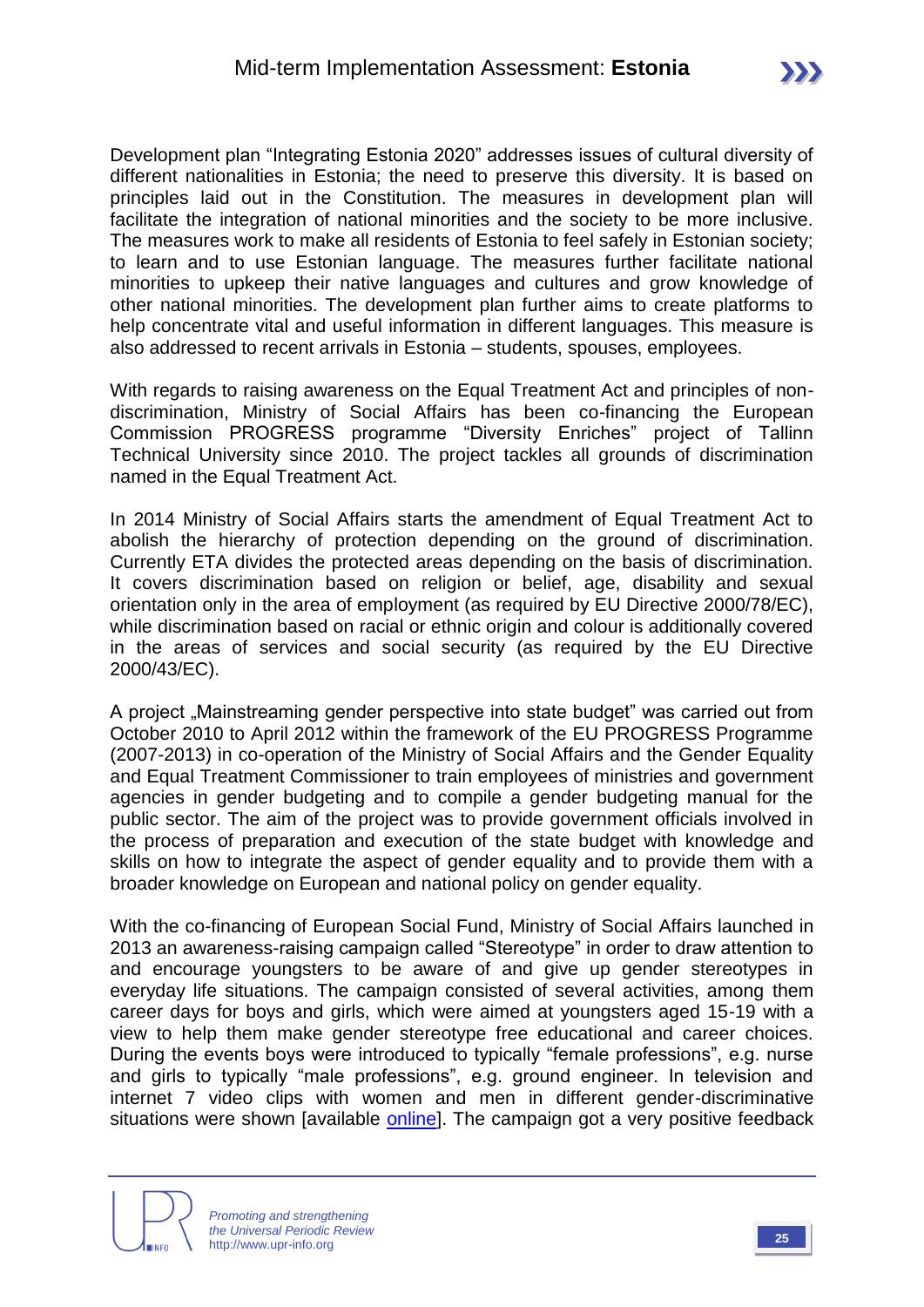and the humorous video clips that challenge viewer to create a change have been acknowledged internationally as good practices.

Measures are being implemented also in the framework of a pre-defined project of the Gender Equality and Equal Treatment Commissioner under programme for promoting gender equality and reconciliation of work and family life co-financed from the Norwegian Financial Mechanism 2009-2014. The project is being carried out in 2013-2015 and is targeted at increasing the effectiveness of legal protection against discrimination by raising rights awareness and helping victims of discrimination directly through strategic litigation as well as increasing the capacity of officials assisting discrimination victims. The project also supports implementation of gender mainstreaming obligations under the Gender Equality Act.

The Ministry of Social Affairs continues working on the further implementation of Gender Equality Act also by developing the regulation for employers that will set the procedure of collection and a list of data that has to be collected in such a form as to enable presenting and analysing this data by sex. Collecting the data provides the employer with knowledge of gender dynamics in the company and gives a necessary overview of the situation in case there is a doubt of discrimination.

In December 2011 the Government of the Republic adopted new "Rules for Good Legislative Drafting and Technical Rules for Drafts of Legislative Acts" which foresees an obligation of impact analysis of draft legislation. According to these rules also a social impact has to be analysed which should include an analysis of an impact of the planned regulation on gender relations. An accompanying methodology of impact assessment was adopted in December 2012 and is applied also in case of preparing strategic documents.

In September 2011, Estonian Parliament adopted a decision with a proposal to the Government to prepare an action plan to reduce gender pay gap in Estonia. The action plan was prepared by the Ministry of Social Affairs and the plan and the topic of gender pay gap was discussed at the cabinet meeting of the Government in July 2012. The action plan was approved and in autumn 2012 introduced to the Parliament. The approved action plan is based on the assumption pointed out also in the gender pay gap study of 2010 that there is not one specific reason behind the gender pay gap in Estonia but its causes are diverse. The activities are mostly implemented with the financial support from the Estonian European Social Fund programme "Promoting Gender Equality 2011-2013" and the gender equality and work-life balance programme financed from the Norwegian Financial Mechanism 2009-2014, executed in 2013-2015.

The Ministry of Social Affairs is currently implementing the Estonian European Social Fund programme "Promoting Gender Equality 2011-2013". Several studies and analysis (on topics such as gender-based and sexual harassment at workplace, flexibility in measures aimed at supporting reconciling work and family life and the work-life balance possibilities of national minorities, but also the fourth Gender Equality Monitory) have been recently carried out. In the framework of this programme also awareness raising events were organised on the topic of gender pay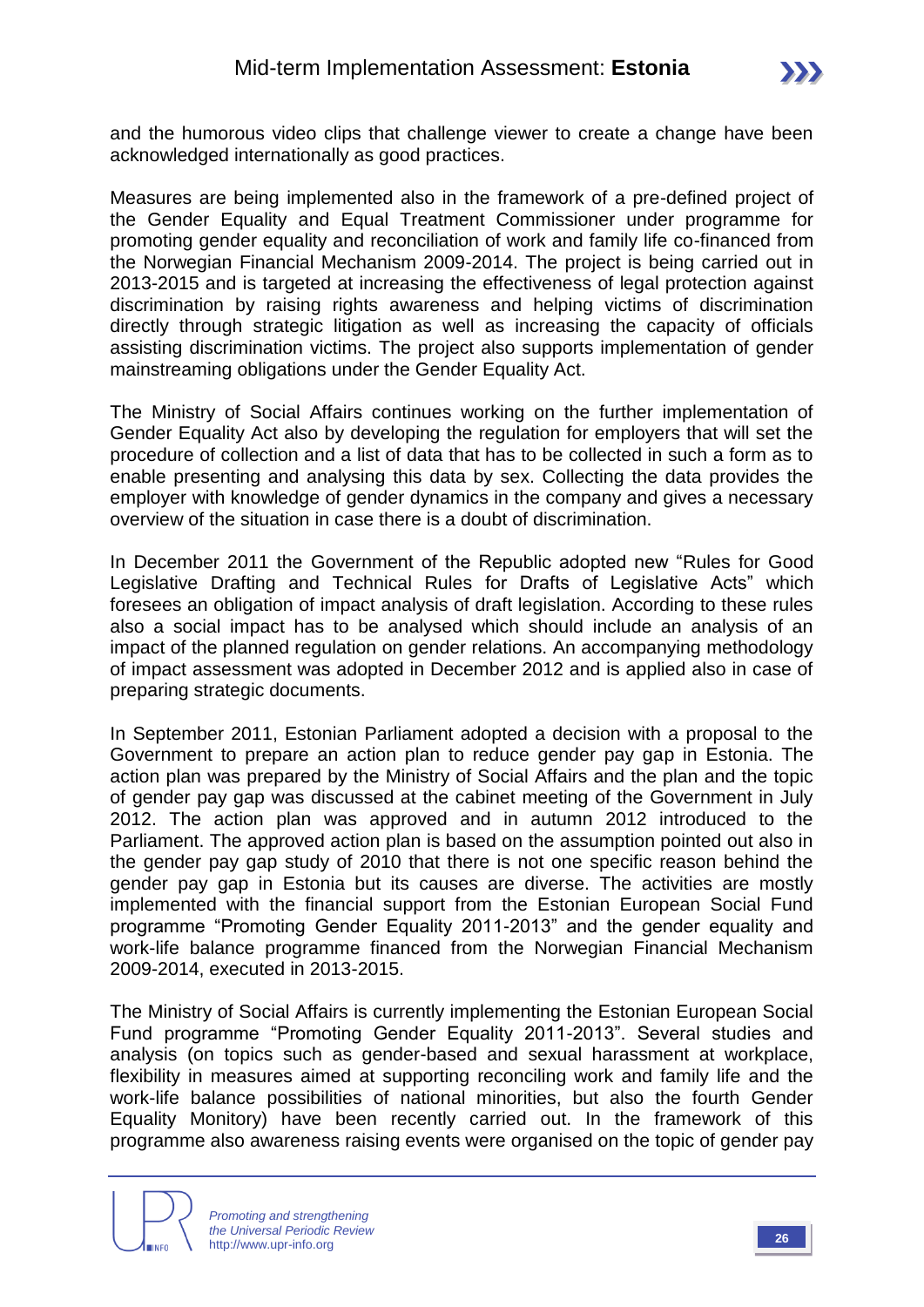gap, a media campaign to tackle gender stereotypes was carried out and trainings have been held for legal professionals, employers, representatives of employees. Additionally, in spring 2014, around the Estonian Equal Pay Day in April, regional events are planned to take place that address the problem of gender pay gap.

The Ministry of Social Affairs is co-ordinating implementation of a gender equality and work-life balance programme financed from the Norwegian Financial Mechanism 2009-2014, being carried out in 2013-2015. Under the programme three types of projects are being implemented – 2 pre-defined projects, 4 large-scale open call projects and small-grant scheme projects. The pre-defined projects are carried out by the Statistics Estonia and by the Gender Equality and Equal Treatment Commissioner, first of them aiming to develop a new concept for gathering and analysing gender pay gap statistics and the second to improve protection of victims of discrimination and implementation of gender mainstreaming strategy. Two of the projects chosen to be financed in the framework of open calls aim to integrate gender equality issues into higher education curricula, two to improve possibilities for reconciling work and family life. Small-grant scheme project competition will be carried out in Spring 2014.

At the end of 2012 the Estonian Government approved the commencement of drafting the new integration strategy for the new programming period (2014-2020). The Steering Group for the new strategy includes 8 Ministries, representatives of state institutions and local governments.

Expert Committee are formed mainly of persons with immigrant background in order to engage different target groups and stakeholders in the formulation and implementation of integration policy. Involvement was created through several discussion platforms, so that in the drafting process the strategic partners in the field of integration were reached a common understanding of strategic objectives and the roles and responsibilities in striving towards the objectives.

[Trilingual web portal](http://www.integratsioon.ee/en) was created to inform and engage the wider public. The new Strategy of Integration and Social Cohesion in Estonia will be completed by May 2014 and after its approval by the government it will be implemented and regularly monitored.

Given the diversity of the target populations of the integration policy and the current socio-economic situation of Estonian society, three different broader lines of action may be differentiated in the field of integration. Firstly, improvement of all society's openness and shaping of attitudes to embrace integration. Secondly, continuing support to poorly integrated permanent residents of foreign origin in their active social integration. Thirdly, support for the adaptation and integration of new immigrants.

As a horizontal field, integration requires cross-sectoral cooperation. Integration is addressed as a multi-way process, where the preservation of the ethnic identity and culture of ethnic groups is supported and more equal opportunities for subsistence and participation in social life are created through improving state language skills.

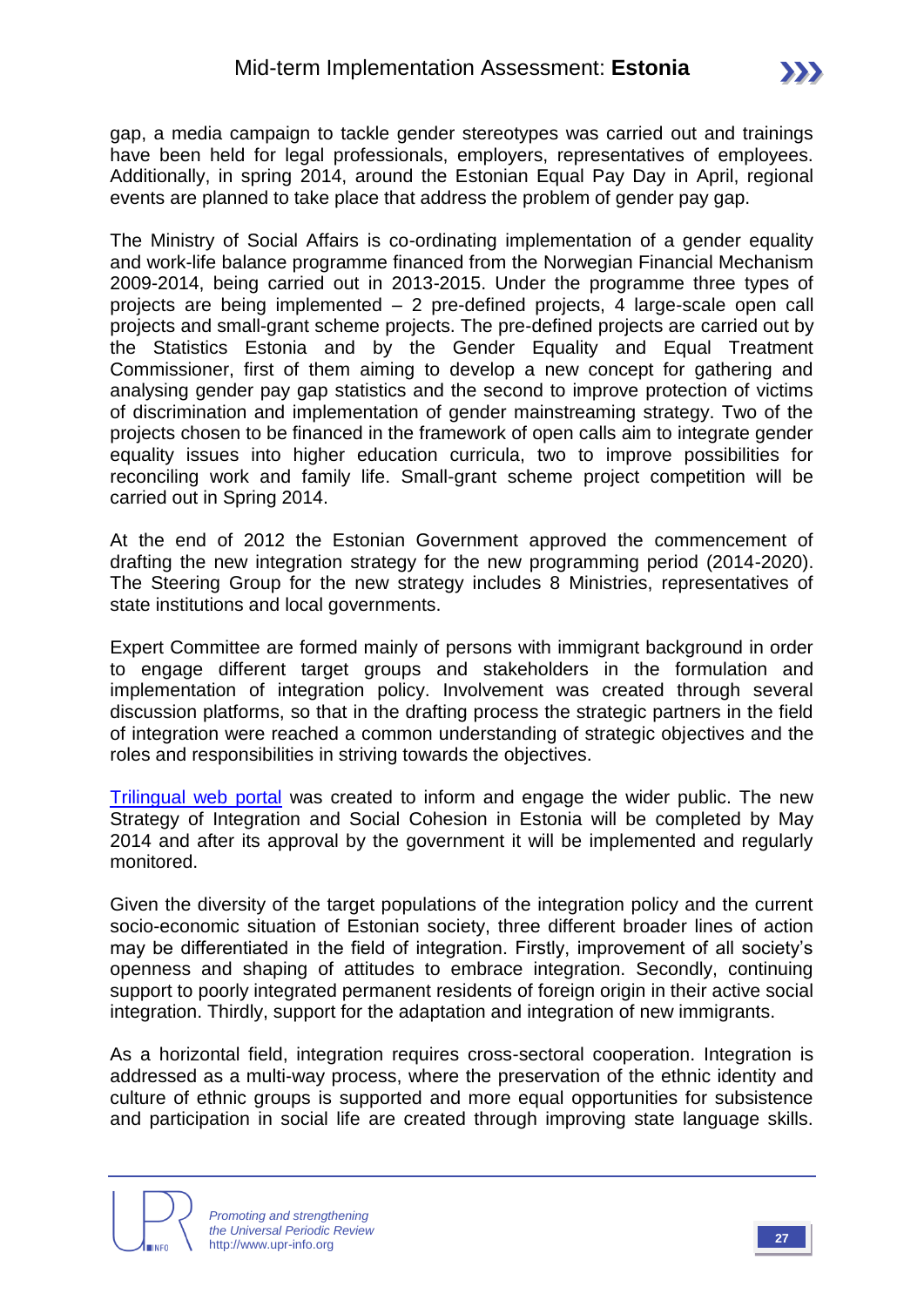There are no separate strategies for specific ethnic groups; the Integration Strategy is implemented to include all the ethnic groups in the society.

Ministry of Education and Research supports systematically both formal and nonformal learning activities which lead to more coherence integration of society (language learning; multilingual activities etc). The activities are based on systematic analysis and scientific research of so far implemented activities.

Recommendation nº42: *Consider taking necessary measures to prevent and combat discrimination towards minorities, and positively consider the recommendation of the Committee on the Elimination of Racial Discrimination on the prevention of segregation of Roma children in the field of education* (Recommended by *Brazil*)

IRI: *fully implemented*

#### State of Estonia response:

There are 32 Roma children in Estonian Education system getting extra attention from local government and extra supportive measures are targeted for them at national level.

There is need among the Roma for an identity that would embrace the two cultures (the Estonian and the Roma identity). Several projects which offer information about Roma community in Estonia have been supported by Estonian Government. Estonian Government has taken steps to improve knowledge about the Roma culture, the differences of their way of life and supports positive personal encounters with Roma to overcome the negative stereotypes.

At the end of 2012 the Estonian Government approved the commencement of drafting the new integration strategy for the new programming period (2014-2020). The Steering Group for the new strategy includes 8 Ministries, representatives of state institutions and local governments.

Expert Committee are formed mainly of persons with immigrant background in order to engage different target groups1 and stakeholders in the formulation and implementation of integration policy. Involvement was created through several discussion platforms, so that in the drafting process the strategic partners in the field of integration were reached a common understanding of strategic objectives and the roles and responsibilities in striving towards the objectives.

Trilingual web portal2 was created to inform and engage the wider public. The new Strategy of Integration and Social Cohesion in Estonia will be completed by May 2014 and after its approval by the government it will be implemented and regularly monitored.

Given the diversity of the target populations of the integration policy and the current socio-economic situation of Estonian society, three different broader lines of action may be differentiated in the field of integration. Firstly, improvement of all society's openness and shaping of attitudes to embrace integration. Secondly, continuing support to poorly integrated permanent residents of foreign origin in their active social integration. Thirdly, support for the adaptation and integration of new immigrants.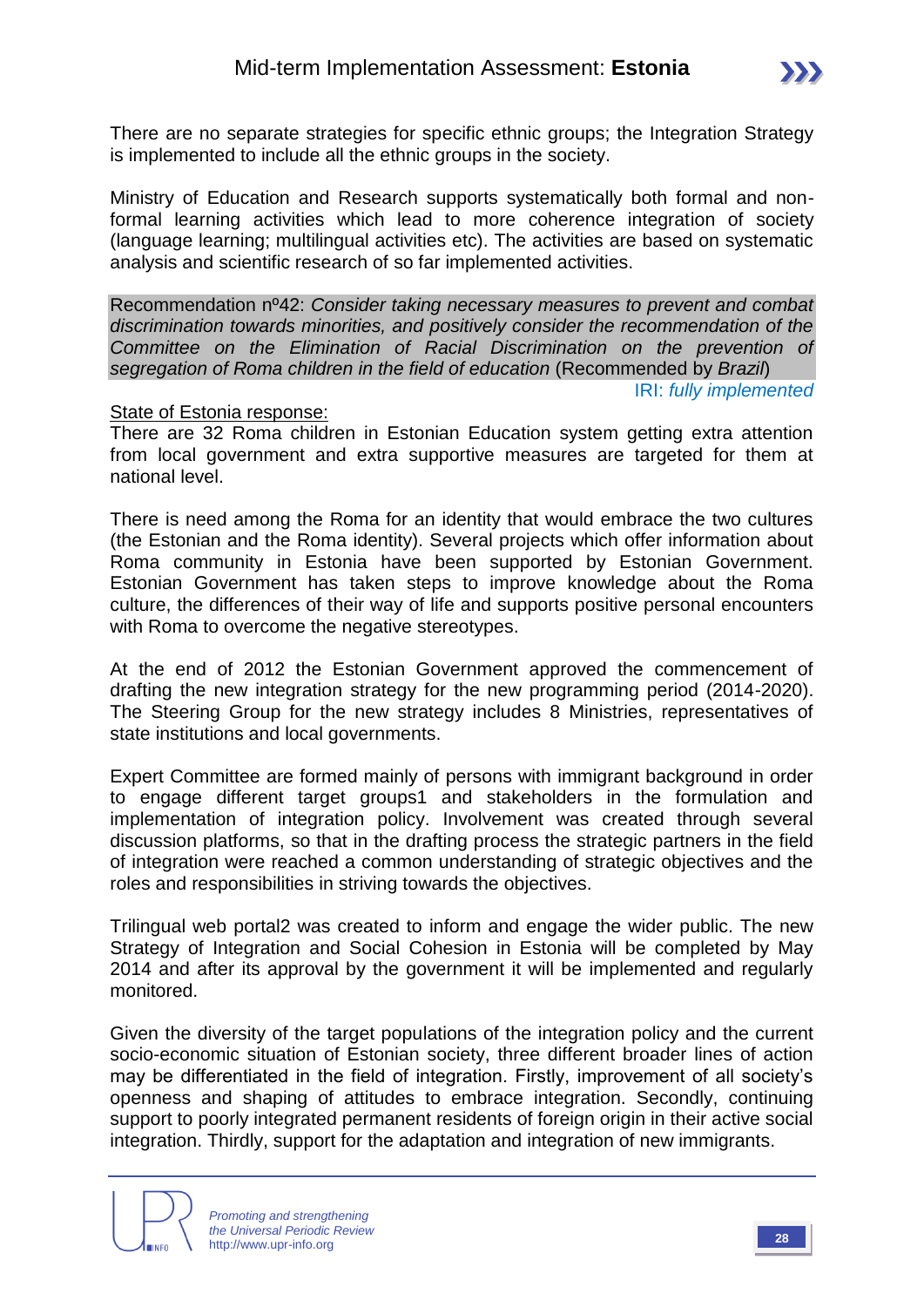As a horizontal field, integration requires cross-sectoral cooperation. Integration is addressed as a multi-way process, where the preservation of the ethnic identity and culture of ethnic groups is supported and more equal opportunities for subsistence and participation in social life are created through improving state language skills. There are no separate strategies for specific ethnic groups; the Integration Strategy is implemented to include all the ethnic groups in the society.

Ministry of Education and Research supports systematically both formal and nonformal learning activities which lead to more coherence integration of society (language learning; multilingual activities etc). The activities are based on systematic analysis and scientific research of so far implemented activities.

According to EIM 2011 (the integration monitoring of the society of Estonia), proficiency in the state language of non-Estonian speaking residents is improving slowly but definitely. In parallel with the transition of Russian-language upper secondary schools to the state language, knowledge of Estonian and the level of Estonian-language tuition has gradually improved in kindergartens and basic schools with Russian-language teaching. A positive trend, according to EIM 2011, is that compared to 2008, the number of people preferring no citizenship at all has dropped from 16% to 6%. Since 2013, all upper secondary schools with Russian-language tuition have transferred to the teaching of subjects in Estonian; in 2014, transition to Estonian-language tuition will begin at the vocational education level. However, about 20% of the Estonian school population is still in Russian schools at the basic education level. Hence, there are some distinct activities in the realm of education, which are directed towards integration: extension of integrated subject and language teaching (incl. the development of language immersion programmes), support to the teaching of Estonian language and Estonian-language tuition in Russian schools and to pupils in Estonian-language schools whose mother tongue differs from the tuition language. Integration is supported both by the planned training of teachers and school principals as well as other activities under the life-long learning programme. In future, more attention should be paid to the approximation of schools with different tuition languages through joint activities.

The Language Education Policy Profile attempts to build on, and strengthen, reforms that are already underway in Estonia. There are constitutional guarantees of support for minority groups who wish to maintain their own language and culture. "Sunday schools" supported from the state exist for many of the ethnic minorities languages in Estonia.

Observing the quality of state language learning among non-Estonian speaking pupils in public schools is one of the priorities of the Ministry of Education and Research of Estonia. If the quality is below national expectations (i.e. poor exam results, not qualified teachers etc.), national level case-based measures are implemented.

The sectored development plan "Integrating Estonia 2020" supports practical contacts between people, especially young people, living in different regions and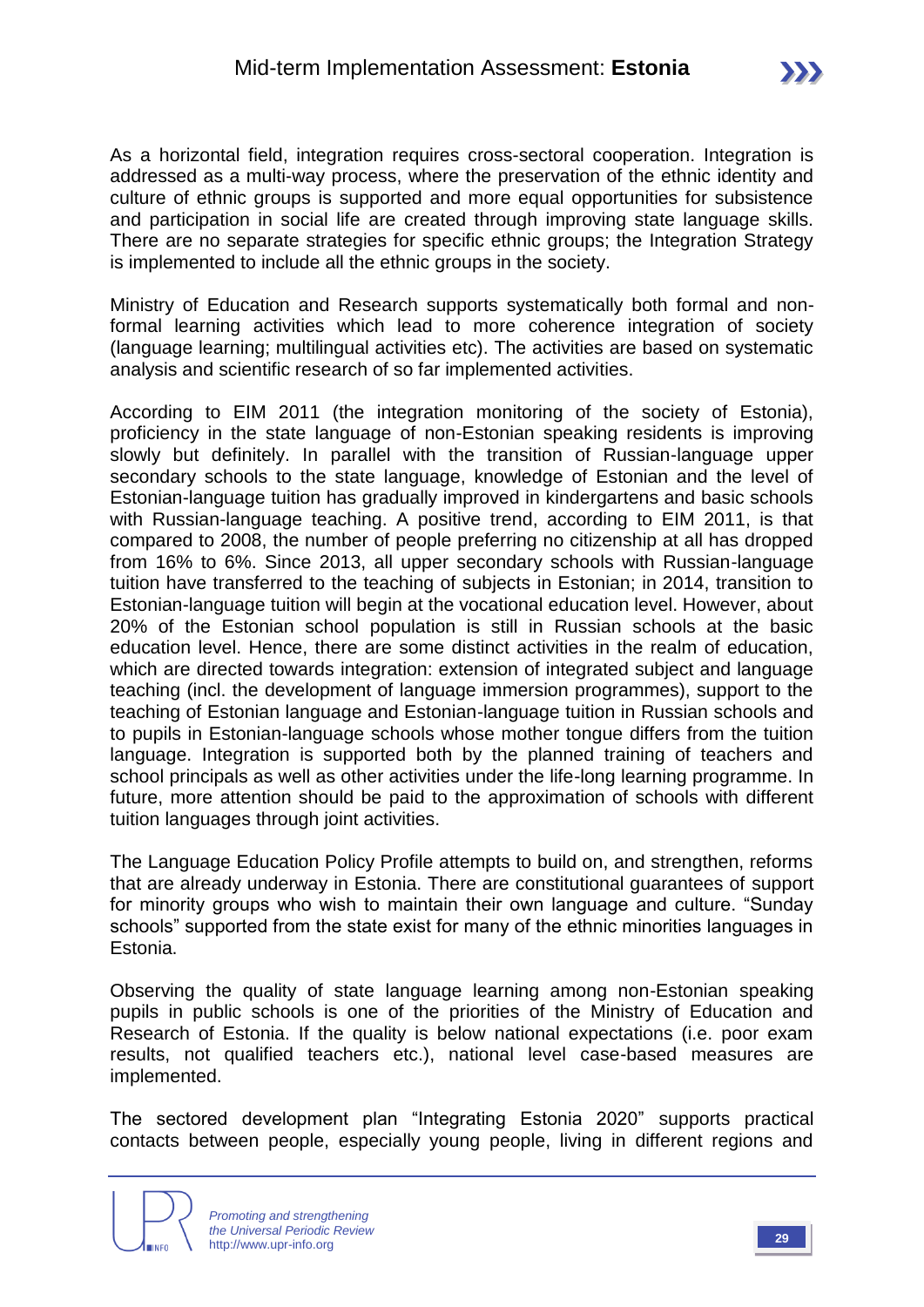having different linguistic and cultural backgrounds, and involves people with foreign background and their organisations (incl. folk culture societies) in active social life (incl. through involvement at the local level). Furthermore, support is provided to cooperation, training and media activities of organisations, which have contacts with the target group in local governments with a high number of residents with different ethnic backgrounds, where such activities support the perpetuation in society of values and attitudes oriented at openness and mutual understanding.

Estonian Ministry of Culture had formed the informal national Roma working group of the officials from several ministries, local governments and Roma representatives. The aim of the working group is to discuss the problems related to Roma and offer solutions to these problems. Two main tasks are underlined: first, information and data gathering and research about the Roma people and raising public awareness about Roma, their culture, living conditions, etc. Ministry of Education and Research and research has launched a research project to gather information about the amount of Roma students and their problems in education system. Main problems are teachers' insufficient preparation for supporting Roma students in education system and low involvement of parents.

The exhibition about Roma was launched in 2012 which gives an overview of Estonian Roma history, culture and everyday life in by word and image. The material and information collected during the exhibition preparation process is very valuable to create better awareness about Roma and have thus longer term social impact.

The development plan "Integrating Estonia 2020" is based on the Estonian Constitution under which everyone has the right to preserve his or her ethnic identity, and no one may be discriminated against on the basis of nationality, race, colour, sex, language, origin, religion, political or other views, property or social status, or on other grounds.

Recommendation nº44: *Introduce a prohibition in legislation on the functioning of racist organisations, bring the Criminal Code in line with article 4 of the International Convention on the Elimination of All Forms of Racial Discrimination (ICERD), so as to criminalize incitement to hatred on racial grounds* (Recommended by *Russian Federation*)

IRI: *fully implemented*

#### State of Estonia response:

Incitement to hatred on racial grounds has been criminalised earlier. Draft amendment to the Penal Code concerning criminal organisations is in the Parliament.

Recommendation nº51: *Adopt the definition of torture used in article 1 of CAT*  (Recommended by *Hungary*)

IRI: *not implemented*

#### EPAA response:

The Penal Code is not amended. There is some developments about changing the definition of torture within Penal Code but that is not finalized.

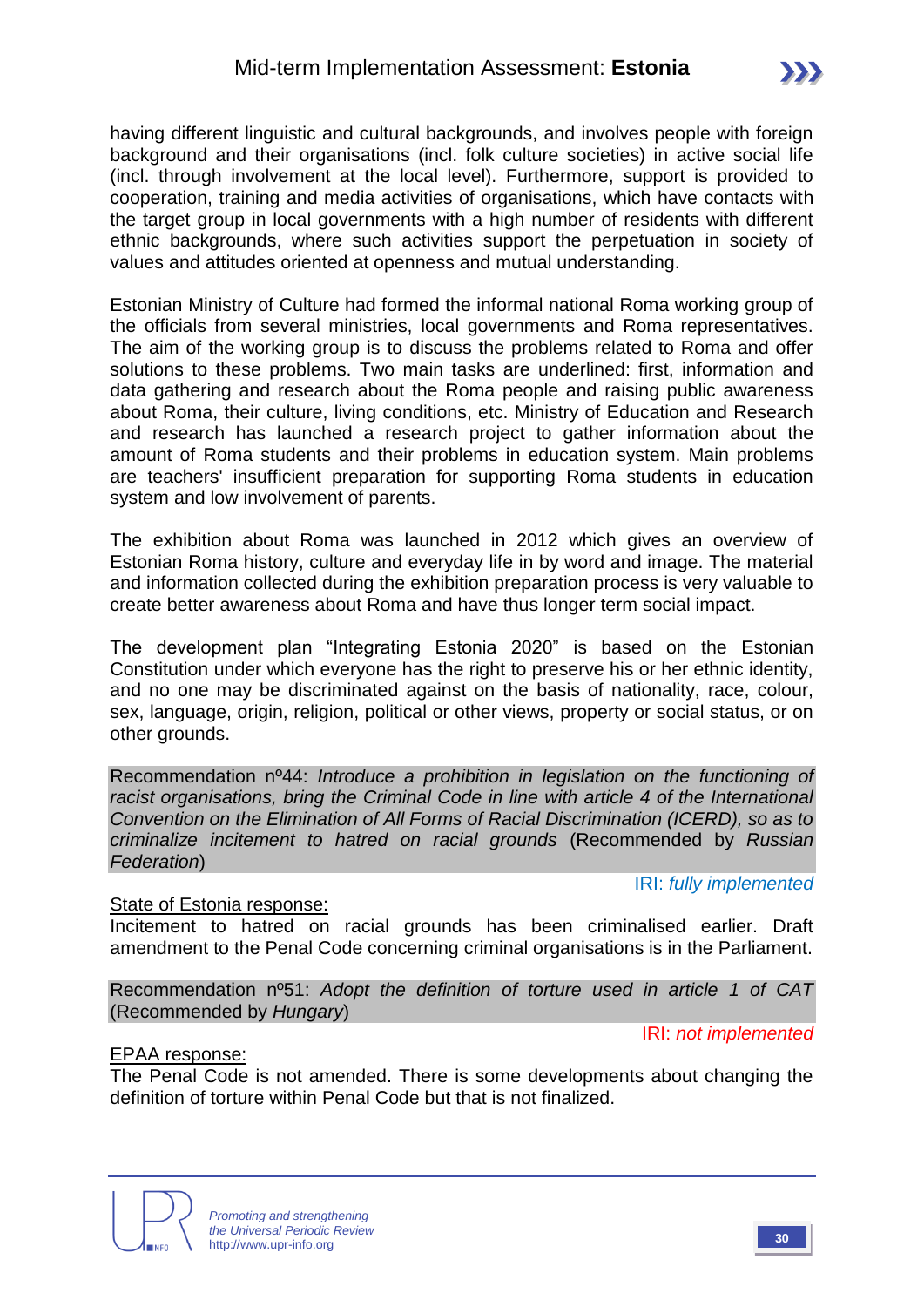#### State of Estonia response:

Draft amendment to the Penal Code is in the Parliament.

### Recommendation nº90: *Consider ratifying OP-CEDAW* (Recommended by *Brazil*)

IRI: *fully implemented*

+ Recommendation nº93: *Ratify OP-CEDAW* (Recommended by *Argentina*) IRI: *not implemented*

#### State of Estonia response:

Estonia is preparing for the national procedures for ratifying the OP-CEDAW.

Recommendation nº91: *Sign and ratify OP-CEDAW and CED* (Recommended by *Spain*)

IRI: *not implemented*

IRI: *partially implemented*

Recommendation nº92: *Sign and ratify the Optional Protocol to the International Covenant on Economic, Social and Cultural Rights (OP-ICESCR) and OP-CRPD*  (Recommended by *Spain*)

 $\overline{+}$ 

#### State of Estonia response:

Estonia is considering the recommendation to sign and ratify the Optional Protocol to the International Covenant on Economic, Social and Cultural Rights (OP-ICESCR). Estonia has ratified the CRPD and its OP which entered into force in Estonia on 29 of June 2012.

The preparations for accession to CED are underway.

Estonia is preparing for the national procedures for ratifying the OP-CEDAW.

Recommendation nº94: *Sign and ratify OP-ICESCR* (Recommended by *Ecuador*) IRI: *not implemented* +

Recommendation nº95: *Sign and ratify OP-CEDAW* (Recommended by *Ecuador*) IRI: *not implemented*

#### State of Estonia response:

Estonia is preparing for the national procedures for ratifying the OP-CEDAW. Estonia is considering the recommendation to sign and ratify the Optional Protocol to the International Covenant on Economic, Social and Cultural Rights (OP-ICESCR).

Recommendation nº96: *Recognize the competence of the Committee against Torture as provided for in articles 21 and 22 of CAT* (Recommended by *France*)

IRI: *not implemented*

#### State of Estonia response:

The analysis on the recognition of the competence of the Committee against Torture as provided for in Articles 21 and 22 of CAT, is still underway. Estonia will report to the Committee on the Implementation of the Convention against Torture later this year.



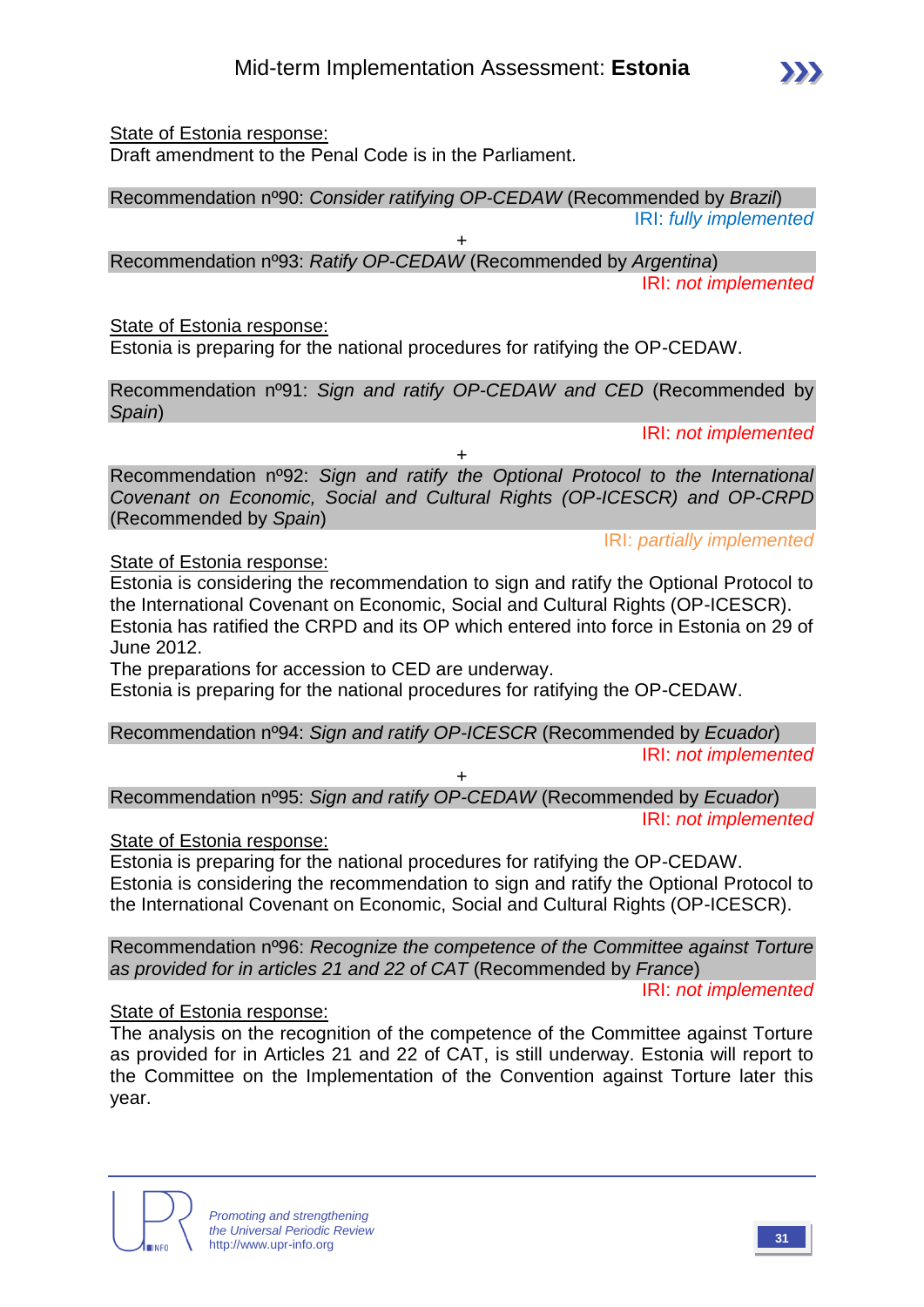Recommendation nº111: *Accede to the 1954 Convention relating to the Status of Stateless Persons and to the 1961 Convention on the Reduction of Statelessness*  (Recommended by *Bosnia & Herzegovina*)

IRI: *not implemented*

#### UNHCR response:

As of end 2013, Estonia has not started any preparations for accession to none of the Conventions. The national legislation does not guarantee necessary standards for protection stateless persons, there is no statelessness determination procedure, the law does not operate a term "stateless person", no statistical data collected, no protection from arbitrary use of detention and expulsion of stateless persons.

# **Justice**

Recommendation nº12: *Amend the Penal Code to ensure full compliance with international norms on prohibition of torture* (Recommended by *Iran*)

IRI: *not implemented*

Recommendation nº50: *Consider amending the Penal Code in order to formulate a definition of torture in conformity with article 1 of the Convention against Torture (CAT)* (Recommended by *Czech Republic*)

+

IRI: *fully implemented*

#### EPAA response:

The Penal Code is not amended. There are some developments about changing the definition of torture within Penal Code but that is not finalized. No other international norm has been given attention to. EPAA is very concerned about lacking mechanisms to properly investigate torture cases within medical and care institutions. Those cases are rarely presented to Police in which cases the explanations from staff members are obtained and cases are closed without adequate investigation weather the explanations or presented records are true or not. There is no assistance provided for disabled people to recognize and to present complaints about human rights violations and no relevant information given. This occurs mainly due to the fact Estonia does not have independent and qualified establishment to impartially investigate and review the cases that take place within health or care facilities. The cases are not properly addressed and state fails to offer prompt, thorough and impartial investigation to persons' complaints about ill-treatment and rights violations within health and social care institutions.

There is no independent human rights protection institution established for people with disabilities. EPAA is very concerned about lacking mechanisms to investigate and take necessary steps to prevent human rights violations and discrimination of people with disabilities.

#### State of Estonia response:

Draft amendment to the Penal Code is in the Parliament.

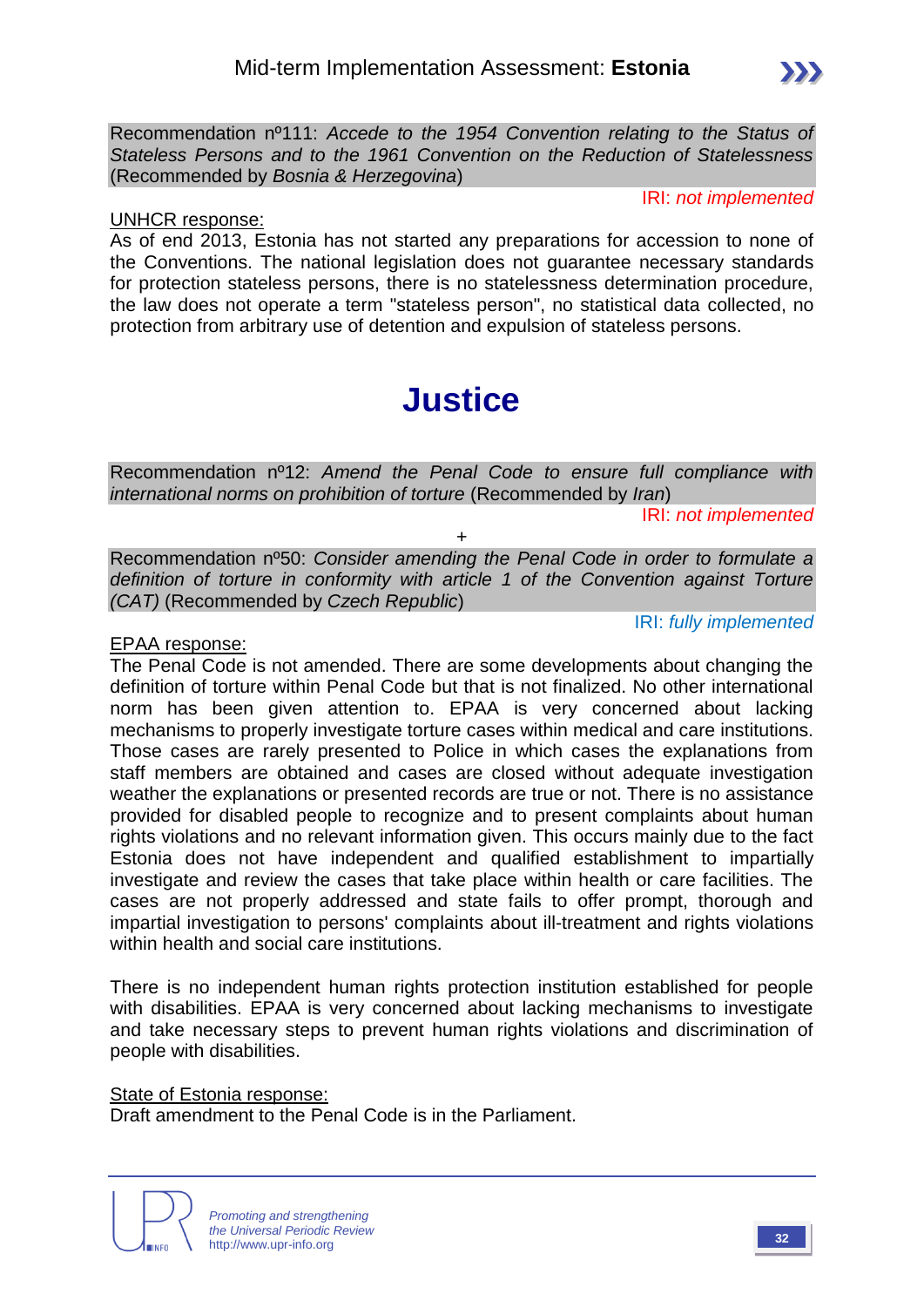Recommendation nº14: *Amend the Criminal Code, as announced in the national report, and introduce a separate provision on trafficking of human beings* (Recommended by *Germany*) IRI: *fully implemented* + Recommendation nº65: *Reinforce protection against trafficking in persons by adopting specific legislative measures to prevent, combat and punish human trafficking* (Recommended by *Canada*) IRI: *fully implemented* + Recommendation nº66: *Adopt effective legal measures to combat human trafficking, and swiftly prosecute perpetrators of such crimes* (Recommended by *Iran*) IRI: *partially implemented* + Recommendation nº67: *Enact specific legislation regarding trafficking in persons*  (Recommended by *United States*) IRI: *fully implemented* + Recommendation nº69: *Adopt effective measures to prevent, combat and punish human trafficking* (Recommended by *Hungary*) IRI: *fully implemented* + Recommendation nº70: *Reinforce legislation and adopt effective measures to prevent, combat and punish human trafficking* (Recommended by *Poland*) IRI: *fully implemented* + Recommendation nº72: *Further increase its efforts to combat human trafficking*  (Recommended by *Azerbaijan*)

#### State of Estonia response:

A separate provision on trafficking of human beings has been inserted to the Penal Code.

- § 133. Trafficking in human beings
	- 1. Placing a person in a situation where he or she is forced to work under unusual conditions, engage in prostitution, beg, commit a criminal offence or perform other disagreeable duties, or keeping a person in such situation, if such act is performed through deprivation of liberty, violence, deceit, threatening to cause damage, by taking advantage of dependence on another person, helpless or vulnerable situation of the person, is punishable by 1 to 7 years' imprisonment.
	- 2. The same act, if:
		- (1) committed against two or more persons;
		- (2) committed against a person of less than 18 years of age;
		- (3) committed against a person in a helpless situation;
		- (4) committed in a torturous or cruel manner
		- (5) serious health damage is caused thereby;
		- (6) danger to life is caused thereby;
		- (7) committed by two or more persons;

*Promoting and strengthening the Universal Periodic Review* http://www.upr-info.org **<sup>33</sup>**

IRI: *fully implemented*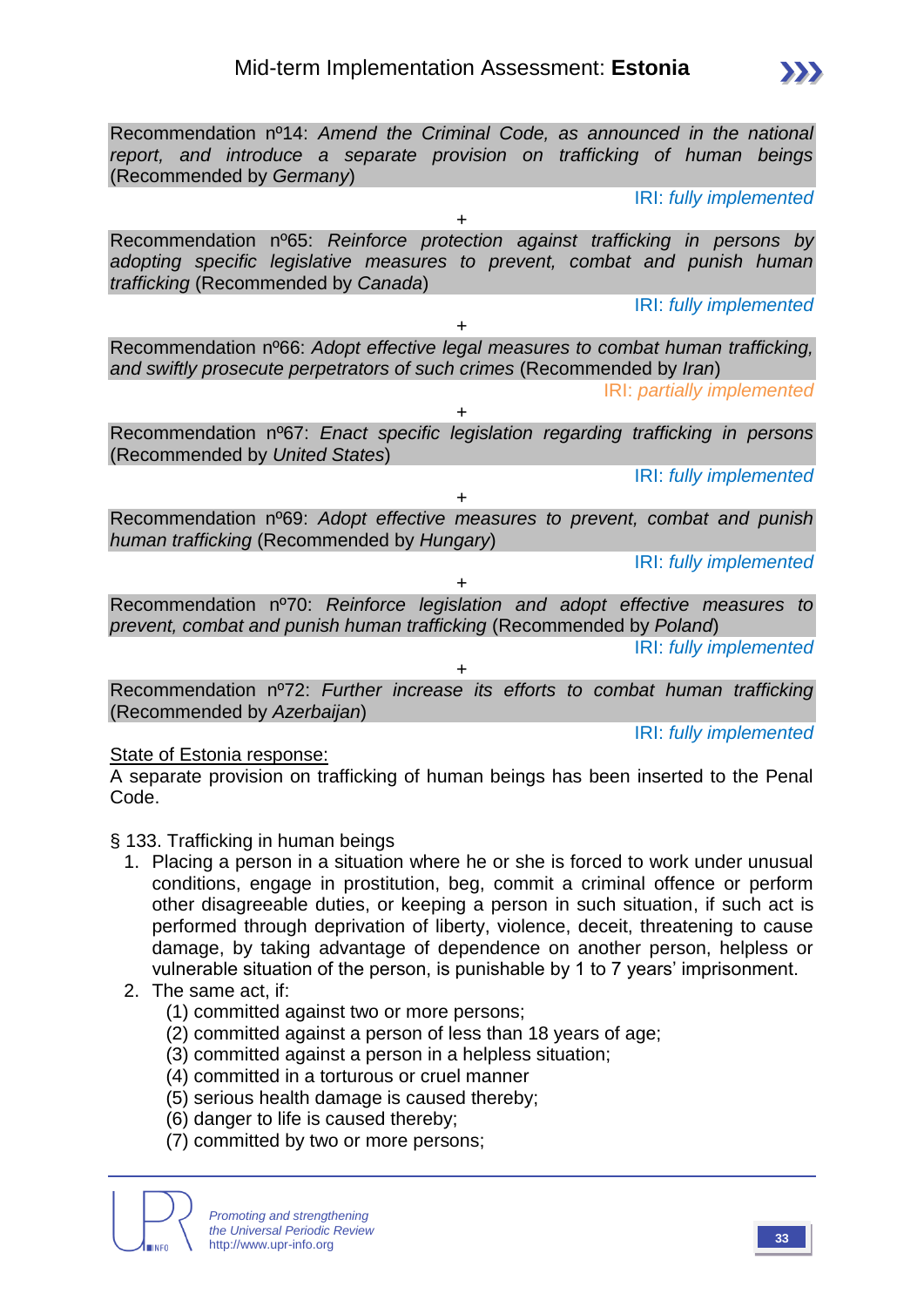

- (8) committed by taking advantage of official position,
- (9) serious consequences are caused thereby; is punishable by 3 to 15 years' imprisonment;
- (10) committed by a person who has previously committed a criminal offence provided for in this section or §§ 1331, 1332, 1333 or 175; is punishable by 3 to 15 years' imprisonment. [RT I, 13.12.2013, 5 - entry into force 23.12.2013]
- 3. An act provided for in subsection (1) or (2) of this section, if committed by a legal person, is punishable by a pecuniary punishment or compulsory dissolution.
- 4. For the criminal offence provided for in this section, the court shall impose extended confiscation of assets or property acquired by the criminal offence pursuant to the provisions of § 832 of this Code.
- 5. For the purposes of this section, vulnerable situation is a situation where a person lacks an actual or acceptable opportunity not to commit any of the acts specified in subsection (1) of this section. [RT I, 04.04.2012, 1 - entry into force 14.04.2012]

§ 1331. Support to human trafficking

- 1. Transportation, delivery, escorting, acceptance, concealment or accommodation without prior authorisation of a person placed in a situation specified in subsection 133 (1) of this Code, or aiding without prior authorisation his or her forced acts in any other way, is punishable by up to 5 years' imprisonment.
- 2. The same act, if:
	- (1) committed against two or more persons;
	- (2) committed against a person of less than 18 years of age;
	- (3) committed against a person in a helpless situation;
	- (4) committed by taking advantage of official position, is punishable by 2 to 10 years' imprisonment
- 3. An act provided for in subsection (1) or (2) of this section, if committed by a legal person, is punishable by a pecuniary punishment or compulsory dissolution.
- 4. For the criminal offence provided for in this section, the court shall impose extended confiscation of assets or property acquired by the criminal offence pursuant to the provisions of § 832 of this Code. [RT I, 04.04.2012, 1 - entry into force 14.04.2012].

Recommendation nº52: *Take effective measures to safeguard the rights of prisoners and improve the living conditions for detainees* (Recommended by *Sweden*) IRI: *fully implemented*

#### EPAA response:

[...] [Although] EPAA is not an organization to work with prisoner rights there are some complaints every year from prisoners who claim that they have not received health care they need. There are complaints about bad quality or missing health care, insufficient dental care, physiotherapy and rehabilitation, degrading treatment and forced medical intervention. There have also been complaints from prisoners with disability who complain about inadequate and degrading living conditions and insufficient health care, physiotherapy, rehabilitation and aids. Many prisoners have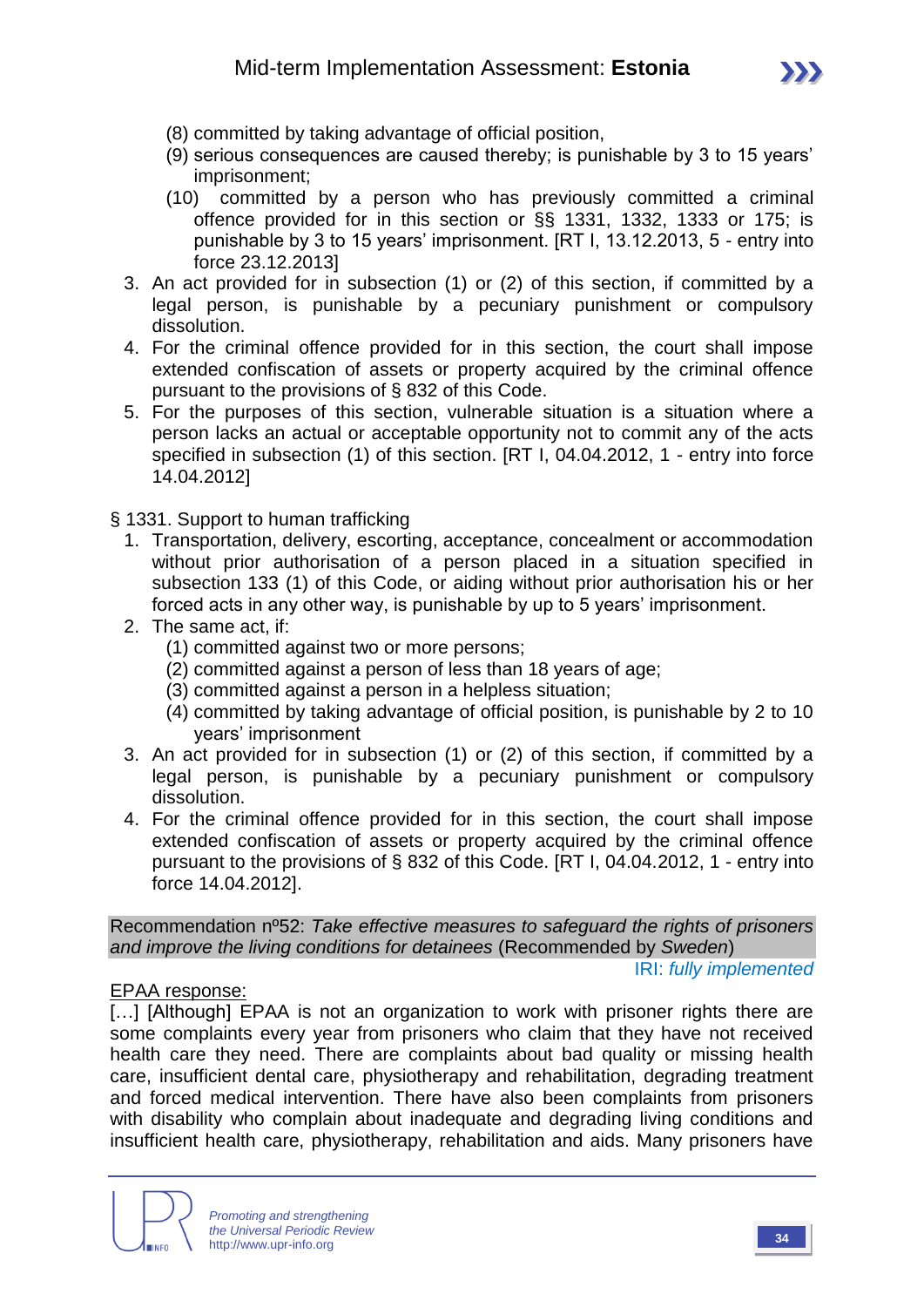affirmed to EPAA that their long term illnesses are not sufficiently treated, offered services are sometimes only formal entries in their records and that their health deteriorated during in prison. They also complain that their pleas for help are not taken seriously. One EPAA's client, who was a prisoner in wheel-chair, who was not able to use sanitary means because of his disability and who had to use his hands to climb up from stairway, carried out a hunger strike demanding better living conditions to meet his needs but what weakened his health considerably. After his recovery the prison presented a bill for health care services to him as punishment. Unfortunately there are no effective review and investigation mechanisms to look for evidence and to deal with such complaints impartially. So usually those complaints remain unproved and will be closed.

#### State of Estonia response:

The rights and living conditions of detained persons in police facilities are gradually improved by building new detention facilities and amending current facilities.

Safeguarding the rights of prisoners is very important throughout the sentence. Firstly, in reception phase prisoner is in the reception unit. He or she is briefed by the prison warden or other prison official about the rights and duties. The individual action plan is compiled by the prison psychologist, social worker, education administrator, and the person responsible for organizing detainee labour, the doctor and a department manager. As a rule, the individual action plan is reviewed once a year (once every six months with young detainees) and changed, if necessary. The individual action plan is the basis for deciding the prison or prison department to which the detainee will be assigned. The reception phase will end with the confirmation of the action plan. The chief purpose of the main phase, i.e. the everyday life in the prison, is to implement the detainee's individual action plan. An important part is the detainee's external communication - short and long-term meetings, written correspondence, phone calls, but also short-term leaves – that help avoid severing ties with the society. The prison director may grant a short-term leave of up to 21 days a year, if this is in accordance with the goals of the imprisonment. The most important question of the main phase and also the focal point of the implementation of re-socialization means is the employment of the detainee. As a result, the detainee is offered the chance to study and to work.

The detainee may be transferred from the closed prison to the open prison on the basis of the decision by the open prison director or the direct of a prison with an open prison department and the vice prison chancellor of the Ministry of Justice. The open prison receives persons who have committed less severe crimes and the detainees whose containment in the close prison would be unsuitable, who have shown trustworthiness and legal obedience during their time in the closed prison and with whom there is sufficient reason to assume that the person will not commit new acts of crime.

In order for the detainee to merge into the society with as little difficulty as possible, several preparations are carried out prior to the release. The most common are to offer social aid to the detainee and the transfer of the detainee to the open prison. The social worker will help the detainee to create contacts with the family and the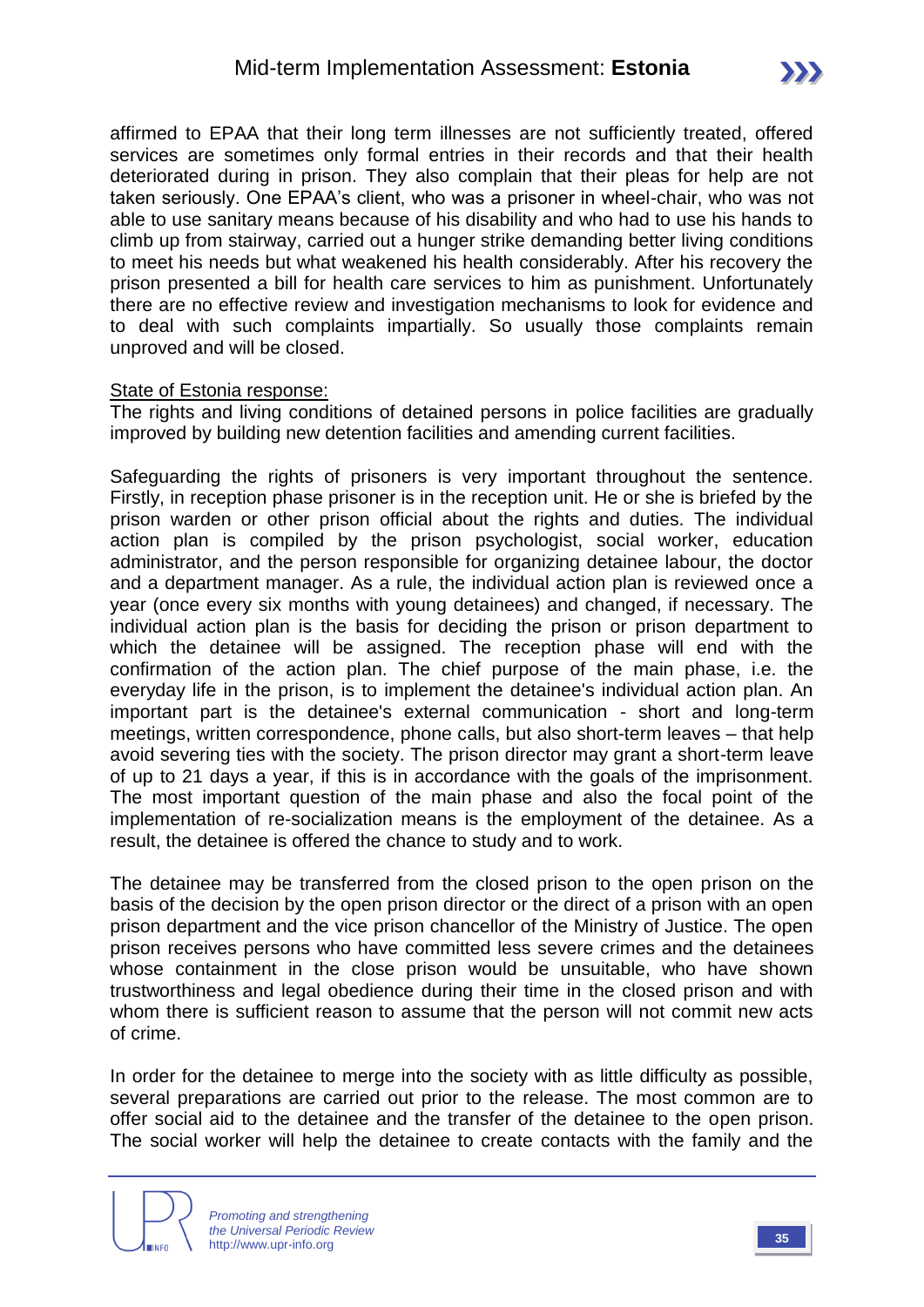

social welfare agency. Actually, the whole work with the detainee during the imprisonment must serve the purpose of preparing the detainee for the release. Upon release, the detainee will receive the release support that has accumulated from the wages for his/her work.

Recommendation nº53: *Improve conditions in prisons and detention centres*  (Recommended by *United States*)

IRI: *fully implemented*

#### EPAA response:

[See response to recommendation n°52]

#### UNHCR response:

We wish to note that Estonia currently operates one detention facility for foreigners, known as the Expulsion Centre (Väljasaatmiskeskus). The centre is situated 15 km from Tallinn in Harku, a small borough in Harju County, northern Estonia. During February and March 2013, UNHCR received a number of complaints from individuals, both asylum-seekers and irregular migrants, concerning, inter alia: poor nutritional value of food which is not adequate for health and strength and fails to satisfy religious or cultural requirements; no access to drinking water during the night-time; inadequate bathing and shower installations; crowded living conditions; inadequate quality of medical care; lack of interpreters; extremely limited opportunities for contacting the outside world (one public phone for more than 50 inmates); and lack of information about disciplinary and complaints procedures. Allegations have also been made regarding the systematic use of handcuffing, including during visits to hospitals and courts, disproportionate use of force and verbal abuse by staff. These complaints raise serious concerns in regards to the respect for the basic human rights and dignity of asylum-seekers and other inmates by Expulsion Centre staff.

#### State of Estonia response:

[See response to recommendation n°52] +

The Chancellor of Justice has monitored conditions of detention in his inspection visits to different closed institutions (prisons, police stations etc). Based on the results of inspection visits, the Chancellor of Justice has made several proposals and recommendations to the respective national authorities (Ministry of Justice, Ministry of the Interior, Police and Border Guard Board (PBGB), prisons, etc.). The Chancellor of Justice recommendations in question are mostly been related to the material conditions (f. ex. inspection visits of 2012 to Kuressaare detention chamber of the public order bureau of the West Prefecture of the PBGB and to Pärnu detention chamber of the public order bureau of the West Prefecture of the PBGB. See also [Annual Report of the Chancellor of Justice on OPCAT matters,](http://oiguskantsler.ee/sites/default/files/annual_report_2012.pdf) p 6) and medical services (f. ex. inspection visit of 2011 to Jõhvi detention chamber of the police detention centre under the public order bureau of the East Prefecture of the PBGB. See also [Annual Report of the Chancellor of Justice on OPCAT matters,](http://oiguskantsler.ee/sites/default/files/annual_report_2011_.pdf) p 7) in closed institutions. Overall conditions of detention in prison and police facilities are gradually improved because of the modern prison and police buildings opened in

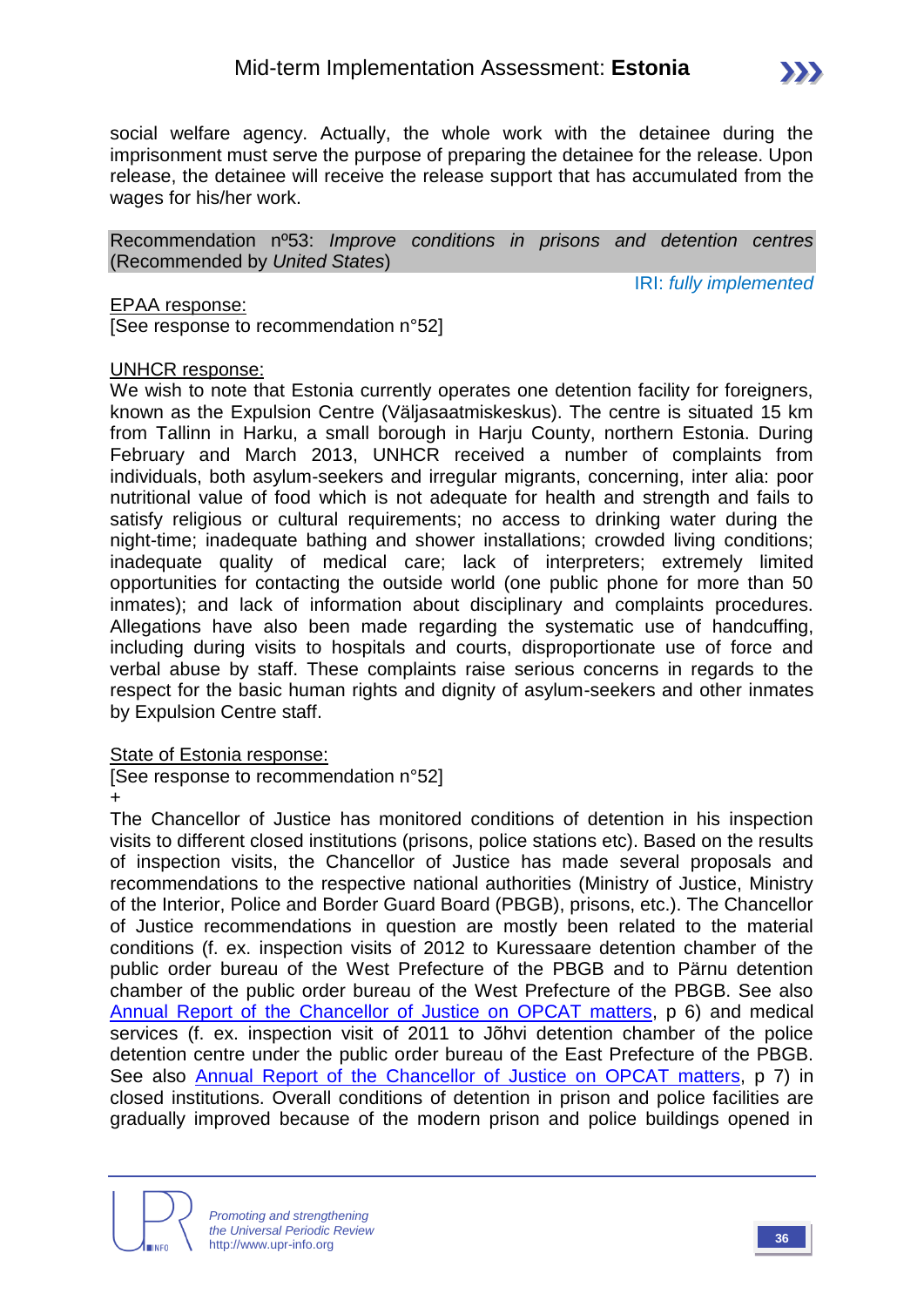recent years and also due to the reduced number of detainees in Estonia. However, much is still to be improved in the field of medical care in police custody.

In addition, the Chancellor of Justice has also found regarding to the police detention inadequate documentation about whether the detained person had been informed about his or her right and obligations. For example, the Chancellor proposed to the South Prefecture of PBGB to draw the attention of officers in Valga and Võru detention chambers to the fact that documents relating to detainees (in particular as regards informing detainees of their rights, notification of the detention, and recording of the person's health condition) should be filled out properly (see also [the Annual](http://oiguskantsler.ee/sites/default/files/annual_report_2011_.pdf)  [Report of the Chancellor of Justice on OPCAT matters,](http://oiguskantsler.ee/sites/default/files/annual_report_2011_.pdf) p 8.). The situation concerning fulfilling documentation confirming that persons have been informed of their rights and obligations has improved in police arrest houses.

Medical services for prisoners are funded by state budget and arranged by the Ministry of Justice. Most of medical services are rendered at prison medical units by qualified staff. Prison medical units are accordingly licensed. The requirements for medical apparatus, equipment and medical staff at prison medical units are standard shared by all medical facilities in Estonia. All medical services, including rehabilitation, are guaranteed for prisoners. We note that even dental care for prisoners is guaranteed and paid by the state. In cases when prisoner requires treatment not available at prison medical unit he or she would be transferred to another medical facility to get the necessary treatment, costs covered by the Ministry of Justice.

According to § 17 of Communicable Diseases Prevention and Control Act the measures fall in the scope of action of either Ministry of Justice (prisons) or Ministry of the Interior (police detention units). Prison medical units offer Methadone substitution treatment for prisoners according to Opiate Addiction Therapy Guide in the framework of National Health Plan 2009-2020. It can be found [here \(in Estonian\).](http://www.kliinikum.ee/psyhhiaatriakliinik/images/stories/ravijuhised/Opiaat-fin-ver.pdf)

Recommendation nº54: *Improve overall conditions of detention and ensure that all detainees are afforded, in practice, access to a lawyer and an independent medical examination, and are informed about their rights at the moment they are deprived of their liberty* (Recommended by *Czech Republic*)

#### UNHCR response:

During 2013 UNHCR has received a number of complaints from individuals, both asylum-seekers and irregular migrants, concerning, inter alia: poor nutritional value of food which is not adequate for health and strength and fails to satisfy religious or cultural requirements; no access to drinking water during the night-time; inadequate bathing and shower installations; crowded living conditions; inadequate quality of medical care; lack of interpreters; extremely limited opportunities for contacting the outside world (one public phone for more than 50 inmates); and lack of information about disciplinary and complaints procedures. Allegations have also been made regarding the systematic use of handcuffing, including during visits to hospitals and courts, disproportionate use of force and verbal abuse by staff. These complaints raise serious concerns in regards to the respect for the basic human rights and dignity of asylum-seekers and other inmates by Expulsion Centre staff.

IRI: *partially implemented*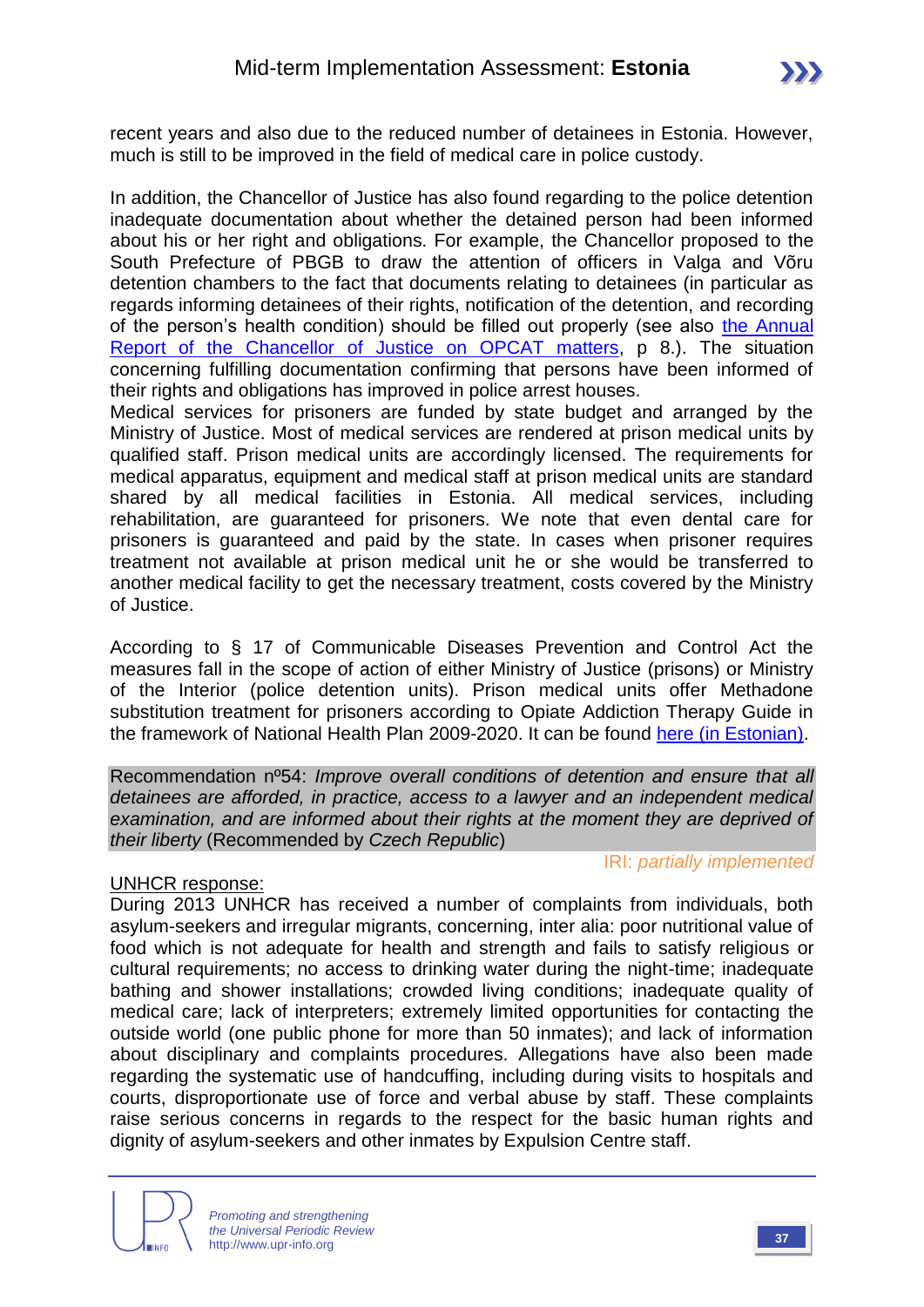#### State of Estonia response:

The Chancellor of Justice has monitored conditions of detention in his inspection visits to different closed institutions (prisons, police stations etc). Based on the results of inspection visits, the Chancellor of Justice has made several proposals and recommendations to the respective national authorities (Ministry of Justice, Ministry of the Interior, Police and Border Guard Board (PBGB), prisons, etc.). The Chancellor of Justice recommendations in question are mostly been related to the material conditions (f. ex. inspection visits of 2012 to Kuressaare detention chamber of the public order bureau of the West Prefecture of the PBGB and to Pärnu detention chamber of the public order bureau of the West Prefecture of the PBGB. See also [Annual Report of the Chancellor of Justice on OPCAT matters,](http://oiguskantsler.ee/sites/default/files/annual_report_2012.pdf) p 6) and medical services (f. ex. inspection visit of 2011 to Jõhvi detention chamber of the police detention centre under the public order bureau of the East Prefecture of the PBGB. See also [Annual Report of the Chancellor of Justice on OPCAT matters,](http://oiguskantsler.ee/sites/default/files/annual_report_2011_.pdf) p 7) in closed institutions. Overall conditions of detention in prison and police facilities are gradually improved because of the modern prison and police buildings opened in recent years and also due to the reduced number of detainees in Estonia. However, much is still to be improved in the field of medical care in police custody.

In addition, the Chancellor of Justice has also found regarding to the police detention inadequate documentation about whether the detained person had been informed about his or her right and obligations. For example, the Chancellor proposed to the South Prefecture of PBGB to draw the attention of officers in Valga and Võru detention chambers to the fact that documents relating to detainees (in particular as regards informing detainees of their rights, notification of the detention, and recording of the person's health condition) should be filled out properly (see also [the Annual](http://oiguskantsler.ee/sites/default/files/annual_report_2011_.pdf)  [Report of the Chancellor of Justice on OPCAT matters,](http://oiguskantsler.ee/sites/default/files/annual_report_2011_.pdf) p 8.). The situation concerning fulfilling documentation confirming that persons have been informed of their rights and obligations has improved in police arrest houses.

Recommendation nº55: *Improve prisoners' access to essential services, including health care and rehabilitation* (Recommended by *Australia*)

IRI: *partially implemented*

Recommendation nº56: *Ensure that prisoners with disabilities have access to health care and rehabilitation on the basis of informed consent* (Recommended by *Slovenia*) IRI: *partially implemented*

+

EPAA response:

[See response to recommendation n°52]

#### State of Estonia response:

Medical services for prisoners are funded by state budget and arranged by the Ministry of Justice. Most of medical services are rendered at prison medical units by qualified staff. Prison medical units are accordingly licensed. The requirements for medical apparatus, equipment and medical staff at prison medical units are standard shared by all medical facilities in Estonia. All medical services, including rehabilitation, are guaranteed for prisoners. We note that even dental care for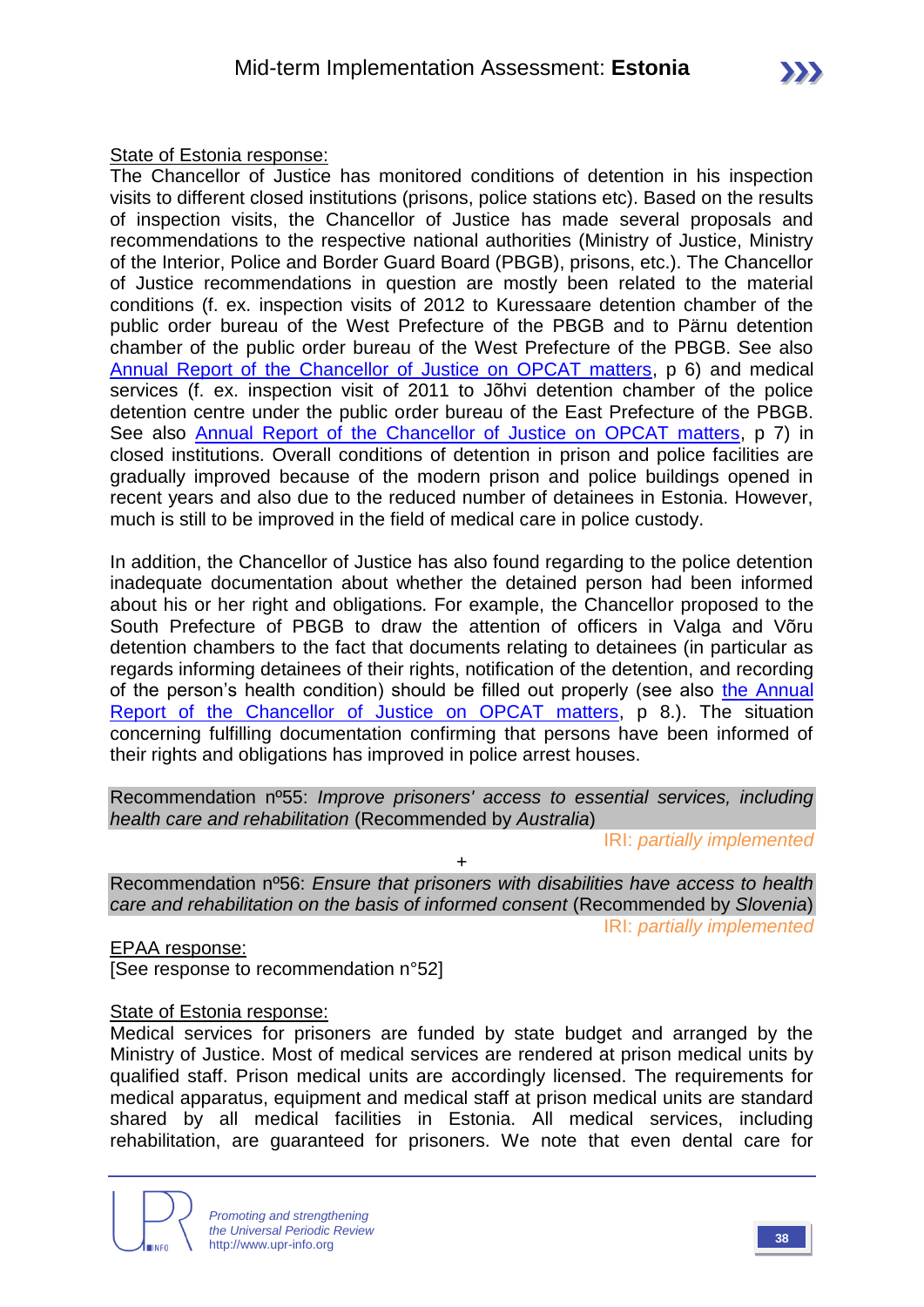

Recommendation nº57: *Strengthen measures to contain the spread of infectious diseases in prisons and consider re-establishing substitution programs for intravenous drug users, as recommended by the Council of Europe Commissioner for Human Rights* (Recommended by *Austria*)

#### State of Estonia response:

IRI: *partially implemented*

According to § 17 of Communicable Diseases Prevention and Control Act the measures fall in the scope of action of either Ministry of Justice (prisons) or Ministry of the Interior (police detention units). Prison medical units offer Methadone substitution treatment for prisoners according to Opiate Addiction Therapy Guide in the framework of National Health Plan 2009-2020. It can be found [here \(in Estonian\).](http://www.kliinikum.ee/psyhhiaatriakliinik/images/stories/ravijuhised/Opiaat-fin-ver.pdf.)

Recommendation nº64: *Take additional measures to prevent, combat and appropriately sanction trafficking in human beings* (Recommended by *Moldova*) IRI: *fully implemented*

#### UNHCR response:

We wish to add that refugees and asylum-seekers are particularly at risk of falling victim to trafficking or smuggling due to the vulnerable and volatile situations they often face. A proper referral system to the refugee status determination procedure should be established at the border-crossing points and inside the territory in order to ensure that the victim's right to seek and be granted asylum is fully and duly respected. In particular, the State party should adopt proper measures, including the development of standard operating procedures, to facilitate their prompt identification and referral to the asylum system, when appropriate. Moreover, RSD procedures should be improved to ensure that asylum claims from victims of trafficking are fairly and appropriately examined, in line with international standards. Additionally, specialized programs and policies to protect and support victims who cannot return to their countries of origin should be adopted. The Latvian Government should take into account the fact that victims or potential victims of human trafficking who are at risk of persecution, if returned to their countries of origin, may qualify as refugees within the meaning of the 1951 Convention relating to the Status of Refugees. The Committee may wish to note that UNHCR's Guidelines on victims of trafficking provide guidance on the adjudication of asylum applications submitted by victims or potential victims of trafficking.

State of Estonia response: [See response to recommendation n°14]

Recommendation nº68: *Criminalize human trafficking* (Recommended by *Hungary*) IRI: *fully implemented*



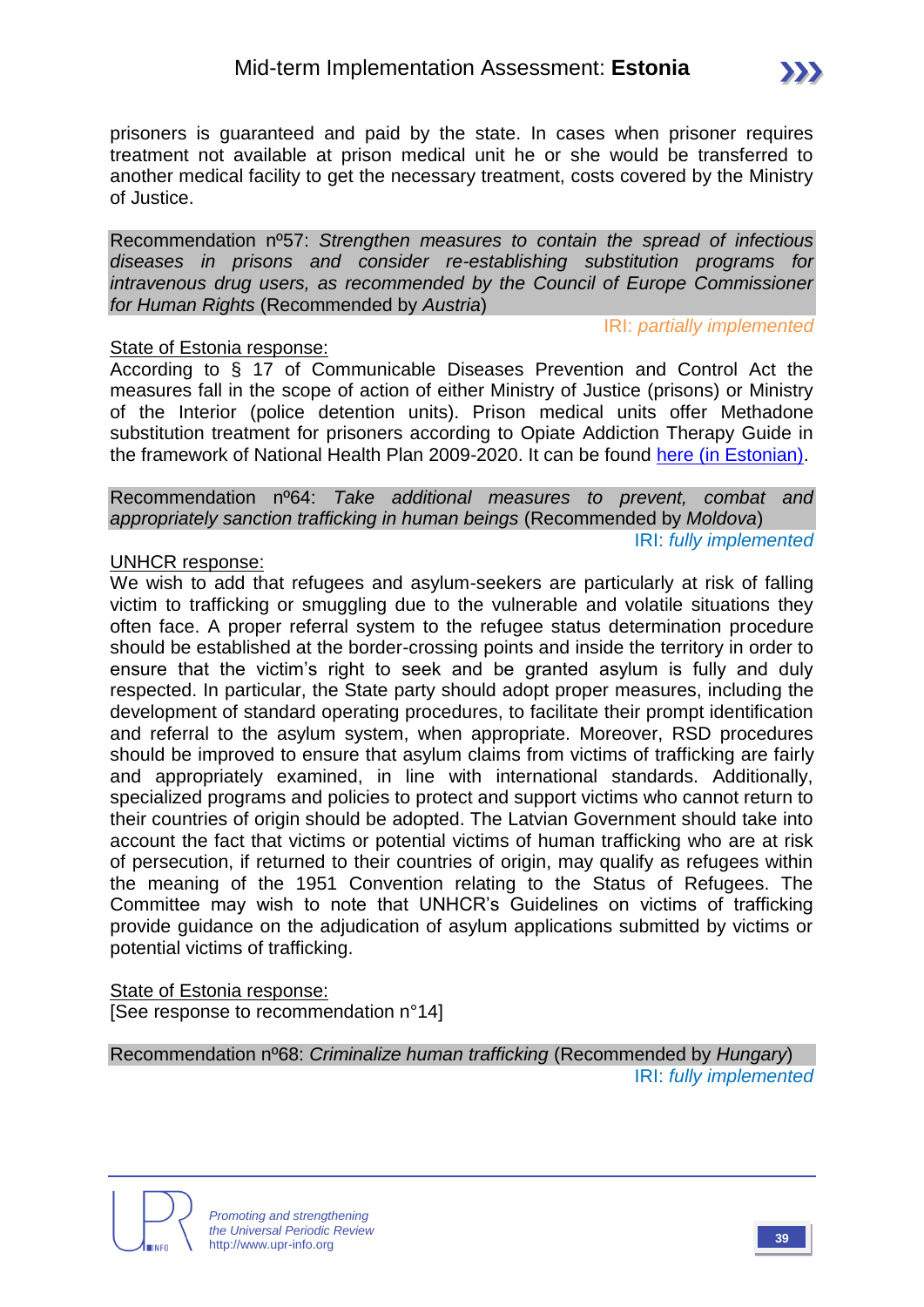The Criminal Code is amended and a separate provision on trafficking of human beings is stipulated in § 133 and in its subsections. Firstly amended on 2012, last adoption took place in December 2013.

State of Estonia response:

[See response to recommendation n°14]

Recommendation nº71: *Cooperate further with the task force against trafficking in human beings of the Council of the Baltic Sea States* (Recommended by *Norway*) IRI: *fully implemented*

State of Estonia response:

Cooperation in this field is regarded as very important. Moreover, Estonia will be chairing the Council of the Baltic Sea States for a year from July 1, 2014.

Recommendation nº73: *Ensure that persons with intellectual and psycho-social disabilities are informed about criminal proceedings and charges against them, and enjoy the right to a fair hearing, and to adequate and effective legal assistance*  (Recommended by *Slovenia*)

#### EPAA response:

[...] [Although] Estonia has made some improvements in providing procedural safeguards in psychiatric detention proceedings there are still several problems to be solved. Persons with intellectual and psycho-social disabilities who are under the criminal detention face problems in getting full information and meaningful legal representation during the process. While already detained into forensic psychiatric institution, the Code of Criminal Procedure § 402&403 stipulates that the person himself has no right to initiate a process to review the grounds of detention (due to the assumption that the person is continually irresponsible). EPAA is convinced that this practice violates human rights and should be abolished.

Persons facing the detention into psychiatric facility under civil process also have problems with getting full information about the process and grounds of detention. Person's access to court documents is often prohibited by judges who refer to the person's mental illness. It means that the person is unable to present his arguments to court. State provided legal aid tends often to appear superficial and no questions will be raised during court procedure. Therefore the evidence of dangerousness and suitability of using alternative means is rarely addressed by the court. Also there are still number of cases where the person under question is not participating in court hearing that considers his involuntary placement into the long-term psychiatric institution. This happens when a court expert has issued a decision declaring that the person is unable to attend in court hearing due to mental illness. There is also no mechanism to offer prompt, thorough and impartial investigation to persons' complaints about ill-treatment during the detention. Also the practical possibility to appeal involuntary placement is very problematic.



IRI: *partially implemented*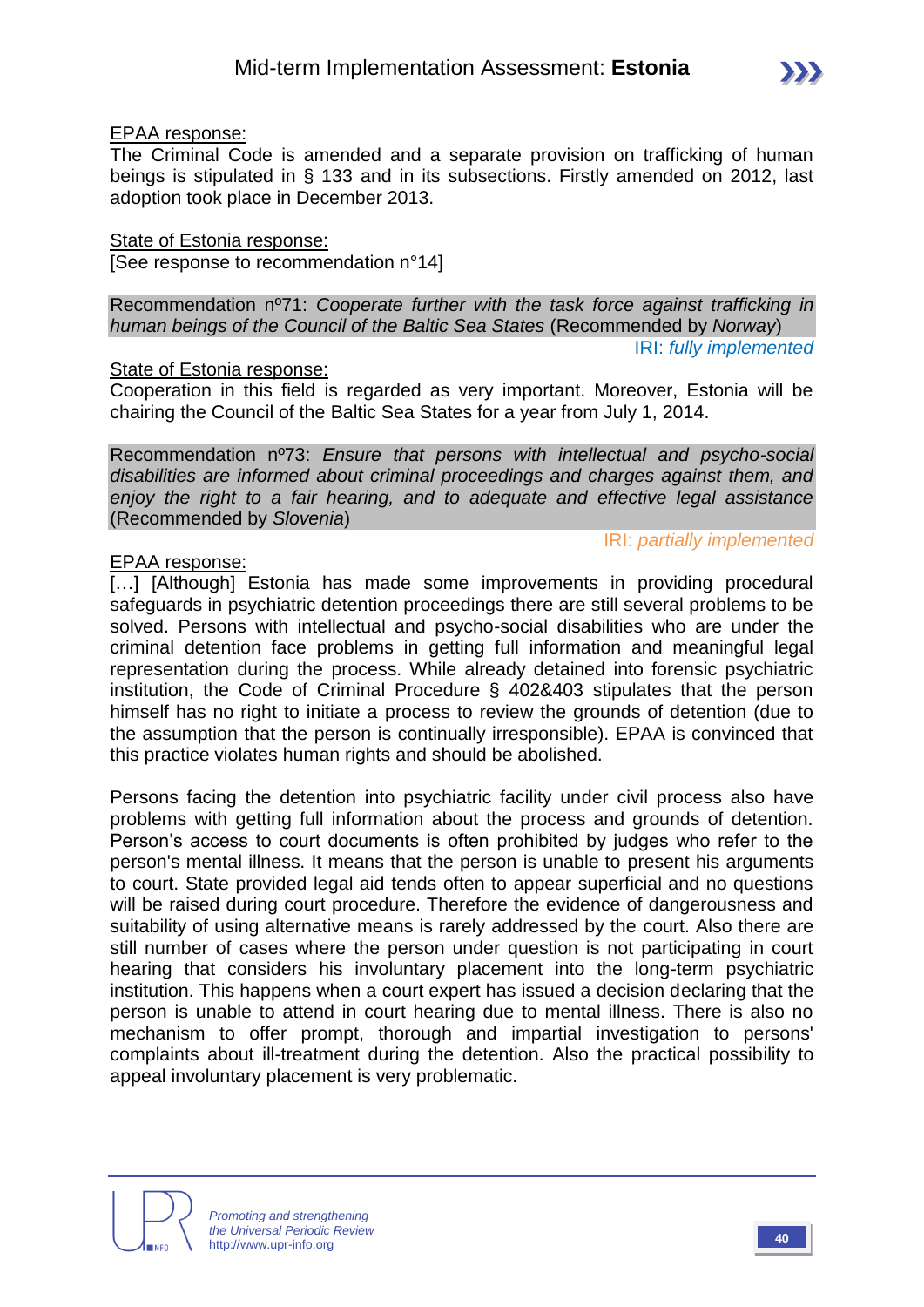#### State of Estonia response:

Participation of counsel throughout criminal proceedings is mandatory if due to his or her mental or physical disability, the person is unable to defend himself or herself or if defence is complicated due to such disability (§ 45 of Code of Criminal Proceedings).

Recommendation nº74: *Investigate promptly, thoroughly and impartially all acts of brutality and excessive use of force by law enforcement personnel* (Recommended by *Czech Republic*)

IRI: *partially implemented*

#### State of Estonia response:

It is a rule that investigation is started if there is a suspicion of brutality or excessive use of force by law enforcement personnel.

Victims of such brutality can make a complaint to [the police,](http://www.politsei.ee/) [Prosecutor's Office.](http://www.prokuratuur.ee/) In order to prevent possible abuse and brutality, these issues are systematically addressed by [Chancellor of Justice,](http://www.oiguskantsler.ee/) also by means of visits of chancellor to police stations and detention facilities.

Recommendation nº75: *Conduct appropriate and impartial investigations of excessive use of force by security forces, prosecute and punish officers responsible, and provide proper compensation to victims and their families* (Recommended by *Ecuador*)

IRI: *partially implemented*

#### State of Estonia response:

When there is a suspicion of the criminal offence, then the investigation is started. Victims receive help through victim support services and the system is regulated in Victim Support Act.

Recommendation nº76: *Investigate acts of brutality by law enforcement personnel*  (Recommended by *Iran*)

IRI: *fully implemented*

IRI: *partially implemented*

#### State of Estonia response:

When there is a suspicion of the criminal offence, then the investigation is started.

# **SOGI**

Recommendation nº45: *Take all necessary measures to combat discrimination against homosexuals* (Recommended by *Belgium*)

#### State of Estonia response:

The issue still requires full attention of all stakeholders. Also the Chancellor of Justice has been active to point out the shortcomings in the matter. Meanwhile, with aim to raise awareness of the Equal Treatment Act the Ministry of Social Affairs has been co-financing the European Commission PROGRESS programme "Diversity Enriches"



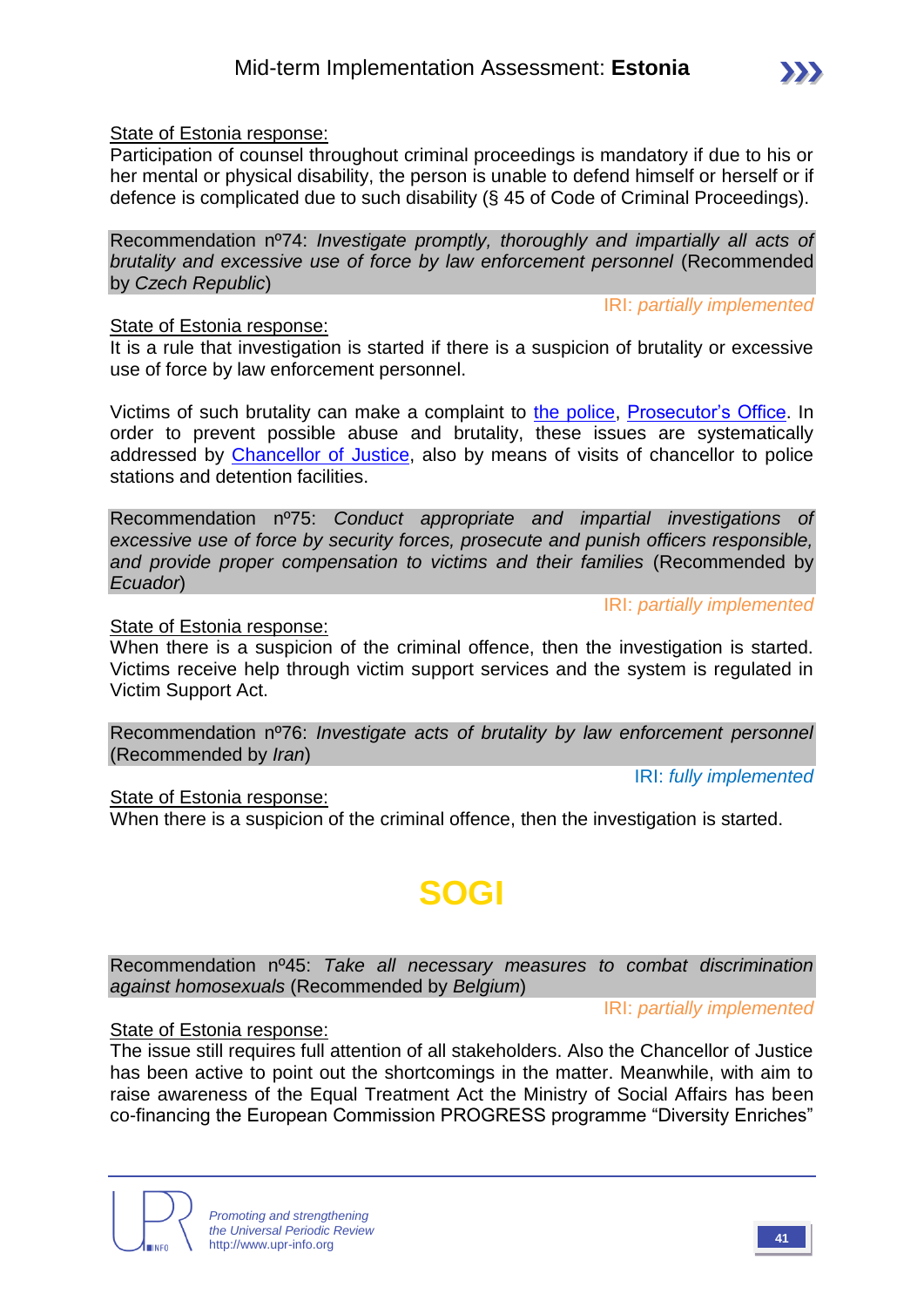

project of Tallinn Technical University since 2010. Since 2010 LGBT issues have been one of the priorities of the project.

Recommendation nº46: *Develop public awareness and education programs that advance tolerance on the grounds of sexual orientation and gender identity* (Recommended by *Netherlands*)

#### State of Estonia response:

With aim to raise awareness of the Equal Treatment Act the Ministry of Social Affairs has been co-financing the European Commission PROGRESS programme "Diversity Enriches" project of Tallinn Technical University since 2010. Since 2010 LGBT issues have been one of the priorities of the project.

Recommendation nº47: *Conduct awareness-raising programmes on gender identity and sexual orientation for civil servants, including the security forces and bodies*  (Recommended by *Spain*)

IRI: *fully implemented*

IRI: *fully implemented*

#### State of Estonia response:

Awareness-raising programs are embedded to education programmes of law enforcement officials.

With aim to raise awareness of the Equal Treatment Act the Ministry of Social Affairs has been co-financing the European Commission PROGRESS programme "Diversity Enriches" project of Tallinn Technical University since 2010. Since 2010 LGBT issues have been one of the priorities of the project

Recommendation nº103: *Develop comprehensive policy instruments based on the Yogyakarta Principles to combat discrimination against sexual minorities*  (Recommended by *Finland*)

IRI: *partially implemented*

#### State of Estonia response:

With regards to raising awareness on the Equal Treatment Act the Ministry of Social Affairs has been co-financing the European Commission PROGRESS programme "Diversity Enriches" project of Tallinn Technical University since 2010. Since 2010 LGBT issues have been one of the priorities of the project.

Recommendation nº104: *Pay special attention to acts of violence against homosexuals* (Recommended by *Belgium*)

IRI: *fully implemented*

#### State of Estonia response:

Estonia is committed to taking measures to enhance the level of public awareness and protection of the rights of lesbian, gay, bisexual and transgender persons. Estonia pays attention and condemns all forms of violence, and has in place the respective legislative and policy instruments (national Development for Reduction of Violence). With regards to raising awareness on the equal treatment the Ministry of Social Affairs has been co-financing the European Commission PROGRESS programme "Diversity Enriches" project Tallinn Technical University since 2010. Since 2010 LGBT issues have been one of the priorities of the project.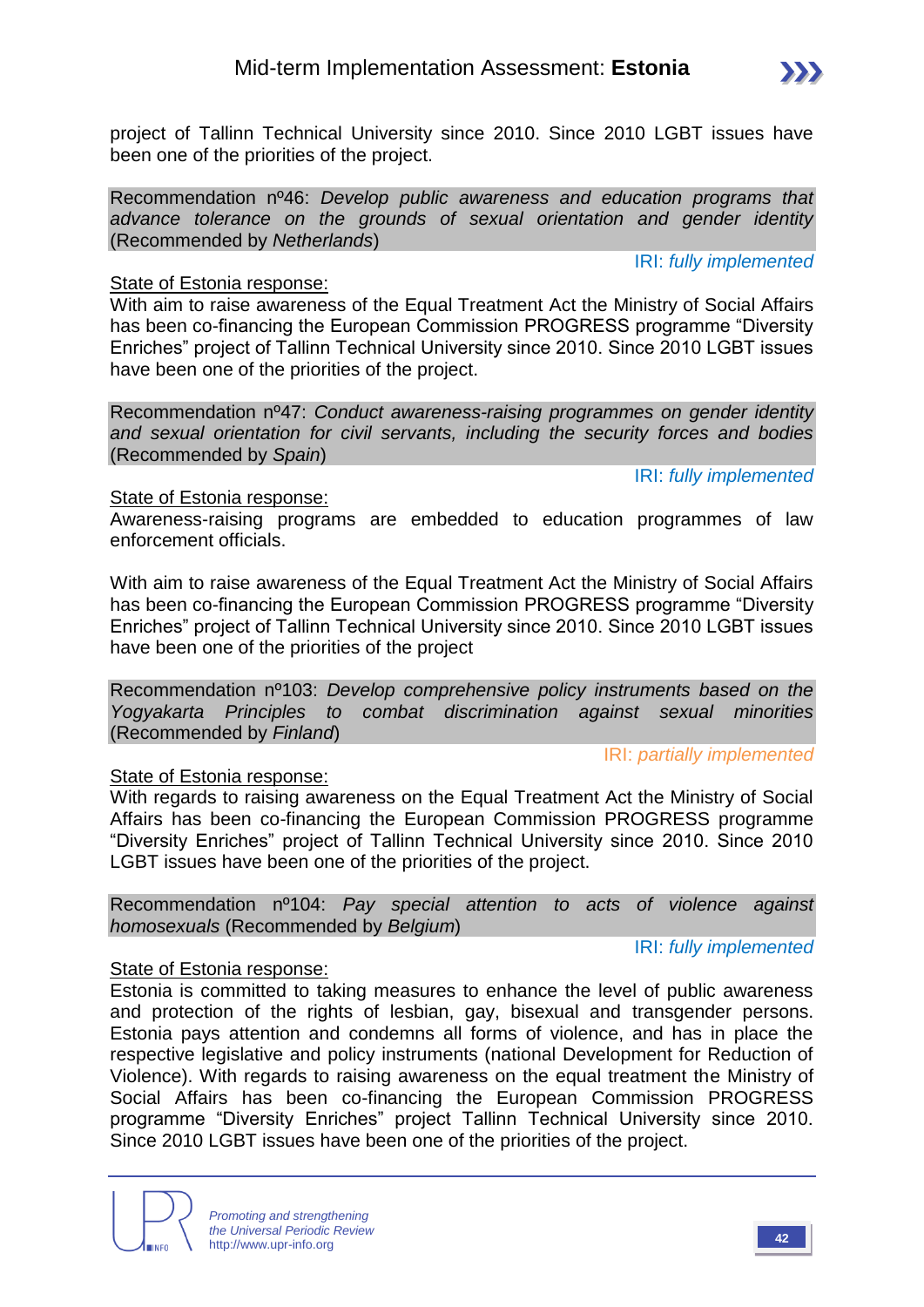Recommendation nº24: *Create the institution of ombudsman for children* (Recommended by *Finland*)

#### EPAA response:

IRI: *fully implemented*

In March 2011 the responsibility to look after the rights of children was given to the Office of the Chancellor of Justice in Estonia. It is declared in their webpage that the Chancellor is implementing the tasks set up in the Convention of the Rights of Children.

According to the Law of Chancellor the Chancellor has being given the right to issue suggestions and opinions about the cases and at the same time the role of conciliation between a person having complaint over discrimination and a public organization. According to the Law of Conciliation the conciliator has to stay impartial and not to take any side. He is not allowed to make an impression that he has a power to make decisions and he has to hold confidentiality about the case. It is very confusing to EPAA on how such procedure suits cases of human rights violations. Although the law stipulates that the Chancellor conducts investigations about the

allegations on human rights (obtains evidence, carries out interviews and involves experts) the actual investigation contains mostly written procedures of sending letters to parties and to government agencies who are seemingly considered to be as experts.

Vulnerable society groups who have experienced human rights violations during health or social care services are not given enough information to recognize the violations nor given suitable assistance to present a complaint. EPAA concludes that there are still lacking complaint mechanisms that offer prompt, thorough and impartial investigation and decision procedure to vulnerable society groups in cases of discrimination.

#### State of Estonia response:

In Estonia, the position of the Ombudsman for Children was created on 19 March 2011 when the Chancellor of Justice took over the tasks to protect and promote children's rights. To fulfil the tasks of the Ombudsman for Children, there is the Children's Rights Department in the Office of the Chancellor of Justice.

Recommendation nº25: *Intensify efforts to guarantee the good functioning of the Commissioner on Gender Equality by providing sufficient resources* (Recommended by *Spain*)

IRI: *fully implemented*

#### State of Estonia response:

Allocated funds have grown steadily over the years – EUR 51884 (2010), EUR 60136 (2011), EUR 60786 (2012), EUR 63351 (2013), EUR 76681 (2014). Additionally, in

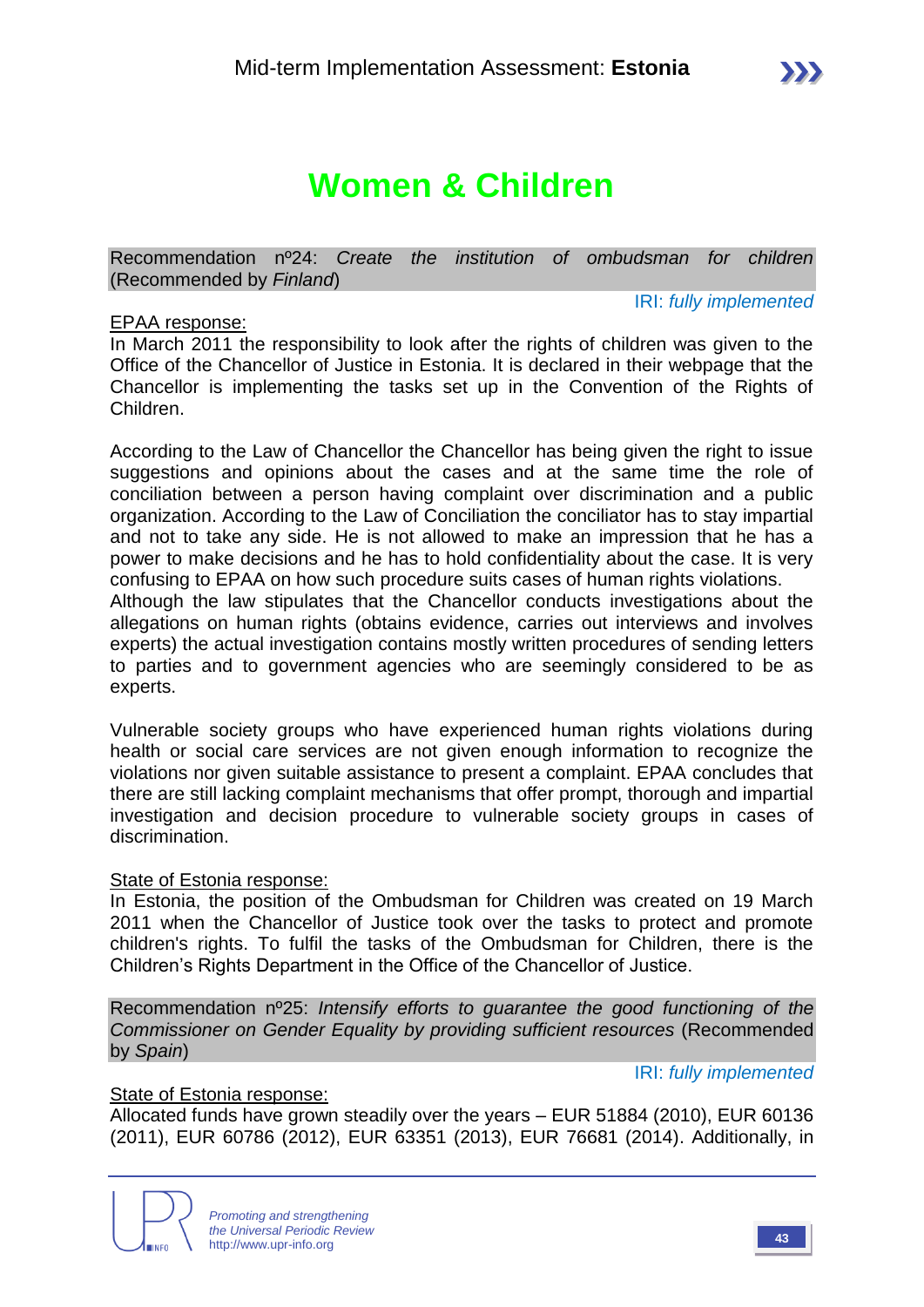Recommendation nº27: *Continue efforts to protect and promote the rights of the child*  (Recommended by *Lithuania*)

Mechanism 2009-2014. The budget of this project is 700 000 EUR.

#### IRI: *fully implemented*

 $\sum$ 

#### EPAA response:

According to data of 2012 there live altogether 246 346 children in Estonia from which every 4th child lives in poverty, app. 40 000 neither study nor work. At the same time Estonia lacks child protection officials, organization of preventative work and quality requirements of social services. State's assistance to create necessary conditions for children development is minimal if existent at all. More assistance and services need to be taken directly to the child. The situation of rising number of children with special needs in schools and kindergartens has many problems, which need to be solved quickly to implement inclusive education – for example, early detection of educational special needs, timely interference by special education teachers, teacher training, educational support services for children with special needs, and physical access. Also it is critical to develop systems to effectively monitor children rights and the quality of offered services to children. Please read also a report from [\[the Human Rights Centre\]](http://humanrights.ee/en/annual-human-rights-report/5030-2/rights-of-the-child/).

#### State of Estonia response:

Estonian Government adopted in the end of 2011 the Strategy of Children and Families 2012-2020. The main objective of the Strategy is to improve the well-being and quality of living of children and families, thereby promoting the birth of children. New Child Protection Act is currently in drafting process. New act sets principles for all parties to ensure child wellbeing and provide necessary assistance to children in need. Main focus of the act has been put on prevention, early intervention, crosssectorial cooperation and provision of effective child protection services.

Also the Chancellor of Justice has acted as an Ombudsman for Children since 19 March 2011. Overview of the Chancellor of Justice's activities as the ombudsman for children may be found in annual reports of the Chancellor of Justice. Available [on the [Ombudsman's website\]](http://lasteombudsman.ee/en/annual-reports).

Norway and EEA Grants program: Children and Youth at Risk (2013-2016). Main approach of the program is in prevention and cross-sectorial cooperation. Program activities focus on creating a legal and organizational framework to establish the support system for children and youth at risk, supporting professionals in multiple agencies to provide adequate early intervention and preventive services, and provision of evidence-based interventions to support positive parenting and prevent juvenile delinquency

Recommendation nº28: *Strengthen its efforts to raise awareness among its citizens on the provisions contained in the Equal Treatment Act, and to ensure its full* 



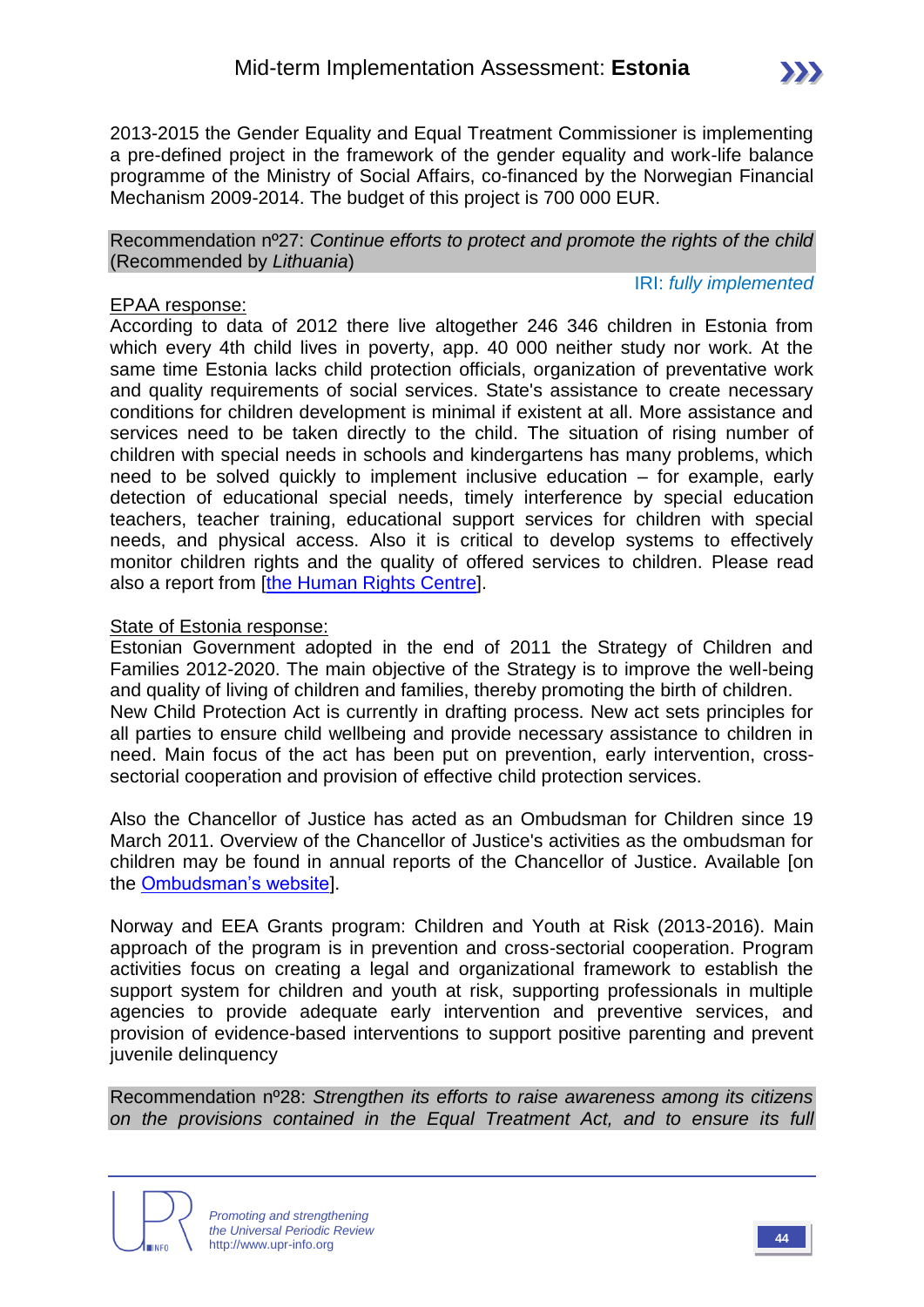

*implementation as well as that of the Gender Equality Act* (Recommended by *Thailand*)

IRI: *fully implemented*

+

Recommendation nº37: *Fully implement the laws on gender equality and equal treatment, in accordance with the commitment formulated in paragraph 153 of its national report* (Recommended by *Chile*)

IRI: *fully implemented*

#### State of Estonia response:

With regards to raising awareness on the Equal Treatment Act and principles of nondiscrimination, Ministry of Social Affairs has been co-financing the European Commission PROGRESS programme "Diversity Enriches" project of Tallinn Technical University since 2010. The project tackles all grounds of discrimination named in the Equal Treatment Act.

In 2014 Ministry of Social Affairs starts the amendment of Equal Treatment Act to abolish the hierarchy of protection depending on the ground of discrimination. Currently ETA divides the protected areas depending on the basis of discrimination. It covers discrimination based on religion or belief, age, disability and sexual orientation only in the area of employment (as required by EU Directive 2000/78/EC), while discrimination based on racial or ethnic origin and colour is additionally covered in the areas of services and social security (as required by the EU Directive 2000/43/EC).

#### On matters of gender equality:

A project "Mainstreaming gender perspective into state budget" was carried out from October 2010 to April 2012 within the framework of the EU PROGRESS Programme (2007-2013) in co-operation of the Ministry of Social Affairs and the Gender Equality and Equal Treatment Commissioner to train employees of ministries and government agencies in gender budgeting and to compile a gender budgeting manual for the public sector. The aim of the project was to provide government officials involved in the process of preparation and execution of the state budget with knowledge and skills on how to integrate the aspect of gender equality and to provide them with a broader knowledge on European and national policy on gender equality.

With the co-financing of European Social Fund, Ministry of Social Affairs launched in 2013 an awareness-raising campaign called "Stereotype" in order to draw attention to and encourage youngsters to be aware of and give up gender stereotypes in everyday life situations. The campaign consisted of several activities, among them career days for boys and girls, which were aimed at youngsters aged 15-19 with a view to help them make gender stereotype free educational and career choices. During the events boys were introduced to typically "female professions", e.g. nurse and girls to typically "male professions", e.g. ground engineer. In television and internet 7 video clips with women and men in different gender-discriminative situations were shown *[\[available online\]](http://www.stereotyyp.ee/en/)*. The campaign got a very positive feedback and the humorous video clips that challenge viewer to create a change have been acknowledged internationally as good practices.

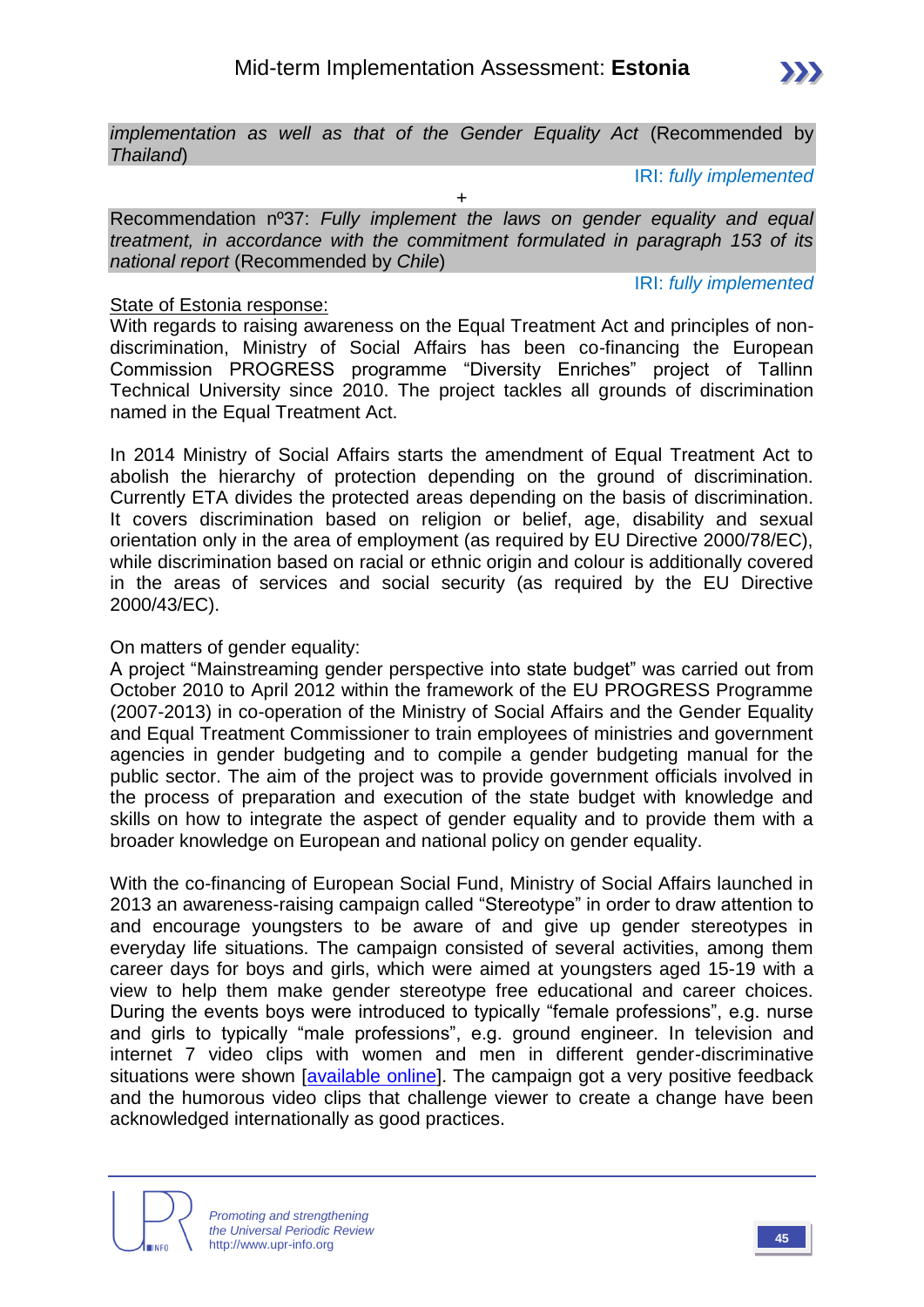Measures are being implemented also in the framework of a pre-defined project of the Gender Equality and Equal Treatment Commissioner under programme for promoting gender equality and reconciliation of work and family life co-financed from the Norwegian Financial Mechanism 2009-2014. The project is being carried out in 2013-2015 and is targeted at increasing the effectiveness of legal protection against discrimination by raising rights awareness and helping victims of discrimination directly through strategic litigation as well as increasing the capacity of officials assisting discrimination victims. The project also supports implementation of gender mainstreaming obligations under the Gender Equality Act.

In August 2012 the Estonian legislation was changed so that spouses, engaged in the activities of the business of the self-employed worker, have a voluntary possibility for the same social protection as the self-employed workers. In order for this social protection to be provided, the self-employed worker has to register his or her spouse as a spouse engaged in the activities of the business of the self-employed worker in the register of taxable persons and pay social tax for the registered spouse. The social protection thereby provided includes e.g. state pension insurance and health insurance, which in turn includes benefit for temporary incapacity for work (sickness benefit, maternity benefit, adoption benefit and care benefit).

According to changes made to the Insurance Activities Act that came into force in May 2013, while the differences between the insurance premiums and insurance indemnities of women and men cannot be caused by the use of sex of a person as a factor in the assessment of the insured risks, an insurance undertaking is permitted in the assessment of insured risks in sickness insurance to take into account the risks, which are characteristic only to men or only to women, and to differentiate, if necessary, to the extent of the specified risks the insurance premiums and insurance indemnities of women and men. Neither pregnancy nor maternity can affect the size of the insurance premiums and insurance indemnities.

In October 2013 the Estonian Government established Gender Equality Council, set forth in the Gender Equality Act and functioning as an advisory body to the Government. Its main responsibilities are advising the Government in matters related to strategies for the promotion of gender equality, approving general objectives of gender equality policy and presenting opinions to the Government concerning the compliance of national programmes with the obligation of gender mainstreaming. The Council met in November to discuss topics to concentrate on in the coming years, among which e.g. gender pay gap, gender balance in decision making, gender stereotypes in media, educational and court system and violence against women were mentioned.

Development plan "Integrating Estonia 2020" addresses issues of cultural diversity of different nationalities in Estonia; the need to preserve this diversity. It is based on principles laid out in the Constitution. The measures in development plan will facilitate the integration of national minorities and the society to be more inclusive. The measures work to make all residents of Estonia to feel safely in Estonian society; to learn and to use Estonian language. The measures further facilitate national minorities to upkeep their native languages and cultures and grow knowledge of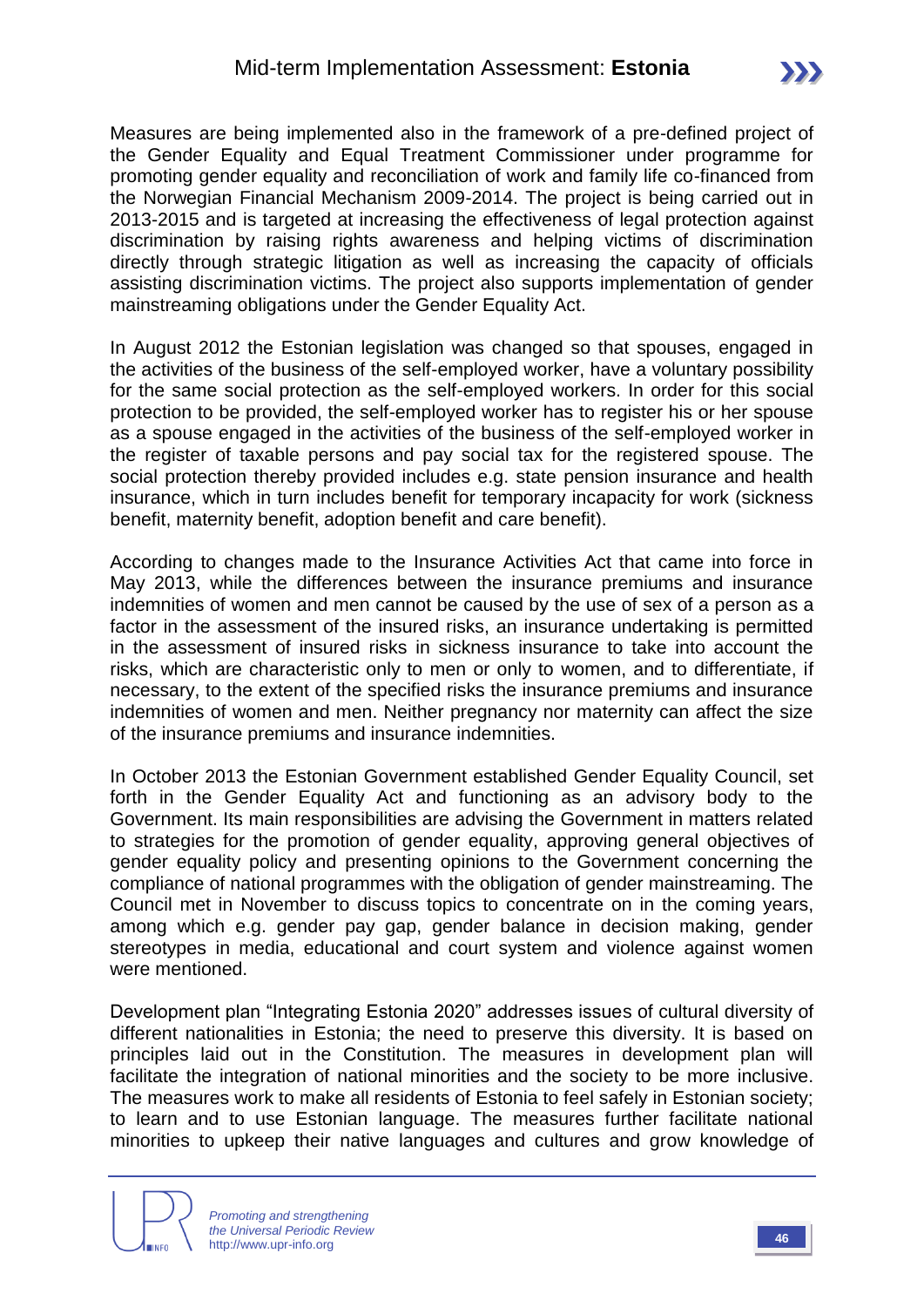other national minorities. The development plan further aims to create platforms to help concentrate vital and useful information in different languages. This measure is also addressed to recent arrivals in Estonia – students, spouses, employees.

The Ministry of Social Affairs continues working on the further implementation of Gender Equality Act also by developing the regulation for employers that will set the procedure of collection and a list of data that has to be collected in such a form as to enable presenting and analysing this data by sex. Collecting the data provides the employer with knowledge of gender dynamics in the company and gives a necessary overview of the situation in case there is a doubt of discrimination.

In December 2011 the Government of the Republic adopted new ...Rules for Good Legislative Drafting and Technical Rules for Drafts of Legislative Acts" which foresees an obligation of impact analysis of draft legislation. According to these rules also a social impact has to be analysed which should include an analysis of an impact of the planned regulation on gender relations. An accompanying methodology of impact assessment was adopted in December 2012 and is applied also in case of preparing strategic documents.

In September 2011, Estonian Parliament adopted a decision with a proposal to the Government to prepare an action plan to reduce gender pay gap in Estonia. The action plan was prepared by the Ministry of Social Affairs and the plan and the topic of gender pay gap was discussed at the cabinet meeting of the Government in July 2012. The action plan was approved and in autumn 2012 introduced to the Parliament. The approved action plan is based on the assumption pointed out also in the gender pay gap study of 2010 that there is not one specific reason behind the gender pay gap in Estonia but its causes are diverse. The activities are mostly implemented with the financial support from the Estonian European Social Fund programme "Promoting Gender Equality 2011-2013" and the gender equality and work-life balance programme financed from the Norwegian Financial Mechanism 2009-2014, executed in 2013-2015.

The Ministry of Social Affairs is currently implementing the Estonian European Social Fund programme "Promoting Gender Equality 2011-2013".

Several studies and analysis (on topics such as gender-based and sexual harassment at workplace, flexibility in measures aimed at supporting reconciling work and family life and the work-life balance possibilities of national minorities, but also the fourth Gender Equality Monitory) have been recently carried out. In the framework of this programme also awareness raising events were organised on the topic of gender pay gap, a media campaign to tackle gender stereotypes was carried out and trainings have been held for legal professionals, employers, representatives of employees. Additionally, in spring 2014, around the Estonian Equal Pay Day in April, regional events are planned to take place that address the problem of gender pay gap.

The Ministry of Social Affairs is co-ordinating implementation of a gender equality and work-life balance programme financed from the Norwegian Financial Mechanism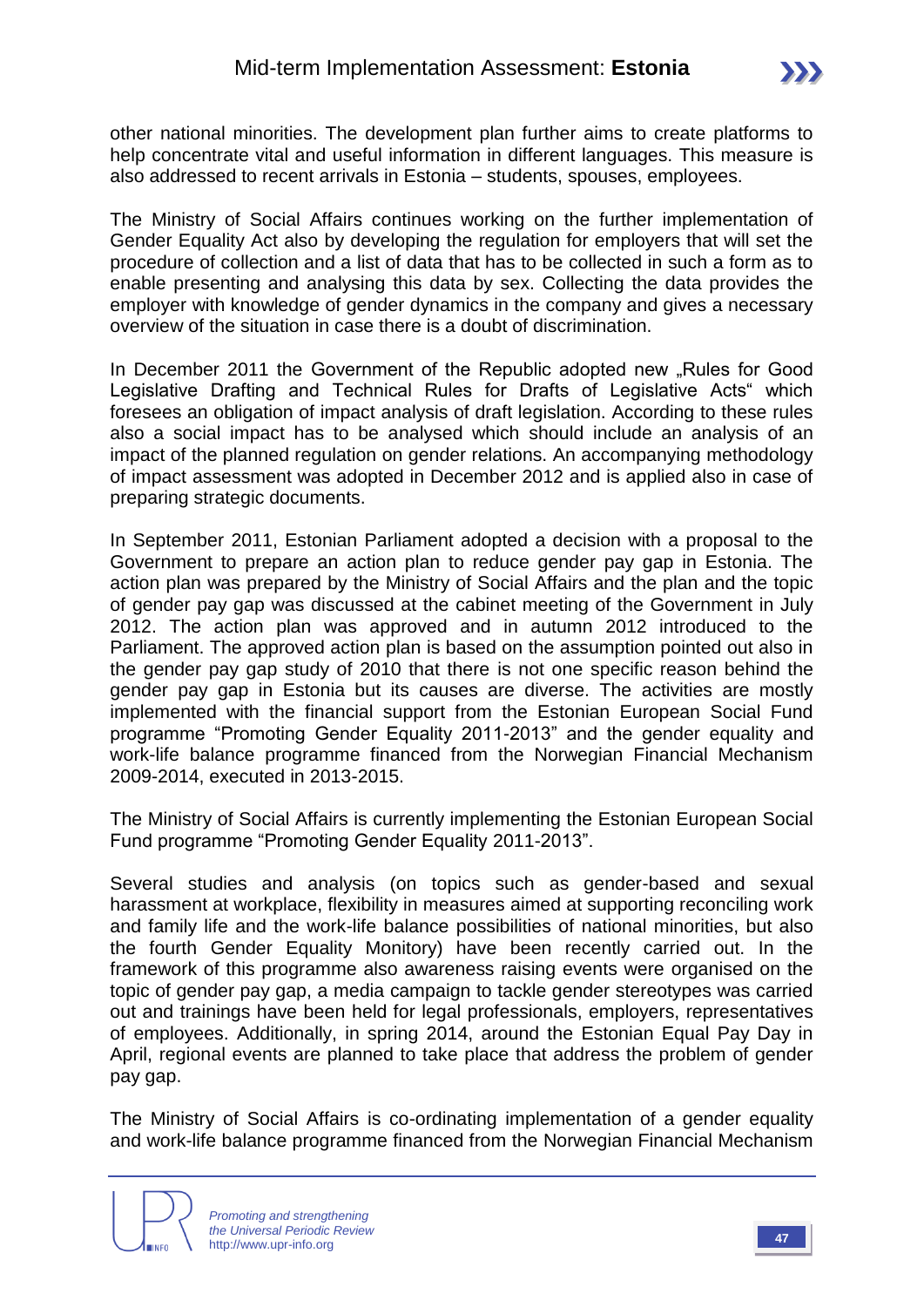2009-2014, being carried out in 2013-2015. Under the programme three types of projects are being implemented – 2 pre-defined projects, 4 large-scale open call projects and small-grant scheme projects. The pre-defined projects are carried out by the Statistics Estonia and by the Gender Equality and Equal Treatment Commissioner, first of them aiming to develop a new concept for gathering and analysing gender pay gap statistics and the second to improve protection of victims of discrimination and implementation of gender mainstreaming strategy. Two of the projects chosen to be financed in the framework of open calls aim to integrate gender equality issues into higher education curricula, two to improve possibilities for reconciling work and family life. Small-grant scheme project competition will be carried out in Spring 2014.

Recommendation nº30: *Develop policies to increase gender equality to address the inequalities that persist despite legal guarantees* (Recommended by *Australia*)

+

IRI: *fully implemented*

Recommendation nº33: *Reinforce the measures to fight against the sexist stereotypes affecting women in particular, and stress the promotion of equal opportunity, namely through the full implementation of the laws on gender equality and equal treatment* (Recommended by *Morocco*)

IRI: *fully implemented*

Recommendation nº34: *Continue efforts to advance gender equality in all spheres, by both implementing existing legislation and developing new legal norms*  (Recommended by *Lithuania*)

+

IRI: *fully implemented*

Recommendation nº35: *Take further measures to reduce the problem of gender inequality and strengthen the position of women within society* (Recommended by *Bosnia & Herzegovina*)

+

IRI: *fully implemented*

+

Recommendation nº39: *Continue its efforts to combat violations of women's rights, including through raising public awareness* (Recommended by *Azerbaijan*)

IRI: *fully implemented*

State of Estonia response:

On matters of gender equality:

A project "Mainstreaming gender perspective into state budget" was carried out from October 2010 to April 2012 within the framework of the EU PROGRESS Programme (2007-2013) in co-operation of the Ministry of Social Affairs and the Gender Equality and Equal Treatment Commissioner to train employees of ministries and government agencies in gender budgeting and to compile a gender budgeting manual for the public sector. The aim of the project was to provide government officials involved in the process of preparation and execution of the state budget with knowledge and skills on how to integrate the aspect of gender equality and to provide them with a broader knowledge on European and national policy on gender equality.

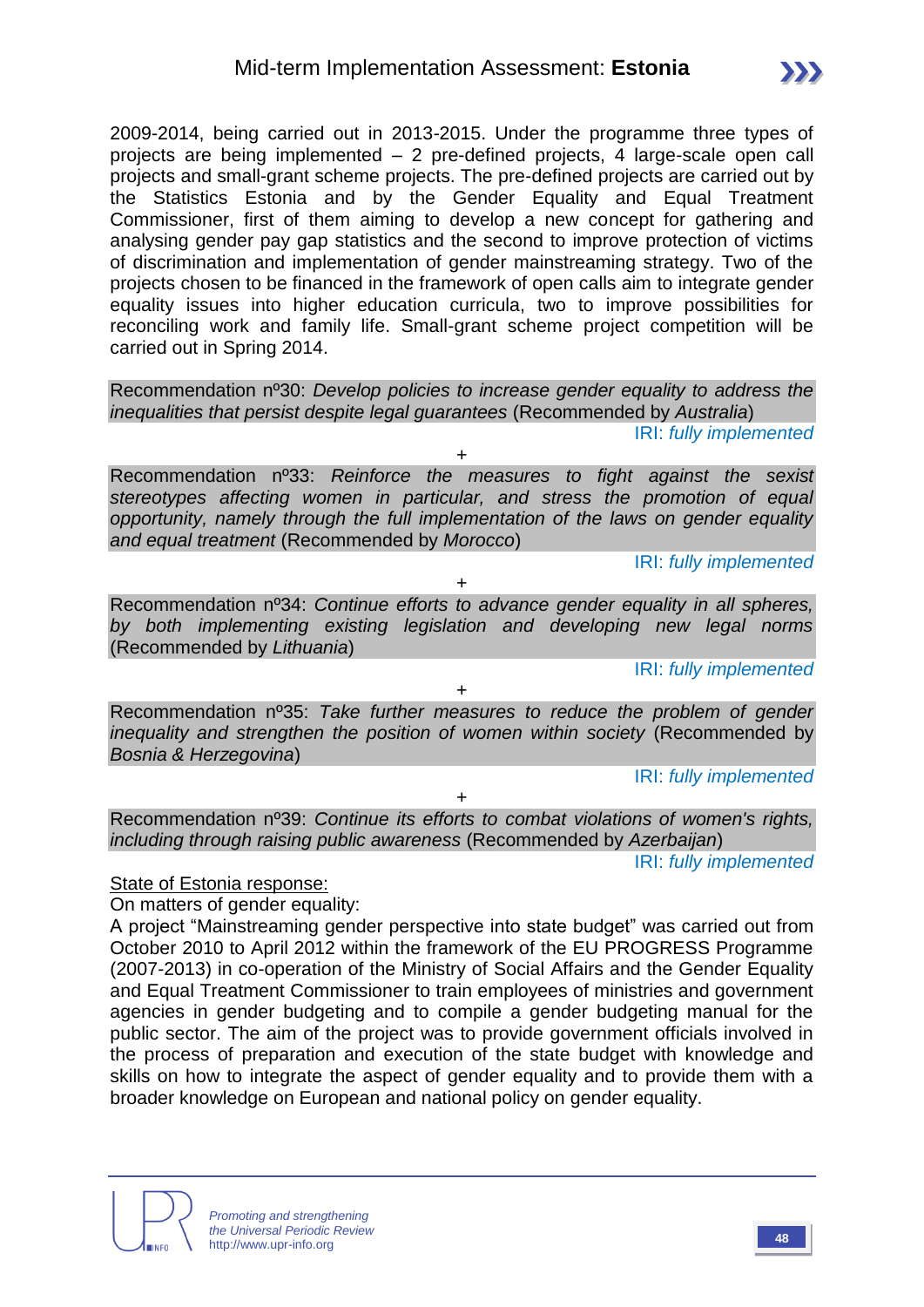With the co-financing of European Social Fund, Ministry of Social Affairs launched in 2013 an awareness-raising campaign called "Stereotype" in order to draw attention to and encourage youngsters to be aware of and give up gender stereotypes in everyday life situations. The campaign consisted of several activities, among them career days for boys and girls, which were aimed at youngsters aged 15-19 with a view to help them make gender stereotype free educational and career choices. During the events boys were introduced to typically "female professions", e.g. nurse and girls to typically "male professions", e.g. ground engineer. In television and internet 7 video clips with women and men in different gender-discriminative situations were shown *[\[available online\]](http://www.stereotyyp.ee/en/)*. The campaign got a very positive feedback and the humorous video clips that challenge viewer to create a change have been acknowledged internationally as good practices.

Measures are being implemented also in the framework of a pre-defined project of the Gender Equality and Equal Treatment Commissioner under programme for promoting gender equality and reconciliation of work and family life co-financed from the Norwegian Financial Mechanism 2009-2014. The project is being carried out in 2013-2015 and is targeted at increasing the effectiveness of legal protection against discrimination by raising rights awareness and helping victims of discrimination directly through strategic litigation as well as increasing the capacity of officials assisting discrimination victims. The project also supports implementation of gender mainstreaming obligations under the Gender Equality Act.

In August 2012 the Estonian legislation was changed so that spouses, engaged in the activities of the business of the self-employed worker, have a voluntary possibility for the same social protection as the self-employed workers. In order for this social protection to be provided, the self-employed worker has to register his or her spouse as a spouse engaged in the activities of the business of the self-employed worker in the register of taxable persons and pay social tax for the registered spouse. The social protection thereby provided includes e.g. state pension insurance and health insurance, which in turn includes benefit for temporary incapacity for work (sickness benefit, maternity benefit, adoption benefit and care benefit).

According to changes made to the Insurance Activities Act that came into force in May 2013, while the differences between the insurance premiums and insurance indemnities of women and men cannot be caused by the use of sex of a person as a factor in the assessment of the insured risks, an insurance undertaking is permitted in the assessment of insured risks in sickness insurance to take into account the risks, which are characteristic only to men or only to women, and to differentiate, if necessary, to the extent of the specified risks the insurance premiums and insurance indemnities of women and men. Neither pregnancy nor maternity can affect the size of the insurance premiums and insurance indemnities.

In October 2013 the Estonian Government established Gender Equality Council, set forth in the Gender Equality Act and functioning as an advisory body to the Government. Its main responsibilities are advising the Government in matters related to strategies for the promotion of gender equality, approving general objectives of gender equality policy and presenting opinions to the Government concerning the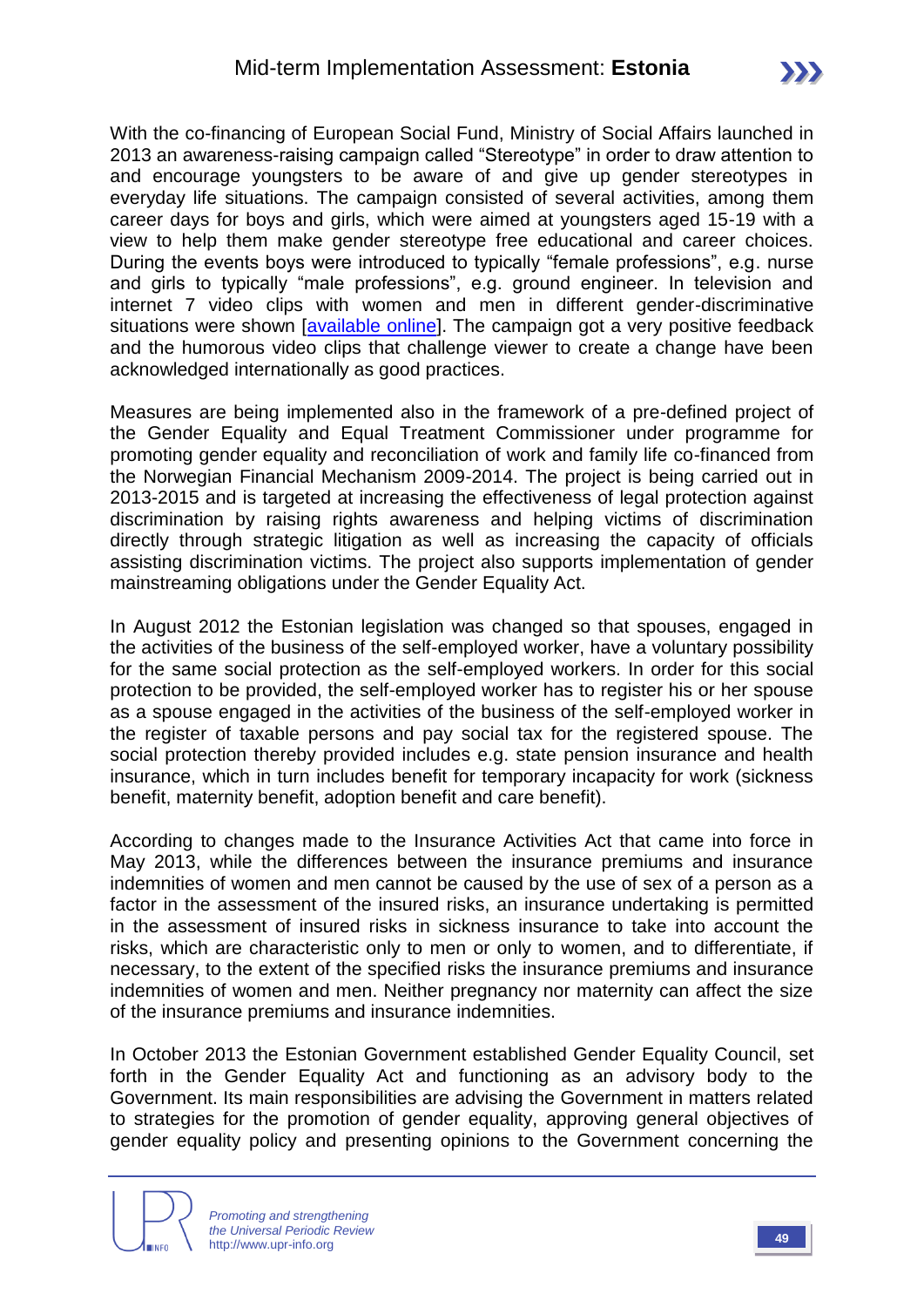compliance of national programmes with the obligation of gender mainstreaming. The Council met in November to discuss topics to concentrate on in the coming years, among which e.g. gender pay gap, gender balance in decision making, gender stereotypes in media, educational and court system and violence against women were mentioned.

Development plan "Integrating Estonia 2020" addresses issues of cultural diversity of different nationalities in Estonia; the need to preserve this diversity. It is based on principles laid out in the Constitution. The measures in development plan will facilitate the integration of national minorities and the society to be more inclusive. The measures work to make all residents of Estonia to feel safely in Estonian society; to learn and to use Estonian language. The measures further facilitate national minorities to upkeep their native languages and cultures and grow knowledge of other national minorities. The development plan further aims to create platforms to help concentrate vital and useful information in different languages. This measure is also addressed to recent arrivals in Estonia – students, spouses, employees.

The Ministry of Social Affairs continues working on the further implementation of Gender Equality Act also by developing the regulation for employers that will set the procedure of collection and a list of data that has to be collected in such a form as to enable presenting and analysing this data by sex. Collecting the data provides the employer with knowledge of gender dynamics in the company and gives a necessary overview of the situation in case there is a doubt of discrimination.

In December 2011 the Government of the Republic adopted new "Rules for Good Legislative Drafting and Technical Rules for Drafts of Legislative Acts" which foresees an obligation of impact analysis of draft legislation. According to these rules also a social impact has to be analysed which should include an analysis of an impact of the planned regulation on gender relations. An accompanying methodology of impact assessment was adopted in December 2012 and is applied also in case of preparing strategic documents.

In September 2011, Estonian Parliament adopted a decision with a proposal to the Government to prepare an action plan to reduce gender pay gap in Estonia. The action plan was prepared by the Ministry of Social Affairs and the plan and the topic of gender pay gap was discussed at the cabinet meeting of the Government in July 2012. The action plan was approved and in autumn 2012 introduced to the Parliament. The approved action plan is based on the assumption pointed out also in the gender pay gap study of 2010 that there is not one specific reason behind the gender pay gap in Estonia but its causes are diverse. The activities are mostly implemented with the financial support from the Estonian European Social Fund programme "Promoting Gender Equality 2011-2013" and the gender equality and work-life balance programme financed from the Norwegian Financial Mechanism 2009-2014, executed in 2013-2015.

The Ministry of Social Affairs is currently implementing the Estonian European Social Fund programme "Promoting Gender Equality 2011-2013".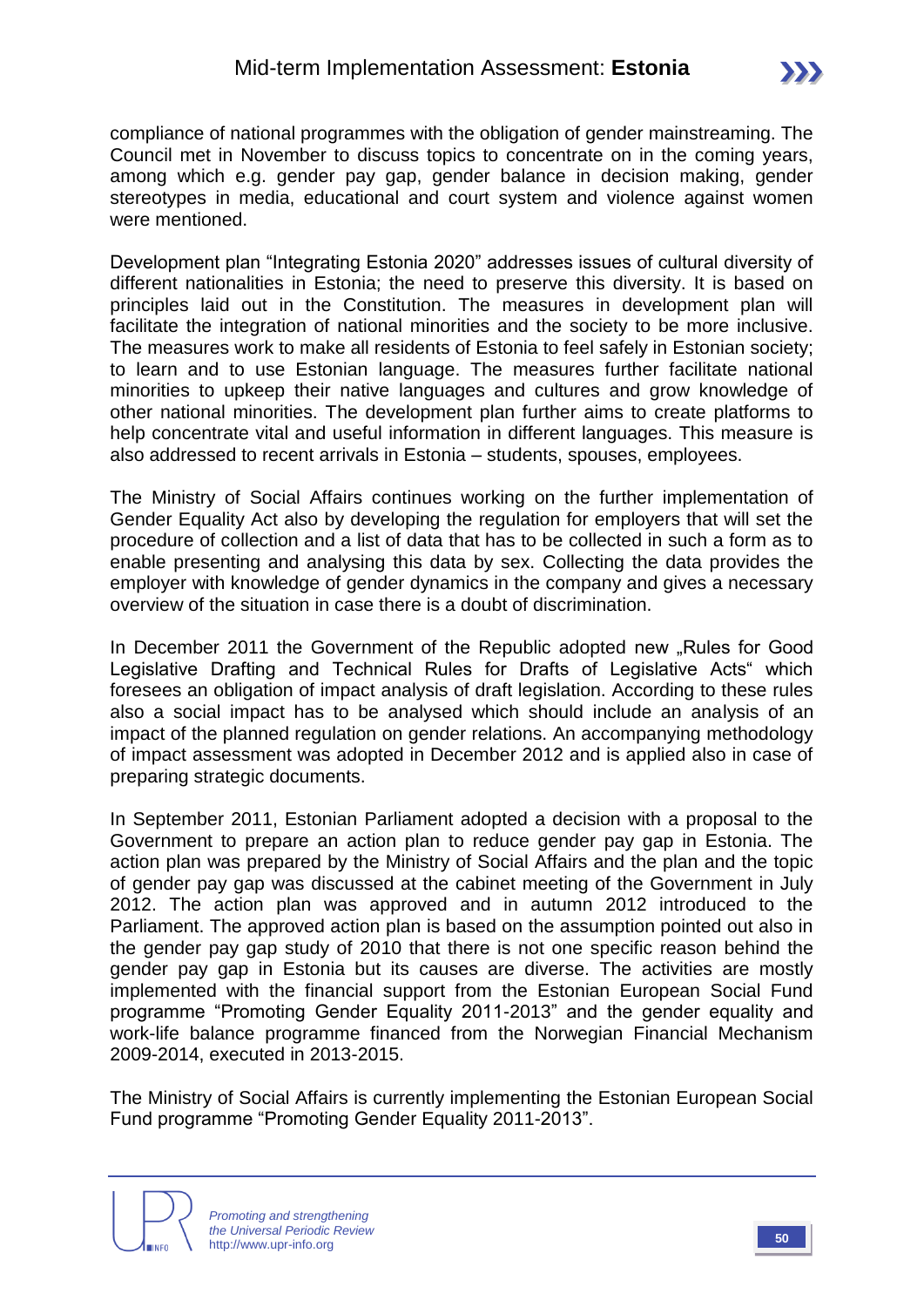Several studies and analysis (on topics such as gender-based and sexual harassment at workplace, flexibility in measures aimed at supporting reconciling work and family life and the work-life balance possibilities of national minorities, but also the fourth Gender Equality Monitory) have been recently carried out. In the framework of this programme also awareness raising events were organised on the topic of gender pay gap, a media campaign to tackle gender stereotypes was carried out and trainings have been held for legal professionals, employers, representatives of employees. Additionally, in spring 2014, around the Estonian Equal Pay Day in April, regional events are planned to take place that address the problem of gender pay gap.

The Ministry of Social Affairs is co-ordinating implementation of a gender equality and work-life balance programme financed from the Norwegian Financial Mechanism 2009-2014, being carried out in 2013-2015. Under the programme three types of projects are being implemented – 2 pre-defined projects, 4 large-scale open call projects and small-grant scheme projects. The pre-defined projects are carried out by the Statistics Estonia and by the Gender Equality and Equal Treatment Commissioner, first of them aiming to develop a new concept for gathering and analysing gender pay gap statistics and the second to improve protection of victims of discrimination and implementation of gender mainstreaming strategy. Two of the projects chosen to be financed in the framework of open calls aim to integrate gender equality issues into higher education curricula, two to improve possibilities for reconciling work and family life. Small-grant scheme project competition will be carried out in Spring 2014.

Recommendation nº31: *Develop policies and programmes to provide women with equal opportunities in the labour market, education and political and public representation, and take all necessary measures to guarantee the effective implementation of gender equality legislation, including by providing the Commissioner for Gender Equality and Equal Treatment with adequate resources*  (Recommended by *Netherlands*)

IRI: *fully implemented*

#### State of Estonia response:

[See response to recommendation n°28] +

At the end of 2012 the Estonian Government approved the commencement of drafting the new integration strategy for the new programming period (2014-2020). The Steering Group for the new strategy includes 8 Ministries, representatives of state institutions and local governments.

Expert Committee are formed mainly of persons with immigrant background in order to engage different target groups and stakeholders in the formulation and implementation of integration policy. Involvement was created through several discussion platforms, so that in the drafting process, the strategic partners in the field of integration were reached a common understanding of strategic objectives and the roles and responsibilities in striving towards the objectives.

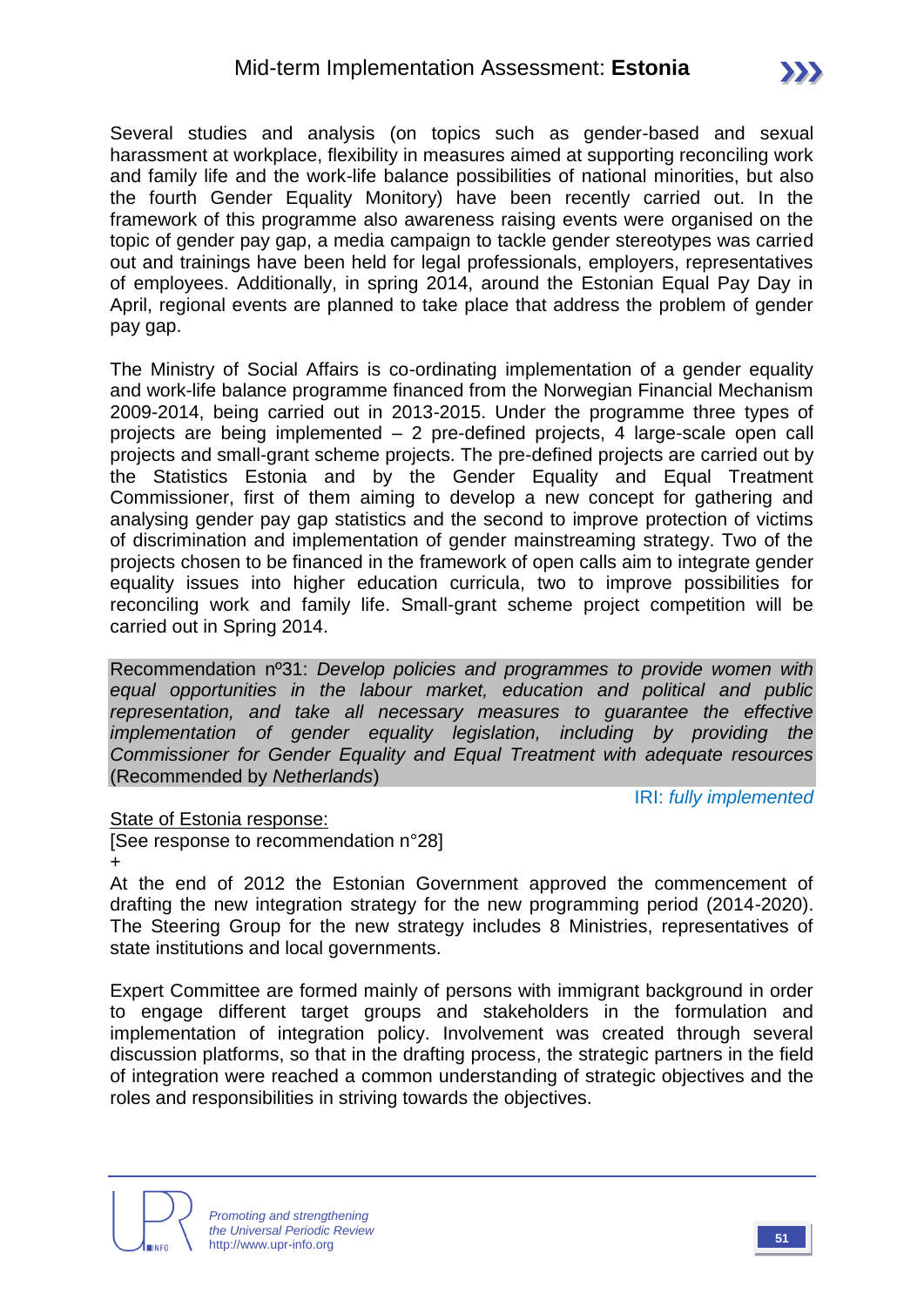[Trilingual web portal](http://www.integratsioon.ee/en) was created to inform and engage the wider public. The new Strategy of Integration and Social Cohesion in Estonia will be completed by May 2014 and after its approval by the government it will be implemented and regularly monitored.

Given the diversity of the target populations of the integration policy and the current socio-economic situation of Estonian society, three different broader lines of action may be differentiated in the field of integration. Firstly, improvement of all society's openness and shaping of attitudes to embrace integration. Secondly, continuing support to poorly integrated permanent residents of foreign origin in their active social integration. Thirdly, support for the adaptation and integration of new immigrants.

As a horizontal field, integration requires cross-sectoral cooperation. Integration is addressed as a multi-way process, where the preservation of the ethnic identity and culture of ethnic groups is supported and more equal opportunities for subsistence and participation in social life are created through improving state language skills. There are no separate strategies for specific ethnic groups; the Integration Strategy is implemented to include all the ethnic groups in the society.

Ministry of Education and Research supports systematically both formal and nonformal learning activities which lead to more coherence integration of society (language learning; multilingual activities etc). The activities are based on systematic analysis and scientific research of so far implemented activities.

Recommendation nº36: *Take all necessary measures to eliminate, combat and punish all forms of discrimination and violence against women* (Recommended by *Ecuador*)

#### EPAA response:

IRI: *partially implemented*

EPAA concerns that Estonia has not ratified the CoE's Convention on preventing and combating violence against women and domestic violence. This document contains several important guidelines to prevent violence against women that would help Estonia to protect women from violence. Unfortunately the measures described within this Convention have not been enforced. There is lacking legislation and lacking funding to effectuate necessary means to address the issue.

There are not enough services to victims. Some NGO initiated homes that provide shelter to abused women are constantly facing sustenance problems due to the project based funding and lacking support from government. Often the initiated services will be closed due to the end of a project that causes huge problems to clients. There is no specific legal regulation (other than in Penal Code) that would open the content of domestic violence and that would describe practical means to deal with the issue in practice. Children who were at the place of violence are considered to be as witnesses not as victims so there are not enough legal protection for minor victims. EPAA is also concerned that the restraining order issued in civil process does not prevent perpetrator to live together with victims. At the same time it is often not financially possible to victims to move out. There are no adequate means

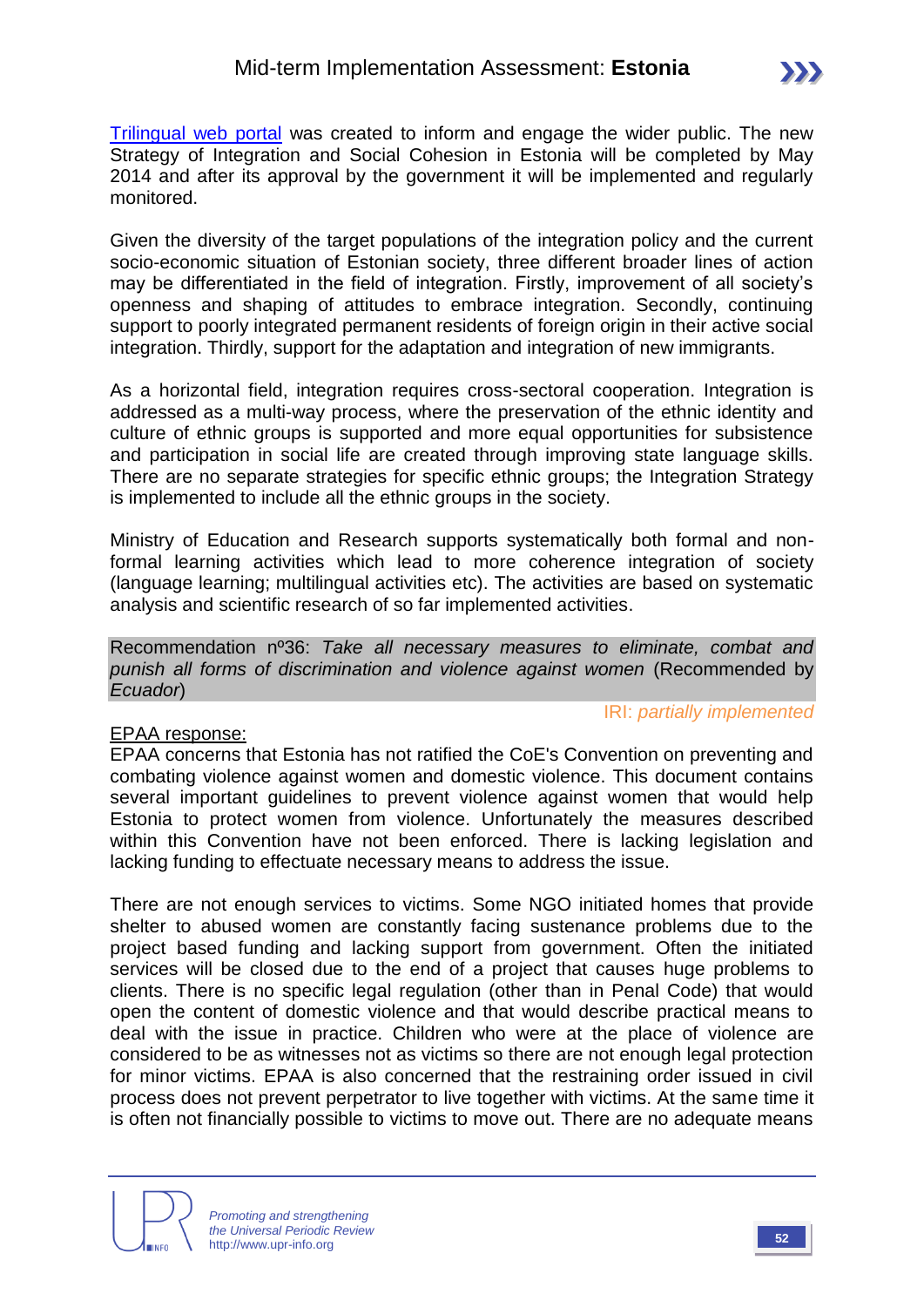

to support victims financially, legally and emotionally set up in Estonia. Victims have lost their faith into help from police, from courts and from local governments.

#### State of Estonia response:

As to recent measures taken to combat discrimination based on sex and to promote gender equality, [see response to recommendation n°30]. Moreover all forms of violent crimes are covered in the Penal Code, in the chapter of offences against the person. See more [\[on the website of the Riigi Teataja\]](https://www.riigiteataja.ee/en/eli/ee/527022014002/consolide/current).

Recommendation nº48: *Review all necessary measures to reduce discrimination and particularly, stress the design of appropriate policies to prevent discrimination against children* (Recommended by *Ecuador*)

#### IRI: *partially implemented*

#### EPAA response:

Discrimination against children with disabilities express in Estonia in the way that there are not enough support services for children with special needs. Those services that are available have often lengthy waiting-lists or those that are existent are inadequate to meet child's needs and do not meet necessary standards of care. There are big problems to get the rehabilitation and day-care services, recovery treatment, assistance aids, benefits to additional expenses, proper special education etc. Families who care for a disabled child are not adequately supported by a state. Carers who have been forced to quit their everyday jobs to sustain a life of their disabled child work at home 24/7 without any vocation. A lot of carers (usually mothers) staying at home have no right to health care and to receive pension for these years. As there are many bureaucratic obstacles to register themselves as carers and to get the benefit of 7-25 Euros per month for their role, it is waived by families. Those families suffer poverty and often the carer's health deteriorates to the point they themselves face disability due to the years of exhaustion.

#### State of Estonia response:

Both the present and the new Child Protection Act declare that the principles and actions of the act shall be taken for all children which mean all persons under 18.

#### Recommendation nº58: *Adopt the necessary legislation, and prohibit any kind of violence against children, including corporal punishment* (Recommended by *Finland*) IRI: *not implemented*

#### GIEACPC response:

During Estonia's UPR in 2011, the Government reported that the Ministry of Social Affairs was in the process of amending the Child Protection Act to explicitly prohibit corporal punishment. On 30 December 2013, the draft new Child Protection Act was released for public consultation; it includes prohibition of corporal punishment. It is anticipated that the amendments will come into force in January 2015. For a detailed report on the legality of corporal punishment of children in Estonia and efforts towards prohibiting it, see [\[GIEACPC's website\]](http://www.endcorporalpunishment.org/).

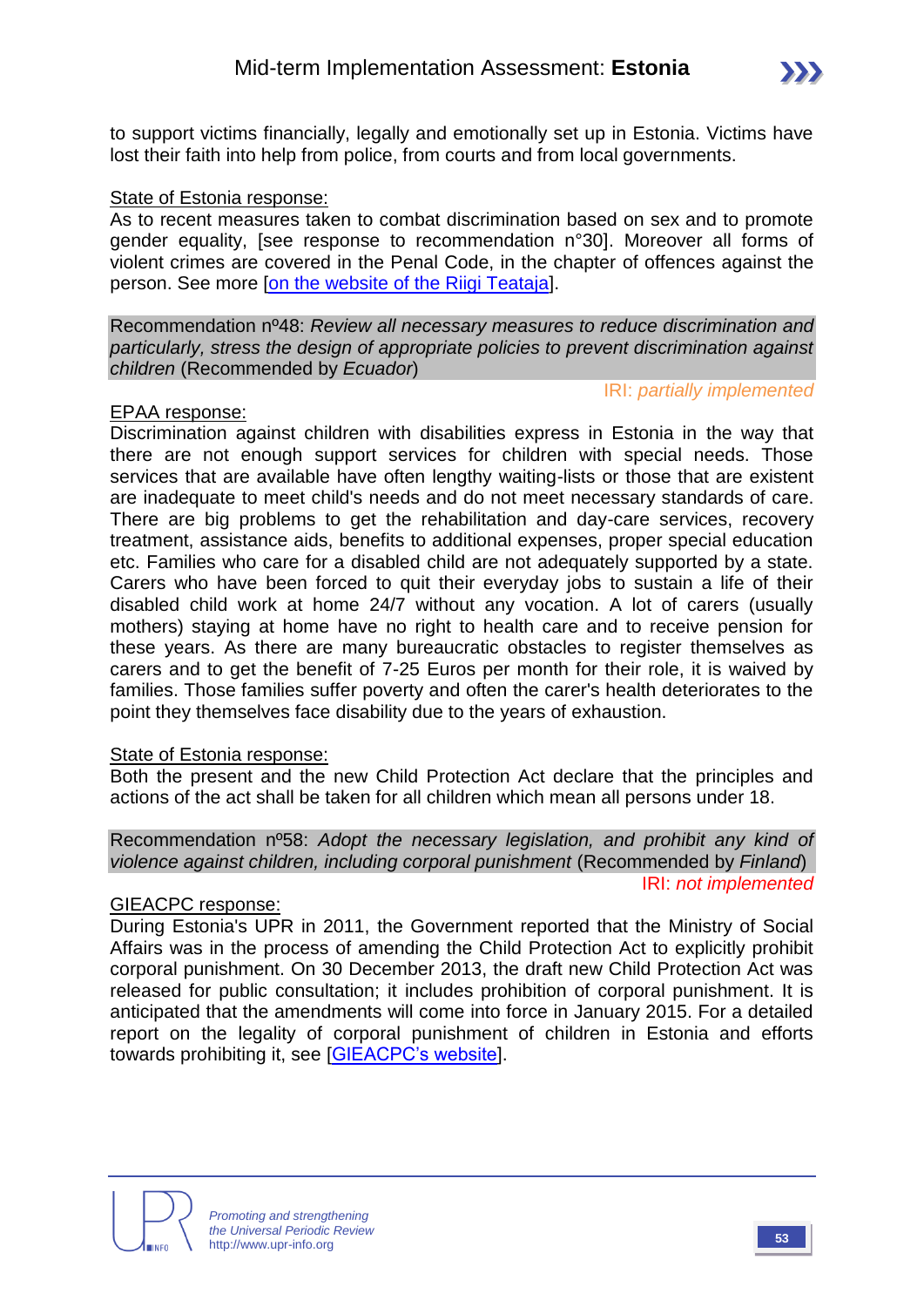State of Estonia response:

New Child Protection Act will be submitted to the Government of Estonia in Spring 2014. The Draft of the new Child Protection Act prohibits any kind of violence against children, including corporal punishment.

Violence against children, including corporal punishment is criminalised and punishable according to Penal Code

The Chancellor of Justice made a public address to the Minister of Social Affairs on prohibition of corporal punishment of the child. Available [\[on the Children's](http://lasteombudsman.ee/en/chancellor-of-justices-public-address-to-the-minister-of-social-affairs-on-prohibition-of-corporal)  [Ombudsman's website\]](http://lasteombudsman.ee/en/chancellor-of-justices-public-address-to-the-minister-of-social-affairs-on-prohibition-of-corporal).

Recommendation nº59: *Intensify its efforts in terms of prevention, sanction and eradication of all forms of violence against women* (Recommended by *Argentina*)

IRI: *fully implemented*

#### State of Estonia response:

New strategy is in the process of formulation and it covers all the fields (prevention, protection of victims, prosecution, and rehabilitation). Strategy in force is found [on the [Justice Ministry's website\]](http://www.just.ee/49973).

Recommendation nº60: *Adopt specific legislation to combat domestic violence, provide protection for its victims, and swiftly prosecute perpetrators of such violence*  (Recommended by *Iran*)

IRI: *not implemented*

State of Estonia response:

Draft amendment to the Penal Code is in the Parliament.

Recommendation nº61: *Consider elaborating a comprehensive national plan to prevent and combat violence against women, and consider the necessary legislative updates* (Recommended by *Brazil*)

IRI: *fully implemented*

 $+$ 

Recommendation nº62: *Accelerate efforts aimed at fully implementing the Development Plan for the Reduction of Violence 2010-2014, with a view to, among others, addressing violence against women* (Recommended by *Malaysia*)

IRI: *not implemented*

+

Recommendation nº63: *Build on current efforts to address domestic and sexual violence by promoting training and public-awareness programmes, supporting the establishment of shelters for victims, and ensuring full implementation of judicial mechanisms that allow adequate investigations and punishment of perpetrators*  (Recommended by *Canada*)

IRI: *partially implemented*

EPAA response: [See response to recommendation n°36]

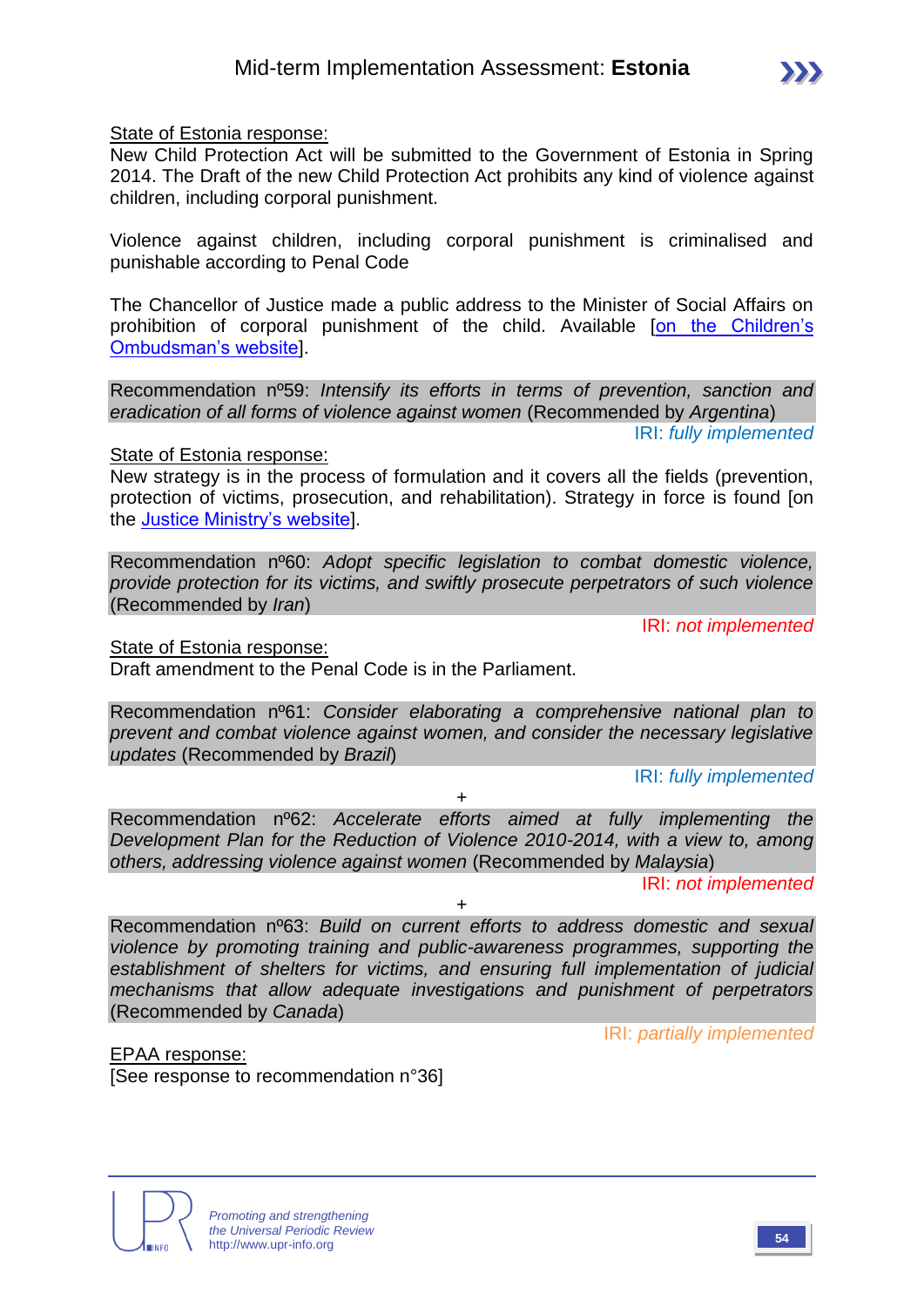State of Estonia response:

Development Plan for the Reduction of Violence 2010-2014 covers also action to reduce the violence against women is being implemented. Please find it at the [Ministry of Justice website.](http://www.just.ee/49973)

New development plan for post-2014 years is in the process of formulation and it will cover all the fields (prevention, protection of victims, prosecution, and rehabilitation). Draft amendment to the Penal Code is in the Parliament.

Recommendation nº78: *Take additional measures to more actively promote the full and equal participation of women in bodies where members are elected or nominated*  (Recommended by *Moldova*)

IRI: *fully implemented*

IRI: *fully implemented*

#### State of Estonia response:

The Ministry of Social Affairs is currently implementing the Estonian European Social Fund programme "Promoting Gender Equality 2011-2013".

In the framework of this programme also awareness raising campaign to tackle gender stereotypes was carried out. Among the activities of the campaign video clips were developed to point out gender stereotypes in everyday occasions and their negative impact on lives of women and men. Among the clips two also targeted gender stereotypes concerning women in leadership positions.

The Ministry of Social Affairs is co-ordinating implementation of a gender equality and work-life balance programme financed from the Norwegian Financial Mechanism 2009-2014, being carried out in 2013-2015. Under the programme, in addition to other activities, a small-grant scheme project competition will be carried out. Among the possible activities suggested for project proposals also development and piloting of measures for improving the gender balance among the executives and top executives in the private and public sector is listed.

#### Recommendation nº100: *Expedite action to establish the Gender Equality Council* (Recommended by *Ghana*)

#### State of Estonia response:

In August 2012 the Estonian legislation was changed so that spouses, engaged in the activities of the business of the self-employed worker, have a voluntary possibility for the same social protection as the self-employed workers. In order for this social protection to be provided, the self-employed worker has to register his or her spouse as a spouse engaged in the activities of the business of the self-employed worker in the register of taxable persons and pay social tax for the registered spouse. The social protection thereby provided includes e.g. state pension insurance and health insurance, which in turn includes benefit for temporary incapacity for work (sickness benefit, maternity benefit, adoption benefit and care benefit).

According to changes made to the Insurance Activities Act that came into force in May 2013, while the differences between the insurance premiums and insurance indemnities of women and men cannot be caused by the use of sex of a person as a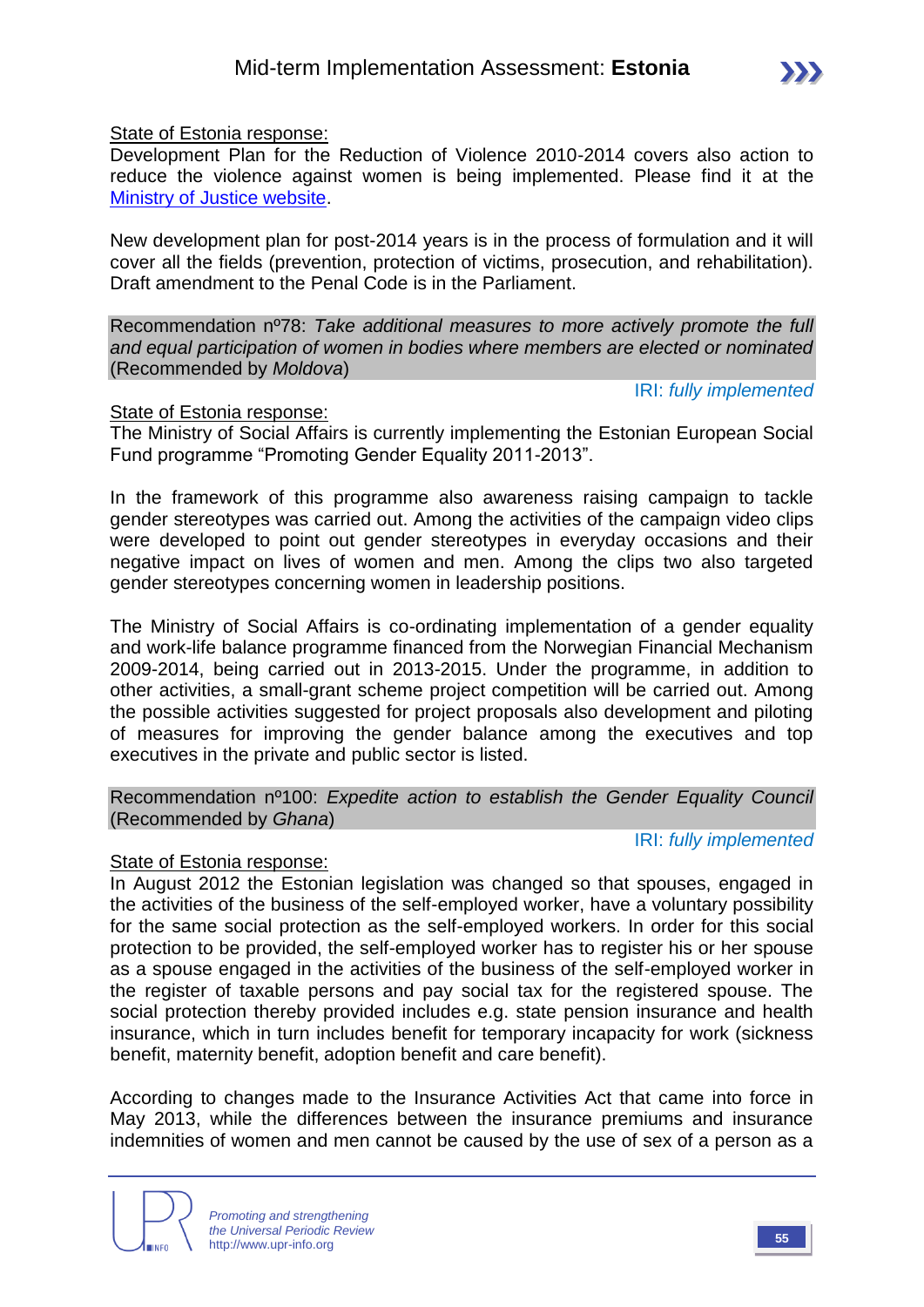factor in the assessment of the insured risks, an insurance undertaking is permitted in the assessment of insured risks in sickness insurance to take into account the risks, which are characteristic only to men or only to women, and to differentiate, if necessary, to the extent of the specified risks the insurance premiums and insurance indemnities of women and men. Neither pregnancy nor maternity can affect the size of the insurance premiums and insurance indemnities.

In October 2013 the Estonian Government established Gender Equality Council, set forth in the Gender Equality Act and functioning as an advisory body to the Government. Its main responsibilities are advising the Government in matters related to strategies for the promotion of gender equality, approving general objectives of gender equality policy and presenting opinions to the Government concerning the compliance of national programmes with the obligation of gender mainstreaming. The Council met in November to discuss topics to concentrate on in the coming years, among which e.g. gender pay gap, gender balance in decision making, gender stereotypes in media, educational and court system and violence against women were mentioned.

Development plan "Integrating Estonia 2020" addresses issues of cultural diversity of different nationalities in Estonia; the need to preserve this diversity. It is based on principles laid out in the Constitution. The measures in development plan will facilitate the integration of national minorities and the society to be more inclusive. The measures work to make all residents of Estonia to feel safely in Estonian society; to learn and to use Estonian language. The measures further facilitate national minorities to upkeep their native languages and cultures and grow knowledge of other national minorities. The development plan further aims to create platforms to help concentrate vital and useful information in different languages. This measure is also addressed to recent arrivals in Estonia – students, spouses, employees.

Recommendation nº101: *Increase the resources allocated to the Commissioner for Gender Equality and Equal Treatment as a matter of priority (Recommended by Norway*)

#### EPAA response:

IRI: *fully implemented*

EPAA suggests that together with increasing the recourses it is also necessary to widen the scope of Commissioner's jurisdiction to disability and health rights as there are no effective mechanisms in Estonia to deal with those complaints.

#### State of Estonia response:

Allocated funds have grown steadily over the years – EUR 51884 (2010), EUR 60136 (2011), EUR 60786 (2012), EUR 63351 (2013), EUR 76681 (2014).

Additionally, in 2013-2015 the Gender Equality and Equal Treatment Commissioner is implementing a pre-defined project in the framework of the gender equality and work-life balance programme of the Ministry of Social Affairs, co-financed by the Norwegian Financial Mechanism 2009-2014. The budget of this project is 700 000 EUR.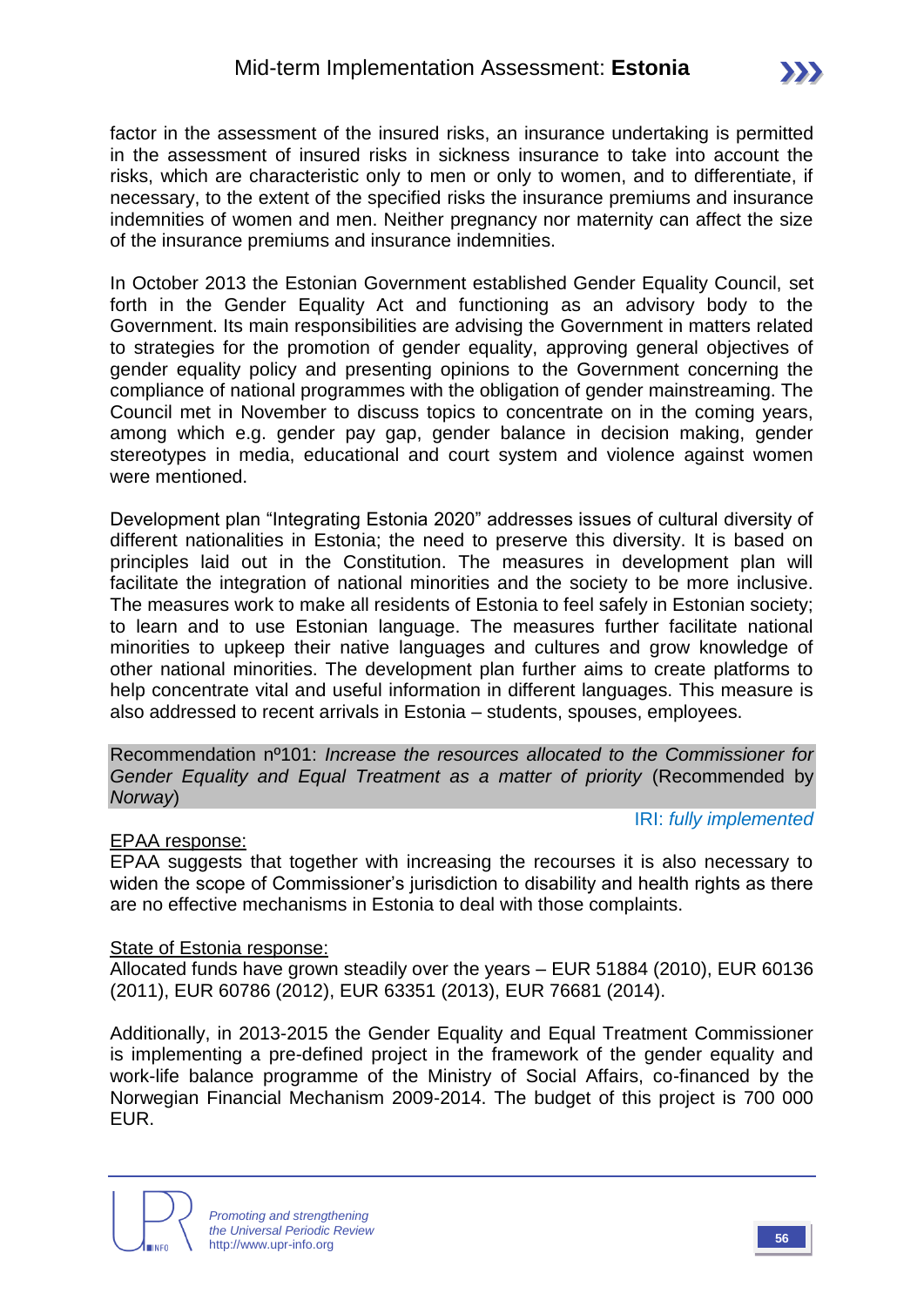Recommendation nº102: *Speed up the process to adopt the Development Plan for Children and Families 2011-2020* (Recommended by *Azerbaijan*)

IRI: *fully implemented*

#### State of Estonia response:

Estonian Government adopted in the end of 2011 the Strategy of Children and Families 2012-2020. The main objective of the Strategy is to improve the well-being and quality of living of children and families, thereby promoting the birth of children. Five strategic objectives have been set for the achievement of the main objective:

- 1. The Estonian child and family policy is knowledge-based and uniform in order to support the sustainability of society;
- 2. Estonia is a country that supports positive parenting and offers the necessary support to raising children and being a parent in order to improve the quality of living and future of children;
- 3. The rights of children are guaranteed and a functional child protection system is created in order to value each child and the kind of safe environment that supports the development and welfare of children.
- 2. Estonia has a system of combined benefits and services that support the adequate economic coping of families in order to offer constant security to families;
- 3. Men and women have equal opportunities for reconciliation of work, family and private life in order to promote a quality everyday life that meets the needs of each family member

# **Other**

Recommendation nº15: *Establish a national human rights institution in accordance with the Paris Principles* (Recommended by *Thailand*)

IRI: *not implemented*

 $\ddot{\phantom{1}}$ Recommendation nº16: *Consider establishing a national human rights institution in accordance with the Paris Principles* (Recommended by *Ghana*)

IRI: *fully implemented*

Recommendation nº17: *Set up a national human rights institution in accordance with the Paris Principles* (Recommended by *Ecuador*)

+

IRI: *not implemented*

Recommendation nº18: *Set up an independent national human rights institution that operates in accordance with the Paris Principles* (Recommended by *United Kingdom*) IRI: *not implemented*

+

 $\pm$ 

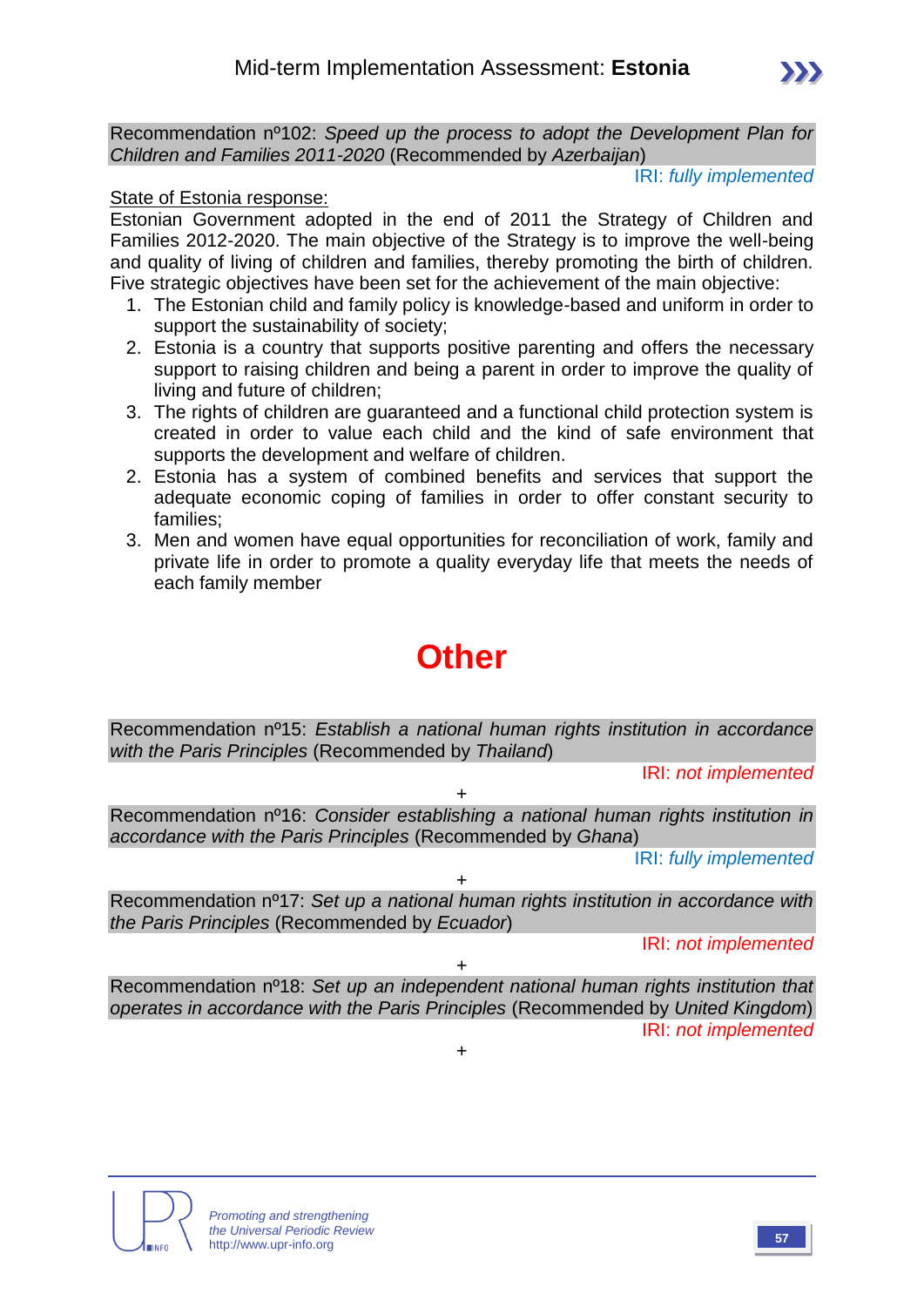Recommendation nº19: *Consider options for developing the human rights institutions according to the Paris Principles, as emphasized by the Committee on the Elimination of Racial Discrimination* (Recommended by *Bosnia & Herzegovina*)

IRI: *fully implemented*

Recommendation nº20: *Take the necessary steps to establish a national human rights institution in accordance with the Paris Principles on the status of national institutions for the promotion and protection of human rights* (Recommended by *Czech Republic*)

+

IRI: *partially implemented*

IRI: *partially implemented*

Recommendation nº21: *Accelerate the development of activities of one of the existing institutions responsible for the promotion and protection of human rights in order to better adapt it and convert it into an institution which is in conformity with the Paris Principles* (Recommended by *Morocco*)

+

#### EPAA response:

There is no competent national human rights institution set up in Estonia that guarantees independence and pluralism. However many of the responsibilities set up in Principles relating to the Status of National Institutions have been given to the Office of the Chancellor of Justice, there is no such composition and the appointment of its members set up as described in the Principles. The compliance with Paris Principles is still overlooked in Estonia.

#### State of Estonia response:

Estonia does not have currently an accredited national human rights institution. Estonia is looking for the best solution for the NHRI.

Recommendation nº22: *Explore the possibility of seeking accreditation from the International Coordinating Committee for the relevant institutions, including the Office of the Chancellor of Justice* (Recommended by *Malaysia*)

IRI: *not implemented*

Recommendation nº23: *Start consultations with its national human rights institutions to request accreditation from the International Coordinating Committee* (Recommended by *Spain*)

+

IRI: *not implemented*

Recommendation nº97: *Establish a human rights institution accredited by the International Coordinating Committee* (Recommended by *Algeria*)

 $+$ 

IRI: *not implemented*

Recommendation nº98: *Establish a national human rights institution accredited by the International Coordinating Committee* (Recommended by *Denmark*)

+

 $+$ 

IRI: *not implemented*

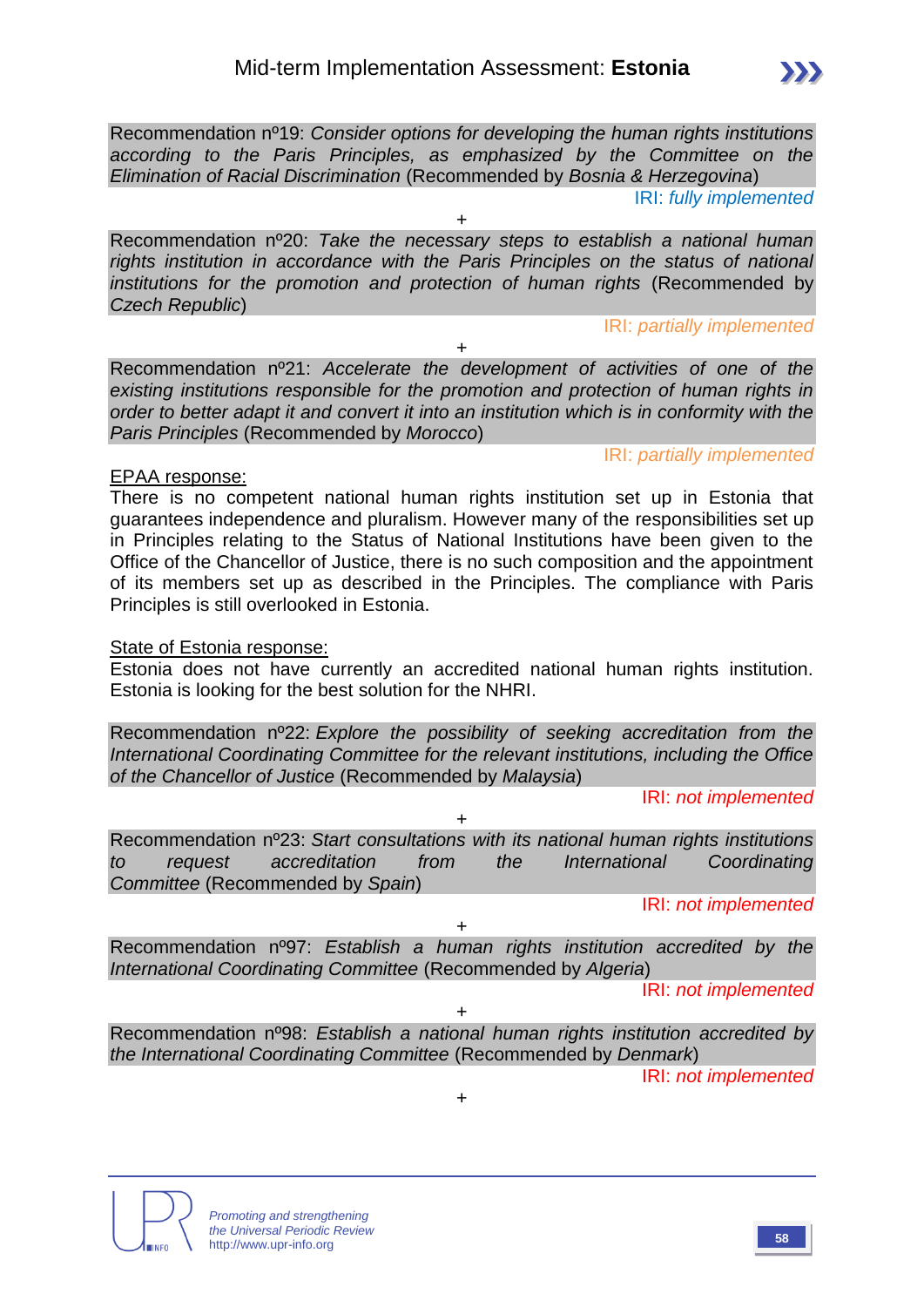Recommendation nº99: *Make efforts to obtain accreditation for a national human rights institution that complies with the Paris Principles from the International Coordinating Committee* (Recommended by *Poland*)

IRI: *not implemented*

#### State of Estonia response:

Estonia does not have currently an accredited national human rights institution. Estonia is looking for the best solution for the NHRI.

Recommendation nº26: *Take effective measures towards ensuring equal and full enjoyment of human rights by all, in accordance with its international obligations* (Recommended by *Sweden*)

#### IRI: *partially implemented*

#### State of Estonia response:

With regards to raising awareness on the Equal Treatment Act and principles of nondiscrimination, Ministry of Social Affairs has been co-financing the European Commission PROGRESS programme "Diversity Enriches" project of Tallinn Technical University since 2010. The project tackles all grounds of discrimination named in the Equal Treatment Act.

In 2014 Ministry of Social Affairs starts the amendment of Equal Treatment Act to abolish the hierarchy of protection depending on the ground of discrimination. Currently ETA divides the protected areas depending on the basis of discrimination. It covers discrimination based on religion or belief, age, disability and sexual orientation only in the area of employment (as required by EU Directive 2000/78/EC), while discrimination based on racial or ethnic origin and colour is additionally covered in the areas of services and social security (as required by the EU Directive 2000/43/EC).

#### On matters of gender equality:

A project "Mainstreaming gender perspective into state budget" was carried out from October 2010 to April 2012 within the framework of the EU PROGRESS Programme (2007-2013) in co-operation of the Ministry of Social Affairs and the Gender Equality and Equal Treatment Commissioner to train employees of ministries and government agencies in gender budgeting and to compile a gender budgeting manual for the public sector. The aim of the project was to provide government officials involved in the process of preparation and execution of the state budget with knowledge and skills on how to integrate the aspect of gender equality and to provide them with a broader knowledge on European and national policy on gender equality.

With the co-financing of European Social Fund, Ministry of Social Affairs launched in 2013 an awareness-raising campaign called "Stereotype" in order to draw attention to and encourage youngsters to be aware of and give up gender stereotypes in everyday life situations. The campaign consisted of several activities, among them career days for boys and girls, which were aimed at youngsters aged 15-19 with a view to help them make gender stereotype free educational and career choices. During the events boys were introduced to typically "female professions", e.g. nurse and girls to typically "male professions", e.g. ground engineer. In television and internet 7 video clips with women and men in different gender-discriminative

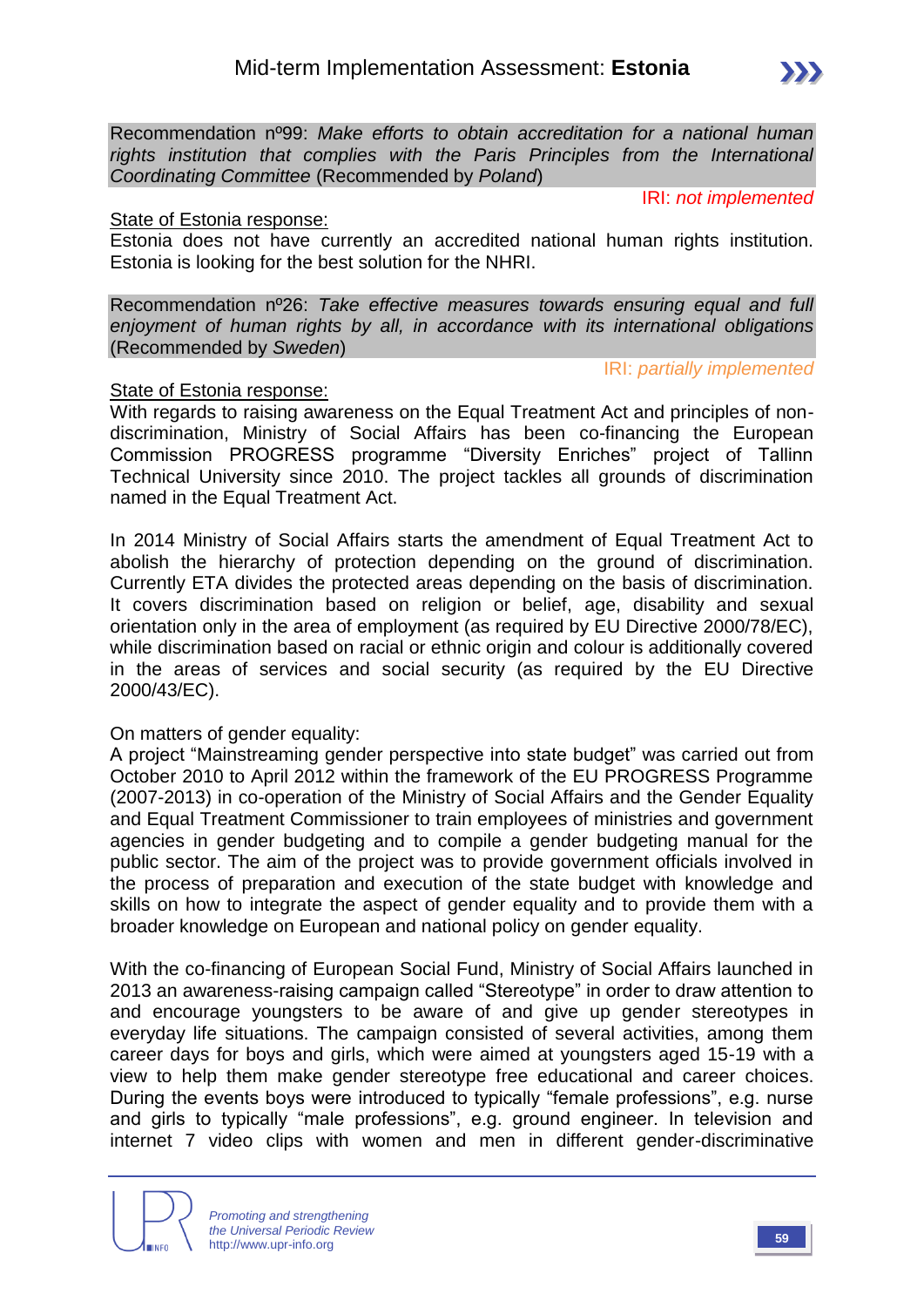situations were shown *lavailable onlinel*. The campaign got a very positive feedback and the humorous video clips that challenge viewer to create a change have been acknowledged internationally as good practices.

Measures are being implemented also in the framework of a pre-defined project of the Gender Equality and Equal Treatment Commissioner under programme for promoting gender equality and reconciliation of work and family life co-financed from the Norwegian Financial Mechanism 2009-2014. The project is being carried out in 2013-2015 and is targeted at increasing the effectiveness of legal protection against discrimination by raising rights awareness and helping victims of discrimination directly through strategic litigation as well as increasing the capacity of officials assisting discrimination victims. The project also supports implementation of gender mainstreaming obligations under the Gender Equality Act.

In August 2012 the Estonian legislation was changed so that spouses, engaged in the activities of the business of the self-employed worker, have a voluntary possibility for the same social protection as the self-employed workers. In order for this social protection to be provided, the self-employed worker has to register his or her spouse as a spouse engaged in the activities of the business of the self-employed worker in the register of taxable persons and pay social tax for the registered spouse. The social protection thereby provided includes e.g. state pension insurance and health insurance, which in turn includes benefit for temporary incapacity for work (sickness benefit, maternity benefit, adoption benefit and care benefit).

According to changes made to the Insurance Activities Act that came into force in May 2013, while the differences between the insurance premiums and insurance indemnities of women and men cannot be caused by the use of sex of a person as a factor in the assessment of the insured risks, an insurance undertaking is permitted in the assessment of insured risks in sickness insurance to take into account the risks, which are characteristic only to men or only to women, and to differentiate, if necessary, to the extent of the specified risks the insurance premiums and insurance indemnities of women and men. Neither pregnancy nor maternity can affect the size of the insurance premiums and insurance indemnities.

In October 2013 the Estonian Government established Gender Equality Council, set forth in the Gender Equality Act and functioning as an advisory body to the Government. Its main responsibilities are advising the Government in matters related to strategies for the promotion of gender equality, approving general objectives of gender equality policy and presenting opinions to the Government concerning the compliance of national programmes with the obligation of gender mainstreaming. The Council met in November to discuss topics to concentrate on in the coming years, among which e.g. gender pay gap, gender balance in decision making, gender stereotypes in media, educational and court system and violence against women were mentioned.

Development plan "Integrating Estonia 2020" addresses issues of cultural diversity of different nationalities in Estonia; the need to preserve this diversity. It is based on principles laid out in the Constitution. The measures in development plan will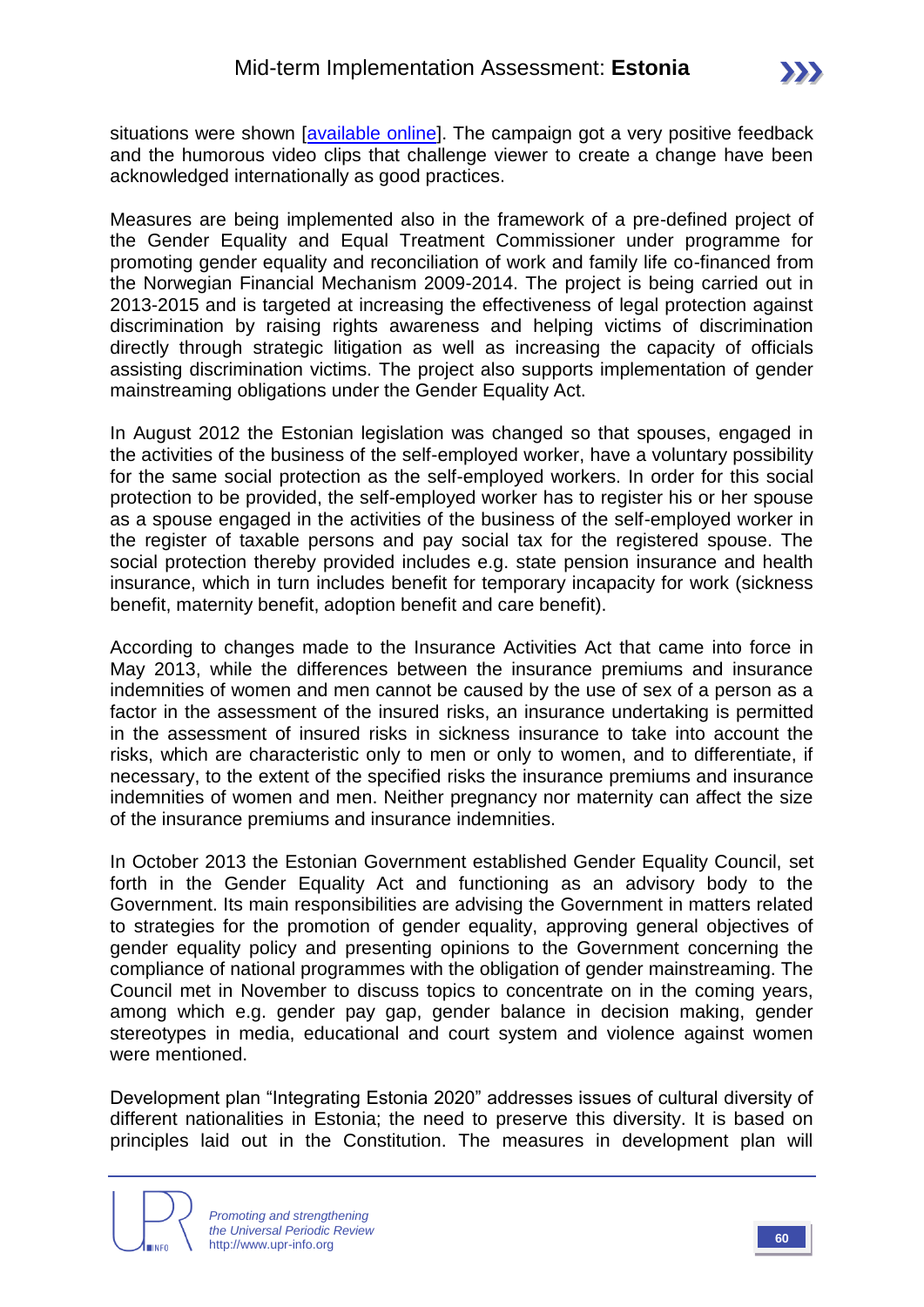facilitate the integration of national minorities and the society to be more inclusive. The measures work to make all residents of Estonia to feel safely in Estonian society; to learn and to use Estonian language. The measures further facilitate national minorities to upkeep their native languages and cultures and grow knowledge of other national minorities. The development plan further aims to create platforms to help concentrate vital and useful information in different languages. This measure is also addressed to recent arrivals in Estonia – students, spouses, employees.

The Ministry of Social Affairs continues working on the further implementation of Gender Equality Act also by developing the regulation for employers that will set the procedure of collection and a list of data that has to be collected in such a form as to enable presenting and analysing this data by sex. Collecting the data provides the employer with knowledge of gender dynamics in the company and gives a necessary overview of the situation in case there is a doubt of discrimination.

In December 2011 the Government of the Republic adopted new "Rules for Good Legislative Drafting and Technical Rules for Drafts of Legislative Acts" which foresees an obligation of impact analysis of draft legislation. According to these rules also a social impact has to be analysed which should include an analysis of an impact of the planned regulation on gender relations. An accompanying methodology of impact assessment was adopted in December 2012 and is applied also in case of preparing strategic documents.

In September 2011, Estonian Parliament adopted a decision with a proposal to the Government to prepare an action plan to reduce gender pay gap in Estonia. The action plan was prepared by the Ministry of Social Affairs and the plan and the topic of gender pay gap was discussed at the cabinet meeting of the Government in July 2012. The action plan was approved and in autumn 2012 introduced to the Parliament. The approved action plan is based on the assumption pointed out also in the gender pay gap study of 2010 that there is not one specific reason behind the gender pay gap in Estonia but its causes are diverse. The activities are mostly implemented with the financial support from the Estonian European Social Fund programme "Promoting Gender Equality 2011-2013" and the gender equality and work-life balance programme financed from the Norwegian Financial Mechanism 2009-2014, executed in 2013-2015.

The Ministry of Social Affairs is currently implementing the Estonian European Social Fund programme "Promoting Gender Equality 2011-2013".

Several studies and analysis (on topics such as gender-based and sexual harassment at workplace, flexibility in measures aimed at supporting reconciling work and family life and the work-life balance possibilities of national minorities, but also the fourth Gender Equality Monitory) have been recently carried out. In the framework of this programme also awareness raising events were organised on the topic of gender pay gap, a media campaign to tackle gender stereotypes was carried out and trainings have been held for legal professionals, employers, representatives of employees. Additionally, in spring 2014, around the Estonian Equal Pay Day in

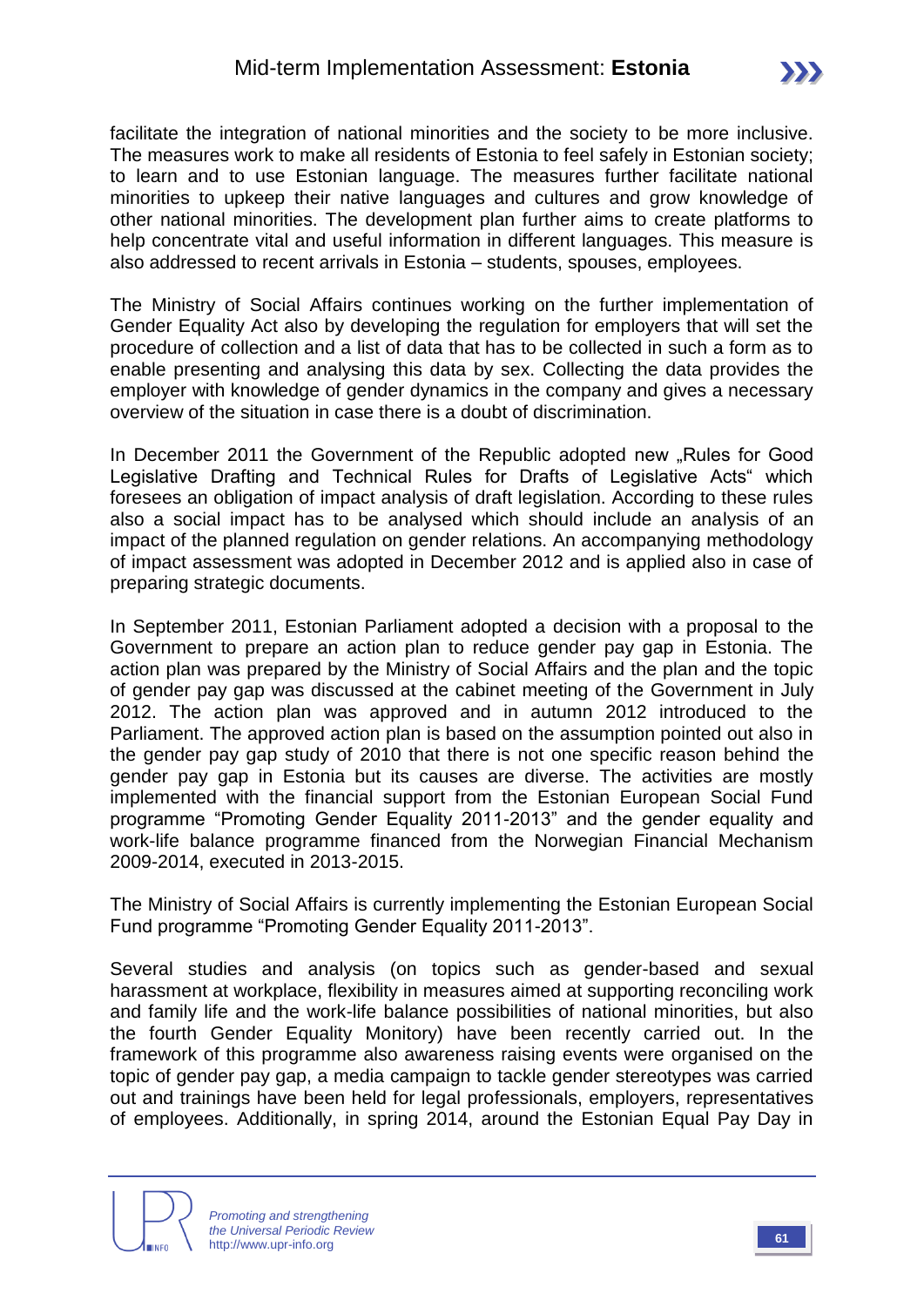April, regional events are planned to take place that address the problem of gender pay gap.

The Ministry of Social Affairs is co-ordinating implementation of a gender equality and work-life balance programme financed from the Norwegian Financial Mechanism 2009-2014, being carried out in 2013-2015. Under the programme three types of projects are being implemented – 2 pre-defined projects, 4 large-scale open call projects and small-grant scheme projects. The pre-defined projects are carried out by the Statistics Estonia and by the Gender Equality and Equal Treatment Commissioner, first of them aiming to develop a new concept for gathering and analysing gender pay gap statistics and the second to improve protection of victims of discrimination and implementation of gender mainstreaming strategy. Two of the projects chosen to be financed in the framework of open calls aim to integrate gender equality issues into higher education curricula, two to improve possibilities for reconciling work and family life. Small-grant scheme project competition will be carried out in Spring 2014.

Recommendation nº32: *Continue its close cooperation and support for the activities of United Nations Office for the Coordination of Humanitarian Affairs (OCHA), United Nations Disaster Assessment and Coordination (UNDAC) team, and the International Committee of the Red Cross (ICRC), among others* (Recommended by *Malaysia*)

IRI: *fully implemented*

#### State of Estonia response:

Estonia continues its activities through core support and program support in various humanitarian crises areas via UN agencies (UNICEF, OCHA, UNDAC, WHO, UNDP) and also IFRC and ICRC. Also Estonia has sent 3 of its rescue experts through UNDAC on missions.

Recommendation nº105: *Adopt a National Plan of Action as well as a specific Law to combat the sale of children, child prostitution and child pornography* (Recommended by *Iran*)

#### IRI: *partially implemented*

#### State of Estonia response:

Fight against crimes against children is a priority issue in the national Guidelines for Development of Criminal Policy until 2018. This is a framework document approved by a decision of the Parliament. It includes long term goals which the ministries and other authorities have to follow in their decision-making. Further, the Estonian government has also approved the Development Plan for Reducing Violence for years 2010–2014. One of the aims of this plan is the reduction and prevention of violent crimes committed against children - including sexual crimes. This development plan holds a holistic approach to fighting various forms of violence – it also includes the objectives to fight and prevent human trafficking and domestic violence.

Estonia is of the opinion that it is not necessary to adopt a specific law, as the current Penal Code already includes all the mentioned acts as punishable pursuant to criminal procedure: namely provisions on sale or purchase of children, child stealing, disposing minors to engage in prostitution, aiding prostitution involving minors, use of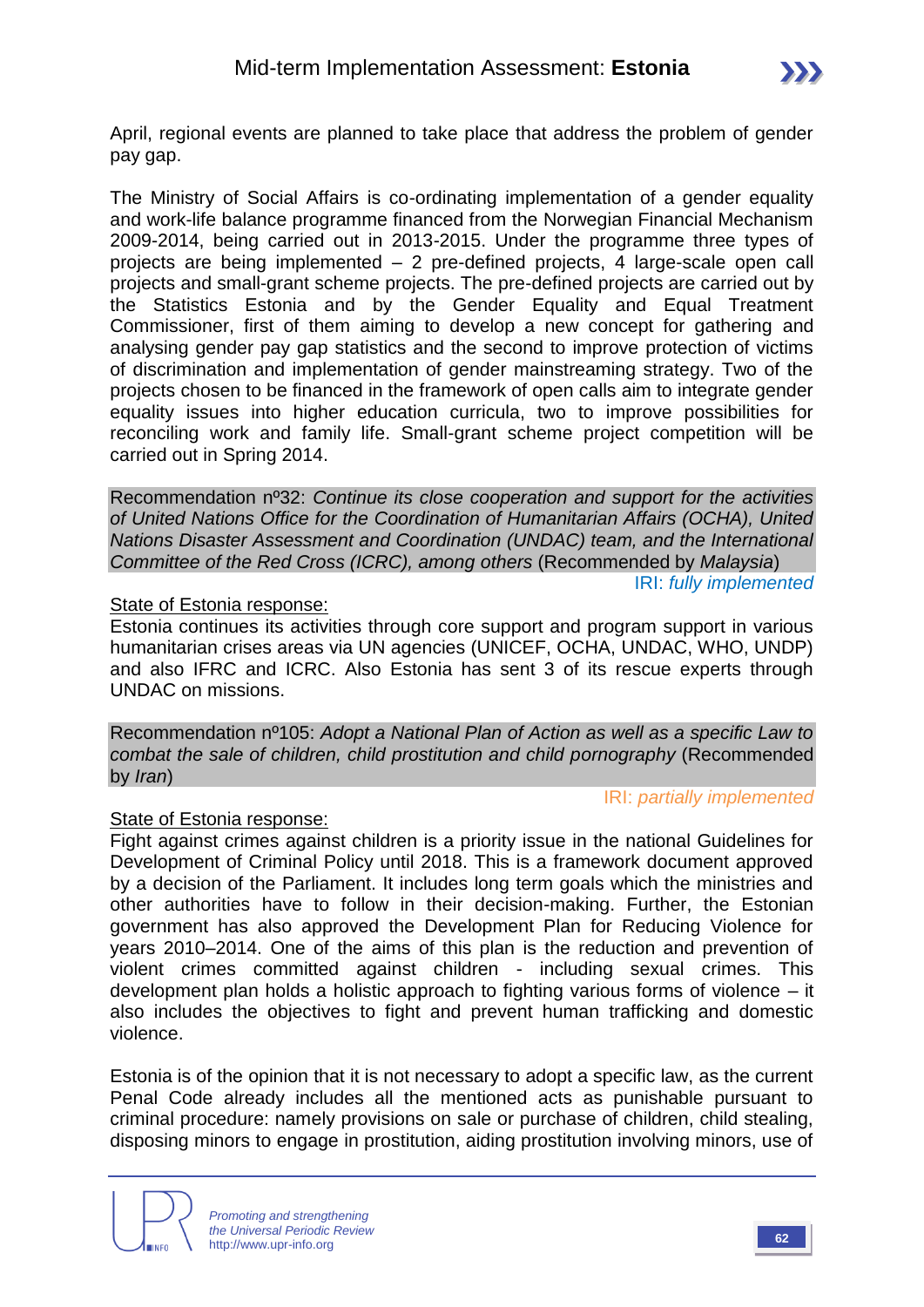minors in manufacture of pornographic works and manufacture of works involving child pornography or making child pornography available.

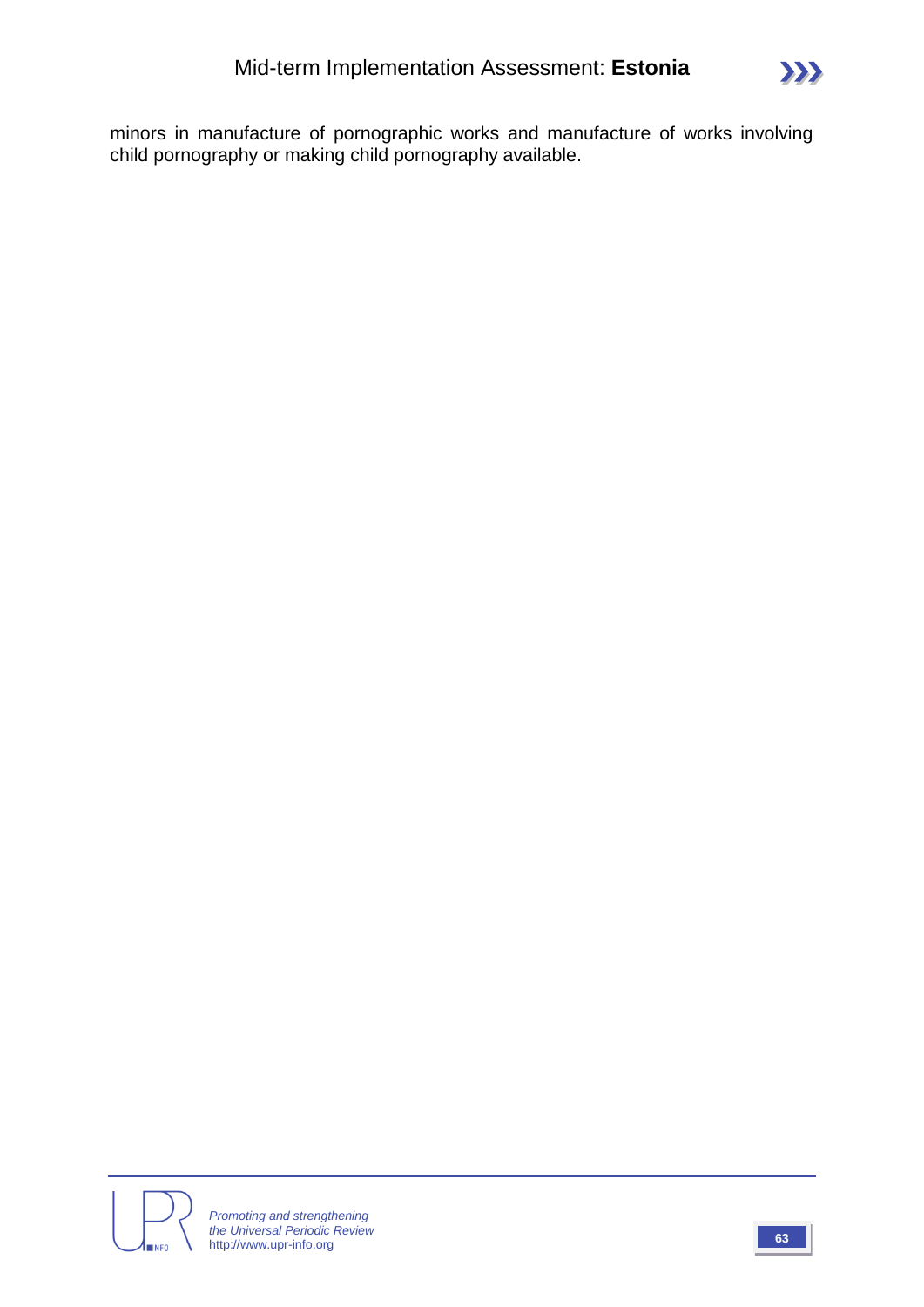### **Methodology**

A. First contact

Although the methodology has to consider the specificities of each country, we applied the same procedure for data collection on all of the States:

- 1. We contacted the Permanent Mission to the UN either in Geneva (when one exists) or in New York;
- 2. We contacted all NGOs which took part in the process. Whenever NGOs were part of coalitions, each NGO was contacted individually;
- 3. The National Institution for Human Rights was contacted whenever one existed.
- 4. UN Agencies which sent information for the UPR were contacted.

We posted our requests to the States and NHRI and, also, sent emails to NGOs and UN Agencies.

The purpose of the UPR is to discuss issues and share concrete suggestions to improve human rights on the ground. Therefore, stakeholders whose objective is not to improve the human rights situation were not contacted and those stakeholders' submissions were not taken into account.

However, since the UPR is meant to be a process which aims at sharing best practices among States and stakeholders, we take into account positive feedback from the latter.

B. Processing recommendations and voluntary pledges

The stakeholders that we contact are encouraged to use an Excel sheet that we provide. The Excel sheet includes all of the recommendations received and voluntary pledges taken by the State reviewed.

Each submission is processed, whether the stakeholder has or has not used the Excel sheet. In the latter case, the submission is split among recommendations to which we think it belongs. Since such a task is more prone to misinterpretation, we strongly encourage stakeholders to use the Excel sheet.

If the stakeholder does not clearly mention whether the recommendation was "fully implemented" or that it was "not implemented", *UPR Info* usually considers the recommendation as "partially implemented", unless the implementation level is obvious.

*UPR Info* retains the right to edit comments that are considered to not directly address the recommendation in question, when comments are too lengthy or when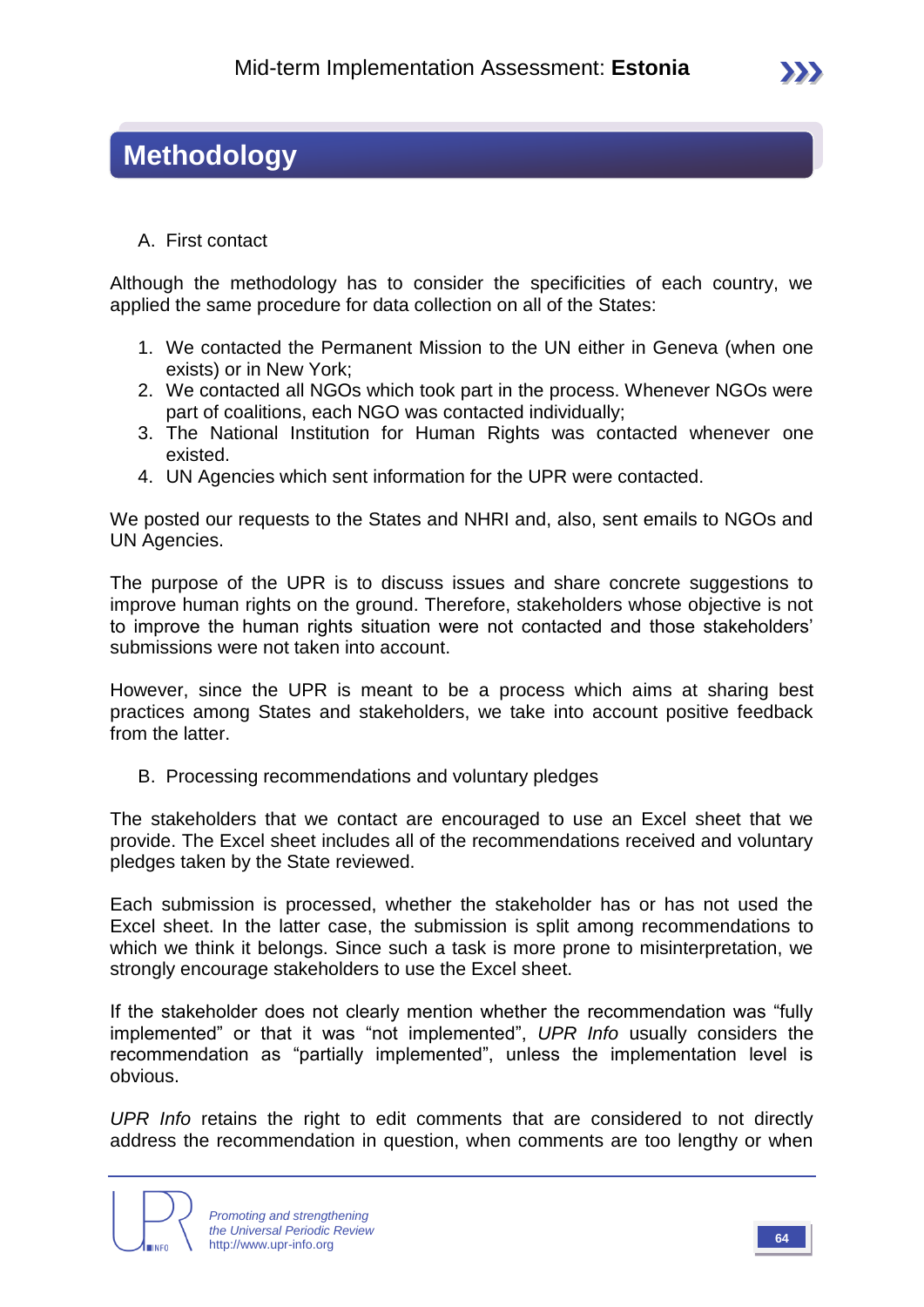

comments are defamatory or inappropriate. While we do not mention the recommendations that were not addressed, they can be accessed, unedited, on the follow-up webpage.

#### C. Implementation Recommendation Index (IRI)

*UPR Info* developed an index showing the implementation level achieved by the State for both recommendations received and voluntary pledges taken at the UPR.

The **Implementation Recommendation Index** (IRI) is an individual recommendation index. Its purpose is to show an average of stakeholders' responses.

The *IRI* is meant to take into account the possibility of stakeholders disputing the implementation of a recommendation. Whenever a stakeholder claims nothing has been implemented at all, the index score is 0. On the contrary, whenever a stakeholder claims a recommendation has been fully implemented, the *IRI* score is 1. An average is calculated to fully reflect the many sources of information. If the State under Review claims that the recommendation has been fully implemented, and a stakeholder says it has been partially implemented, the score is 0.75.

Then, the score is transformed into an implementation level, according to the table below:

| Percentage:   | <b>Implementation level:</b> |
|---------------|------------------------------|
| $0 - 0.32$    | Not implemented              |
| $0.33 - 0.65$ | <b>Partially implemented</b> |
| $0.66 - 1$    | <b>Fully implemented</b>     |

Example: On one side, a stakeholder comments on a recommendation requesting the establishment of a National Human Rights Institute (NHRI). On the other side, the State under review claims to have partially set up the NHRI. As a result of this, the recommendation will be given an *IRI* score of 0.25 and will, thus, be considered as "not implemented".

#### *Disclaimer*

*The comments made by the authors (stakeholders) are theirs alone, and do not necessarily reflect the views and opinions at UPR Info. Every attempt has been made to ensure that information provided on this page is accurate and not abusive. UPR Info cannot be held responsible for information provided in this document.*



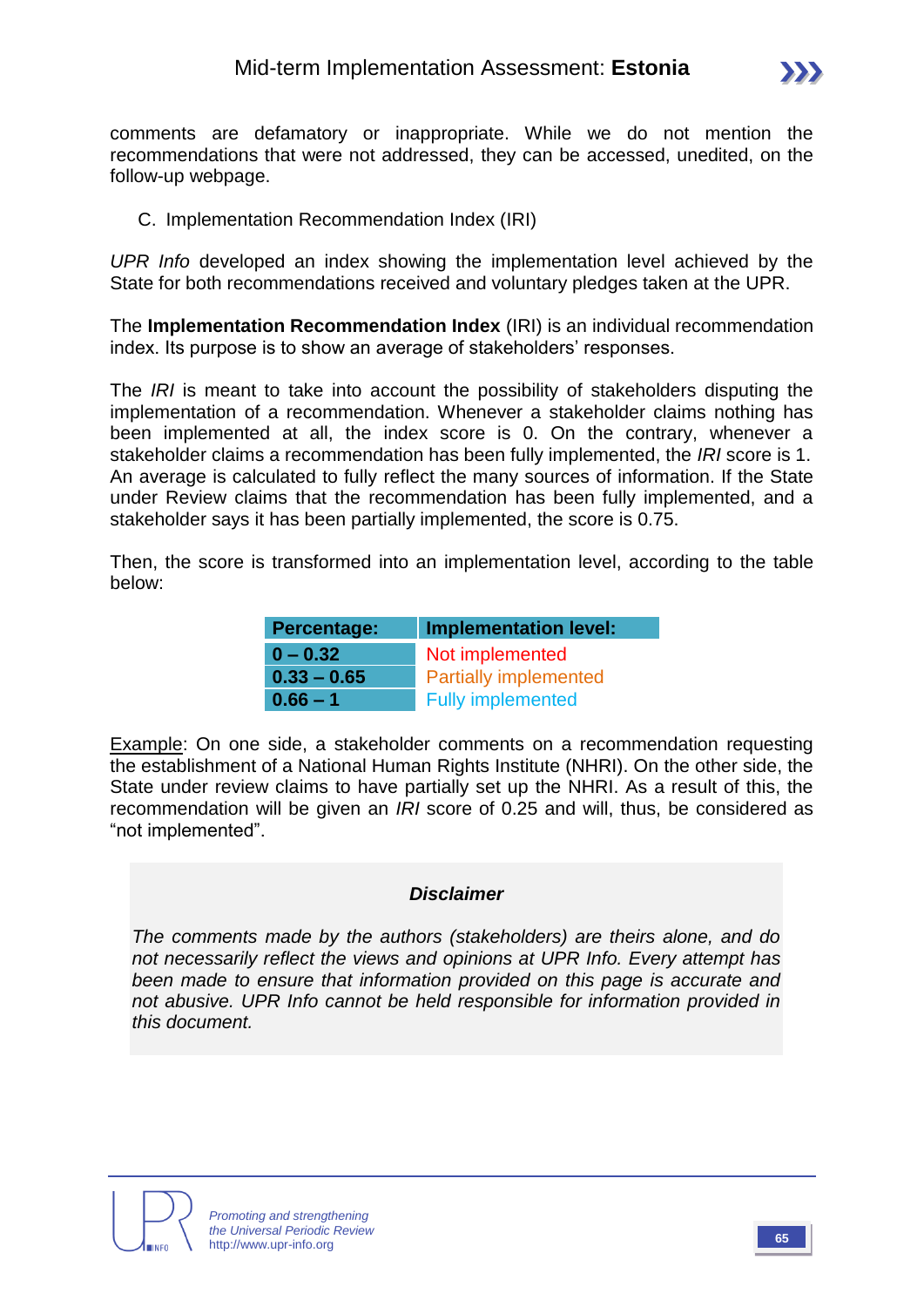## **Uncommented recommendations**

Hereby the recommendations which the MIA does not address:

| rec.<br>$n^{\circ}$ | <b>Recommendation</b>                                                                                                                                                              | <b>SMR</b>              | <b>Response</b> | A | <b>Issue</b>                                         |
|---------------------|------------------------------------------------------------------------------------------------------------------------------------------------------------------------------------|-------------------------|-----------------|---|------------------------------------------------------|
| 106                 | Amend legislation to change the minimum<br>age for marriage from 15 to 18 years                                                                                                    | Bosnia &<br>Herzegovina | Rejected        | 5 | Rights of the<br>Child                               |
| 107                 | Consider ratifying the ICRMW                                                                                                                                                       | Turkey                  | Rejected        | 3 | International<br>instruments, La<br>bour, Migrants   |
| 108                 | Consider ratifying the ICRMW                                                                                                                                                       | Morocco                 | Rejected        | 3 | International<br>instruments,La<br>bour, Migrants    |
| 109                 | Consider acceding to ICRMW                                                                                                                                                         | Azerbaijan              | Rejected        | 3 | International<br>instruments, La<br>bour, Migrants   |
| 110                 | Consider ratifying ICRMW in accordance with<br>recommendation no. 1737 of 17 March 2006<br>of the Parliamentary Assembly of the Council<br>of Europe, of which Estonia is a member | Algeria                 | Rejected        | 3 | International<br>instruments,<br>Labour,<br>Migrants |
| 112                 | <b>Ratify ICRMW</b>                                                                                                                                                                | Argentina               | Rejected        | 5 | International<br>instruments, La<br>bour, Migrants   |
| 113                 | Sign and ratify ICRMW                                                                                                                                                              | Ecuador                 | Rejected        | 5 | International<br>instruments.La<br>bour, Migrants    |
| 114                 | Create an Ombudsman for the issues of<br>national minorities                                                                                                                       | Russian<br>Federation   | Rejected        | 5 | Minorities, NHRI                                     |
| 115                 | Establish a separate and independent<br>institution for safeguarding children rights                                                                                               | Norway                  | Rejected        | 5 | Rights of the<br>Child                               |
| 116                 | Set up an action plan to combat<br>discrimination, in particular on the grounds of<br>language                                                                                     | Sweden                  | Rejected        | 5 | Other                                                |
| 117                 | Strengthen the Equal Treatment Act to<br>address discrimination based on language<br>and advocate for gender equality, particularly<br>in the labour market                        | Australia               | Rejected        | 4 | Labour,<br>Minorities,<br>Women's rights             |
| 118                 | Accord the same rights and responsibilities to<br>same-sex partners as those accorded to<br>partners of the opposite sex                                                           | Netherlands             | Rejected        | 4 | Sexual<br>Orientation and<br>Gender Identity         |
| 119                 | Engage actively in the fight against domestic<br>violence, amend its legislation and adopt<br>relevant measures to tackle the problem of<br>domestic violence                      | Czech<br>Republic       | Rejected        | 4 | Rights of the<br>Child, Women's<br>rights            |
| 120                 | Consider the adoption of legislative<br>measures to criminalize specifically gender<br>violence                                                                                    | Spain                   | Rejected        | 3 | Women's rights                                       |
| 121                 | Establish a specific legal act for the crime of<br>human trafficking                                                                                                               | Norway                  | Rejected        | 5 | Trafficking                                          |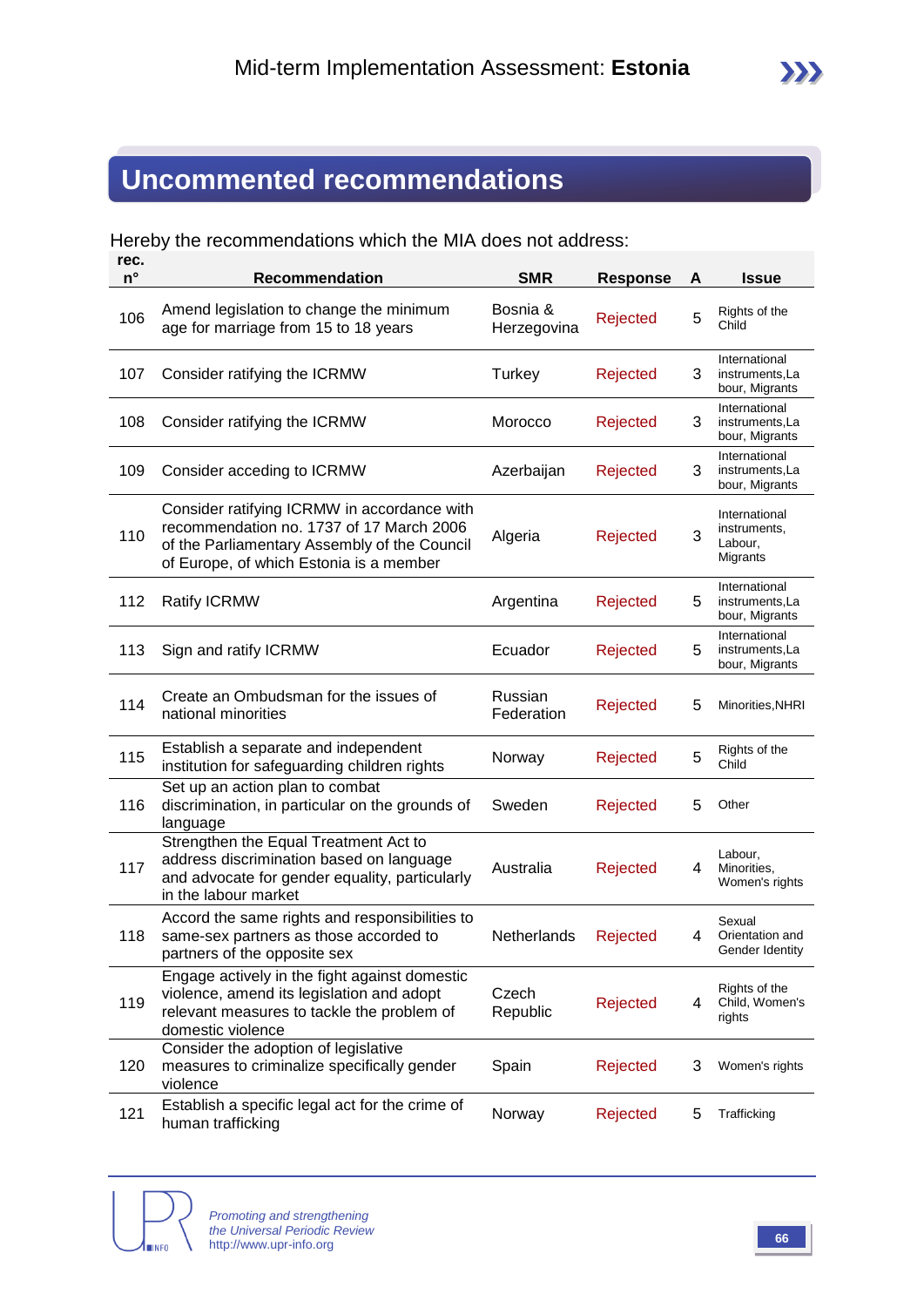

| rec.<br>$n^{\circ}$ | <b>Recommendation</b>                                                                                                                                                                                                                                                                                                                                                                                                                                                                                                                     | <b>SMR</b>            | <b>Response</b>     | A | <b>Issue</b>                                                                                                                                               |
|---------------------|-------------------------------------------------------------------------------------------------------------------------------------------------------------------------------------------------------------------------------------------------------------------------------------------------------------------------------------------------------------------------------------------------------------------------------------------------------------------------------------------------------------------------------------------|-----------------------|---------------------|---|------------------------------------------------------------------------------------------------------------------------------------------------------------|
| 122                 | Give legal recognition to same-sex<br>relationships                                                                                                                                                                                                                                                                                                                                                                                                                                                                                       | United<br>Kingdom     | Rejected            | 5 | Sexual<br>Orientation and<br>Gender Identity                                                                                                               |
| 123                 | Recognize same-sex marriages                                                                                                                                                                                                                                                                                                                                                                                                                                                                                                              | Norway                | Rejected            | 4 | Sexual<br>Orientation and<br>Gender Identity                                                                                                               |
| 125                 | Adopt a law on the rights and the status of<br>national minorities, sign the European<br>Charter for Regional or Minority Languages,<br>as well as ratify Protocol no. 12 of the<br>European Convention for the Protection of<br>Human Rights and Fundamental Freedoms                                                                                                                                                                                                                                                                    | Russian<br>Federation | Rejected            | 5 | Minorities                                                                                                                                                 |
| 126                 | Ensure the right of national minorities living in<br>territories of compact residences to receive<br>services from the State and municipality in<br>their mother tongue, accede to the UNESCO<br>Convention against Discrimination in<br>Education, reconsider the decision on the<br>closure of gymnasiums that have less than<br>120 pupils                                                                                                                                                                                             | Russian<br>Federation | Rejected            | 4 | International<br>instruments,<br><b>Minorities</b>                                                                                                         |
| 127                 | Ensure that adequate status is accorded to<br>minority languages                                                                                                                                                                                                                                                                                                                                                                                                                                                                          | Austria               | Rejected            | 4 | <b>Minorities</b>                                                                                                                                          |
| 128                 | Estonia is currently not able to fully endorse<br>the recommendation [79.14] to pay special<br>attention to acts of violence against<br>homosexuals. Estonia is committed to taking<br>measures to enhance the level of public<br>awareness and protection of the rights of<br>lesbian, gay, bisexual and transgender<br>persons.                                                                                                                                                                                                         | Estonia               | Voluntary<br>Pledge | 4 | Enforced<br>disappearance<br>s, Justice,<br>Rights of the<br>Child, Sexual<br>Orientation and<br>Gender<br>Identity, Torture<br>and other CID<br>treatment |
| 129                 | Estonia notes that it is committed to ratifying<br>already this year the Convention of the<br>Rights of Persons with Disabilities (CRPD).<br>However, at this stage, no definitive answer<br>can be given regarding the recommendation<br>to sign and ratify the Optional Protocol to the<br>Convention of the Rights of Persons with<br>Disabilities (OP-CPRD).                                                                                                                                                                          | Estonia               | Voluntary<br>Pledge | 5 | Human rights<br>education and<br>training,<br>International<br>instruments                                                                                 |
| 130                 | The delegation informed that Estonia had<br>been presenting its candidature to the<br>Human Rights Council for 2012 - 2015 in<br>order to actively contribute to the Council's<br>work for the promotion of human rights. In<br>this respect, Estonia planned to present its<br>voluntary commitments and pledges which<br>would set out its commitment to uphold and<br>advance internationally the highest standards<br>of human rights and contribute to the<br>effective promotion and protection of human<br>rights at the UN level. | Estonia               | Voluntary<br>Pledge | 5 | Disabilities,<br>Other                                                                                                                                     |

A= Action Category (see on **our website)** SMR = State making recommendation

**INFO**